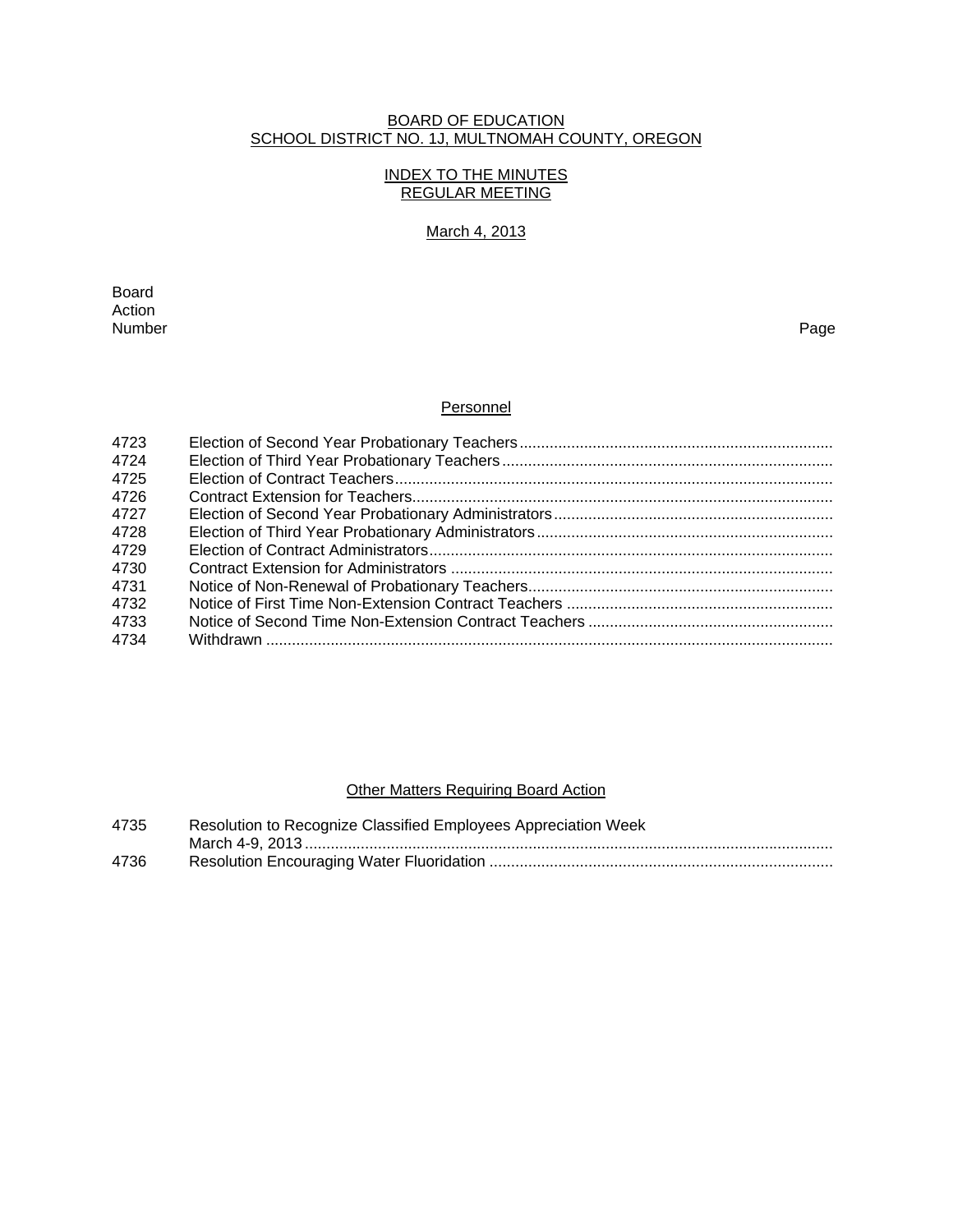## March 4, 2013

## OFFICE OF THE BOARD OF EDUCATION SCHOOL DISTRICT NO. 1J, MULTNOMAH COUNTY, OREGON BLANCHARD EDUCATION SERVICE CENTER PORTLAND, OREGON

A Study Session of the Board of Education came to order at 6:00pm at the call of Co-Chair Greg Belisle in the Board Auditorium of the Blanchard Education Service Center, 501 N. Dixon St, Portland, Oregon.

There were present: Pam Knowles

Ruth Adkins Bobbie Regan Trudy Sargent - *absent* Martin Gonzalez, Co-Chair Matt Morton - Greg Belisle, Co-Chair

Alexia Garcia, Student Representative - *absent* 

#### **Staff**

 Carole Smith, Superintendent Caren Huson-Quiniones, Board Senior Specialist

#### **PUBLIC COMMENT**

Greg Burrill stated that the District caps teacher load at 180 students which equates to 30 hours of grading. Teachers are giving more and more multiple choice tests instead of written answer tests.

Bill Diss provided a Planned Parenthood Update and mentioned the religious freedom of employees. The District became upset when he spoke out against Planned Parenthood and started having observations in his classroom. Mr. Diss asked why he was not allowed to express his opinion.

Jenny Richardson requested that the Board pull the practice of shaming in classroom management. Her daughter attends a class where a chart is used to rank the students. She asked the Board to get in touch with their moral compass and think about how they would feel if they were always the lowest ranked in the class. The chart encourages students to stigmatize their peers and creates a sense of superiority. Her daughter has been bullied.

Adela Chavez stated that Planned Parenthood was teaching at her daughter's school. Yet when the teacher stands out to protect her child, they are persecuted. Her students appreciate Bill Diss and he has been persecuted for years for what he believes in.

Therese Ruesink commented that she was concerned about having Planned Parenthood in the schools. Planned Parenthood showcases pornographic materials and has been known for financial fraud. They aid and abet sexual predators.

John Roshado testified that he has known teacher Bill Diss for six years and he should be allowed to voice his opinion and stand up for his believes. Mr. Diss has been unfairly targeted. The school targeted him with the Planned Parenthood teachers.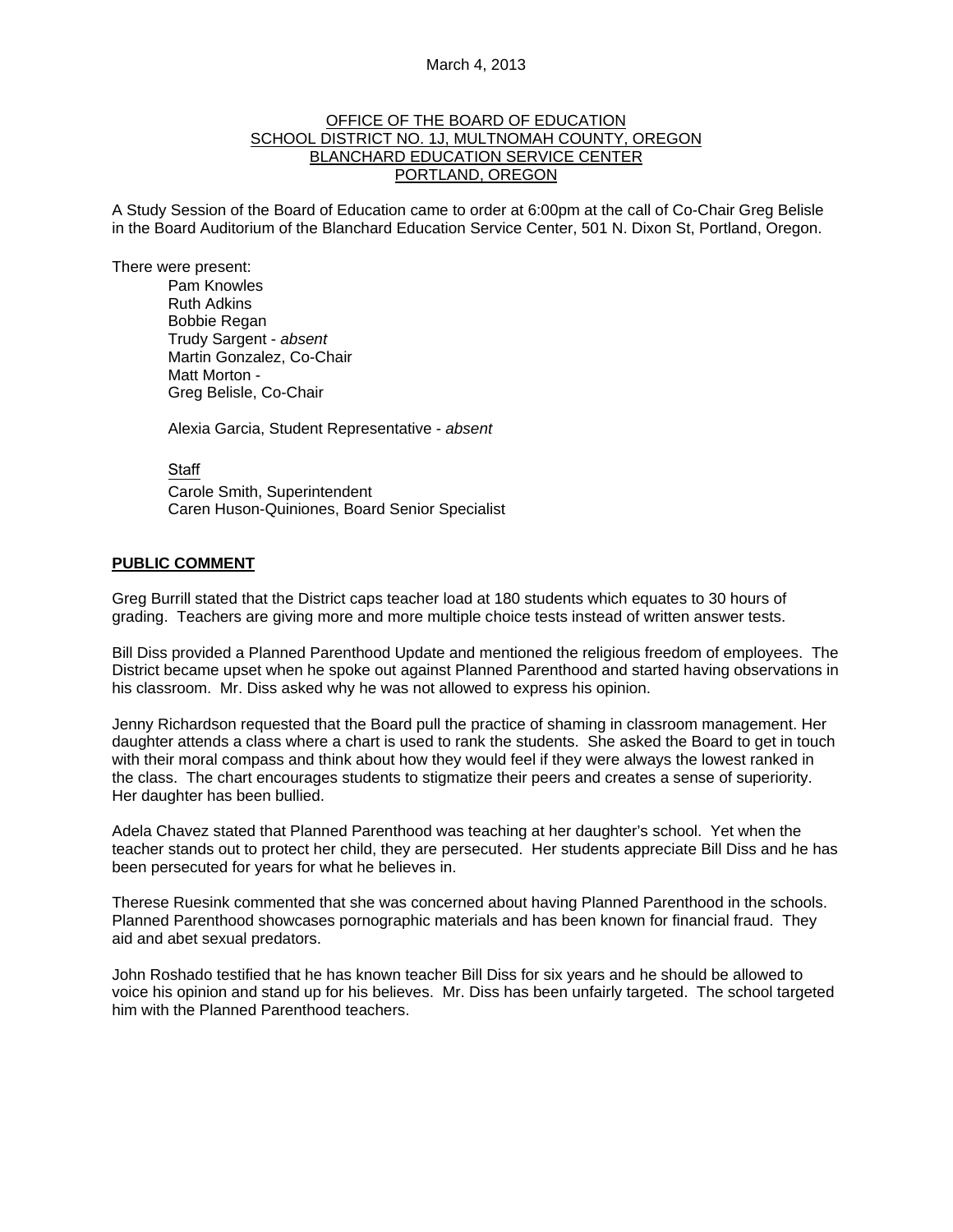# **CLASSIFIED EMPLOYEE RECOGNITION**

The Board acknowledged the District's Classified Employees, with Classified Employees Recognition week being March  $4<sup>th</sup>$  through  $9<sup>th</sup>$ .

# **MADISON CLUSTER UPDATE**

Rigler Principal Kristie Lindholm shared a PowerPoint presentation. Rigler is a K5 focus school with excellent staff. They are focused on systems and instruction, dual language program, and restorative justice. They have 456 students and are focused on eliminating the discipline gap.

Rosewah Heights Principal Sarah Lewins reported that they support students in Special Education and have three self-contained classrooms for children with several behavior needs. All of those students were assigned to a general education classroom this year. What made it work was a commitment from Special Education staff, hours of work, and working closely with the teachers.

Madison Principal Petra Callin stated that teachers were working daily in classrooms, and after school, to meet their mission. They want all students to exceed at Madison, with equity at the core. Students have been participating in leadership activities, athletics, poetry slams, plays, etc.

Director Regan asked the principals what they would do if they had more money to spend. The Principals responded that they would use any extra funds for: professional development; money to pay teachers for their time and gas when they do home visits (1 hour at each home); basic supports for the students; support staff; full day kindergarten; peer observations; and, additional time for them to engage.

Co-Chair Gonzalez questioned the large ESL population at Harrison Park and wondered when dual language immersion would begin there. Principal John Walden responded that 43 languages were spoken at Harrison Park, so first they would have to decide what language to choose for dual language immersion. It's a possibility, but first they need to improve their instructional program and ESL program for students. Dual Immersion was a little too daunting for them at this time.

Director Regan noted that Madison High School had a 16% graduation rate increase over the last three years and asked what contributed to that. Ms. Callin responded that multiple pathways and opportunities for the students, teachers working together on curriculum, and workshops to improve teaching practices all contributed, along with additional support staff to help students, teachers, and families.

At 7:30pm, the Board took a five minute break.

# **BUDGET 2013-2014 – PROGRAM OVERVIEW**

David Wynde, Deputy Chief Financial Officer, updated the Board on the State Legislative budget. The proposal is to increase the share of the state budget allocated to education. They are proposing a \$6.75 billion budget for K-12 education and \$200 million in changes to the PERS system that would reduce the cost to k-12 school districts by \$200 million. We might be able to see some targeted investments for our underserved students.

### Career and Technical Education

Jeanne Yerkovich, Senior Project Manager, provided a PowerPoint presentation, stating that we have a career learning framework. Grades 7-9 is Awareness; 9-12 is Exploration; and grades 11-12 is Preparation.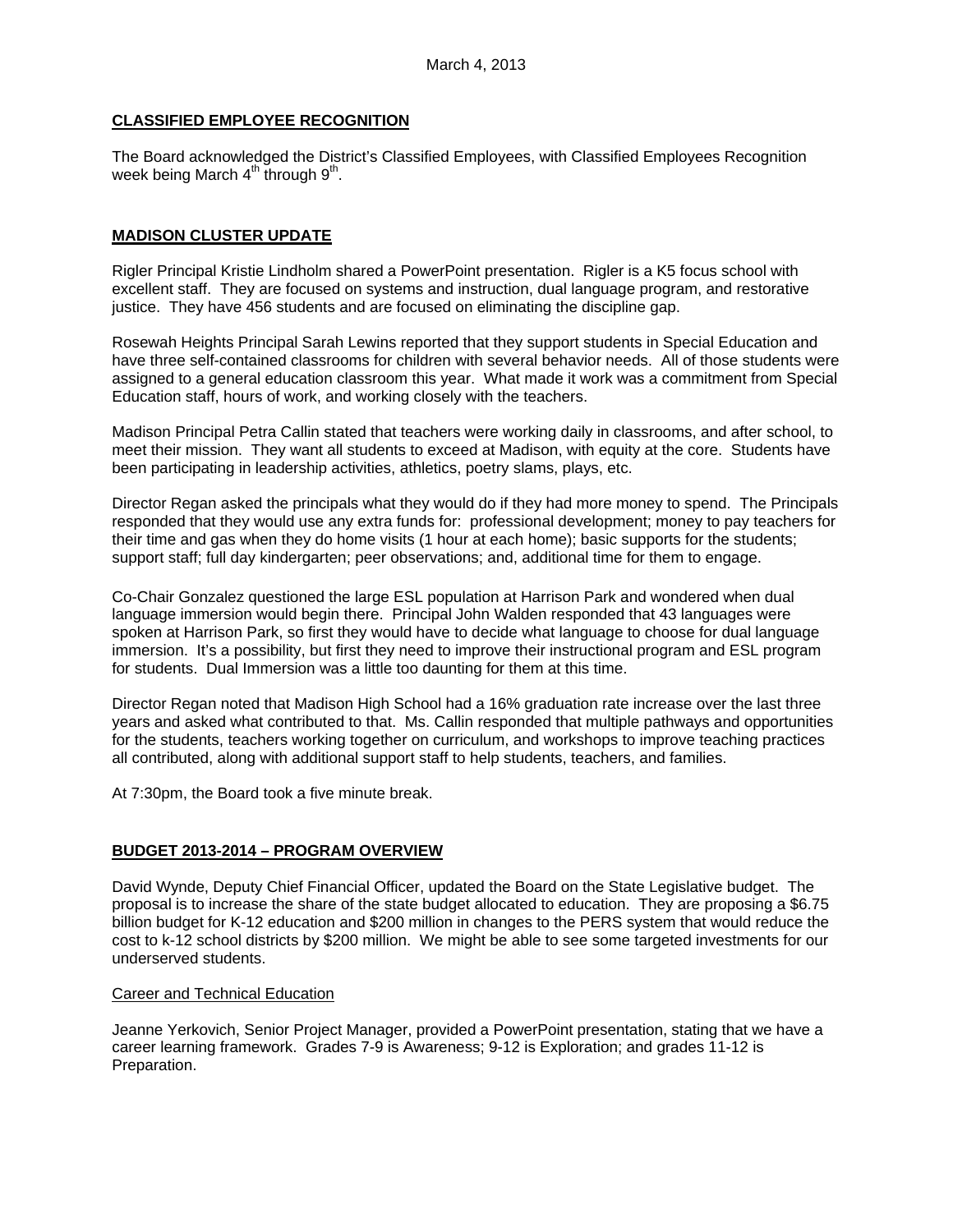Director Adkins asked if staff has received feedback from businesses on how CTE is working. Ms. Yerkovich responded that employers were thrilled that we have points of contact at our buildings. Each school has their own system on how they recruit students. Having someone in the building has made a big difference. It makes it easier for businesses to work with the District.

## Online Learning

Dionne Berthoin-Hernandez provided background information on the On-line project. There is a tiered plan for on-line blended learning. Over 800 students have enrolled in on-line learning. Korrina Wolfe added that staff was learning a lot as they try things out district-wide, they are working with a pacing issue right now. People want more and staff wants to make sure we have a fundamental practice all the way through. Ms. Berthoin-Hernandez explained the difference between a mentor and the virtual scholar teacher.

Director Regan commented that many school districts in Oregon already have extensive online programs set up and she wondered if PPS teachers could visit those. Also, were new teachers being trained in online learning? Ms. Berthoin-Hernandez responded that a conversation with higher education was needed about training in online learning; it is new to teachers just graduating.

### Dual Language Immersion

GM Garcia provided a PowerPoint presentation on dual language immersion.

Director Regan stated that the Board has been encouraging expansion of dual language immersion programs and asked how we were ensuring that during our hiring process as the teachers need to have strong verbal and writing skills. In addition, if a principal does not speak the language, how do they complete a teacher evaluation. Mr. Garcia responded that the District has a testing process for teachers that includes speaking the language. In terms of principals and their observation and evaluation of teachers, we should be able to walk into a classroom to see what is happening through sheltered instruction. Principals are also using interpreters, if needed. Principals know when students are engaged. Co-Chair Gonzalez commented that his concern was that there is no real incentive for mainline teachers to start dual language immersion programs. We have to find a balance and look at this district as a whole. We are trying to close the achievement gap and have academic achievement for all students.

# **CAPITAL BOND OVERVIEW: BUDGETING AND FINANCING**

CJ Sylvester, Chief Operations Officer, and Jim Owens, Executive Director of the Office of School Modernization, provided a PowerPoint presentation and reviewed the bond issuance plan.

# **BUSINESS AGENDA**

Co-Chair Belisle pulled Resolution 4736 for a separate vote.

Dr. William Toffler spoke in support of teacher Bill Diss. Mr. Diss is the kind of teacher he would want for his children.

Therese DeVinceent, Sean Nygaard, and Ryan Olson all spoke on behalf of keeping Bill Diss as a teacher at Benson High School.

# **ADJOURN**

Co-Chair Belisle adjourned the meeting at 10:04pm.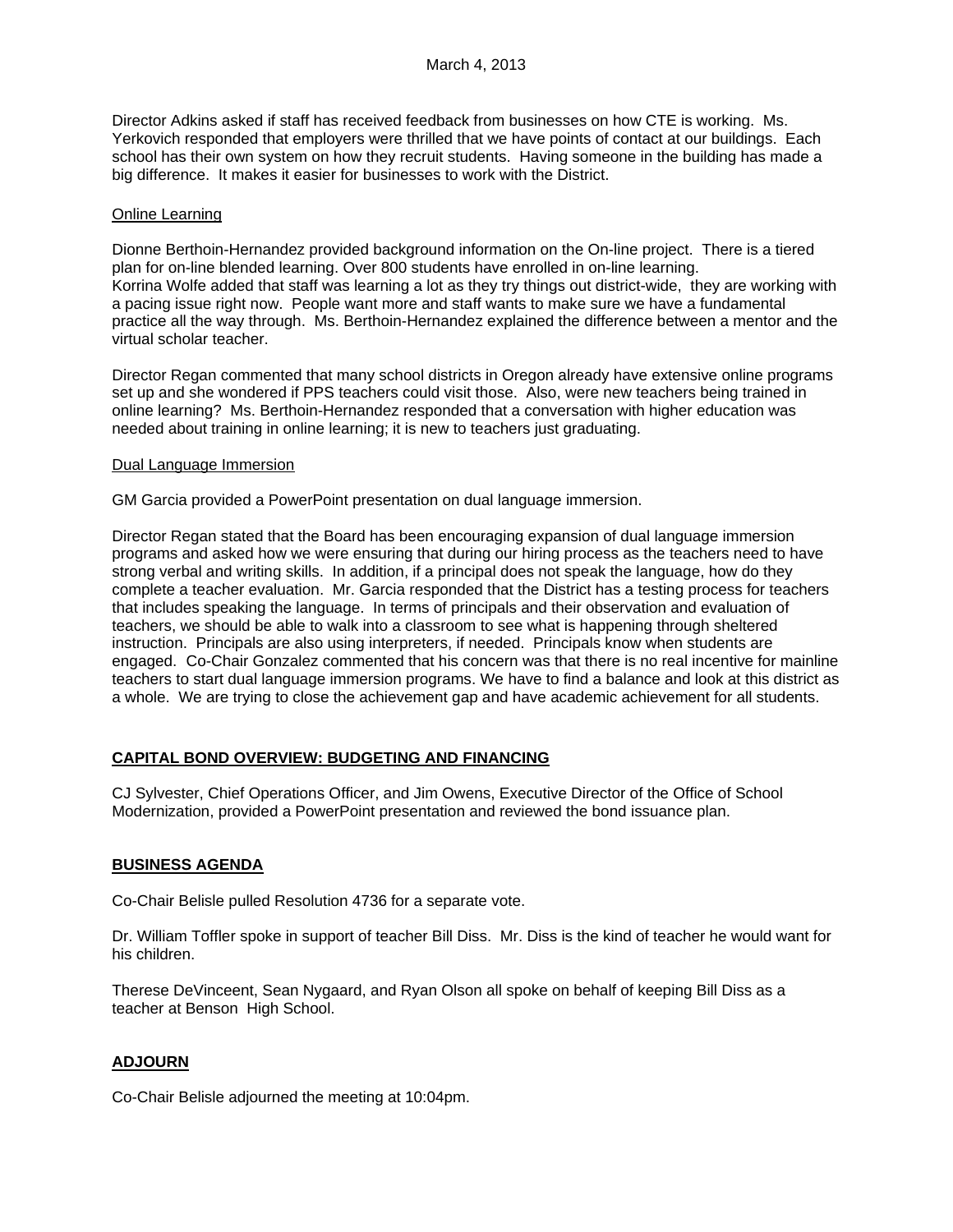# **Personnel**

The Superintendent RECOMMENDED adoption of the following items:

# Numbers 4723 through 4734

Director Knowles moved and Director Adkins seconded the motion to adopt the above numbered resolutions. The motion was put to a voice vote and passed unanimously (vote: 6-yes, 0-no; with Director Sargent and Student Representative Garcia absent).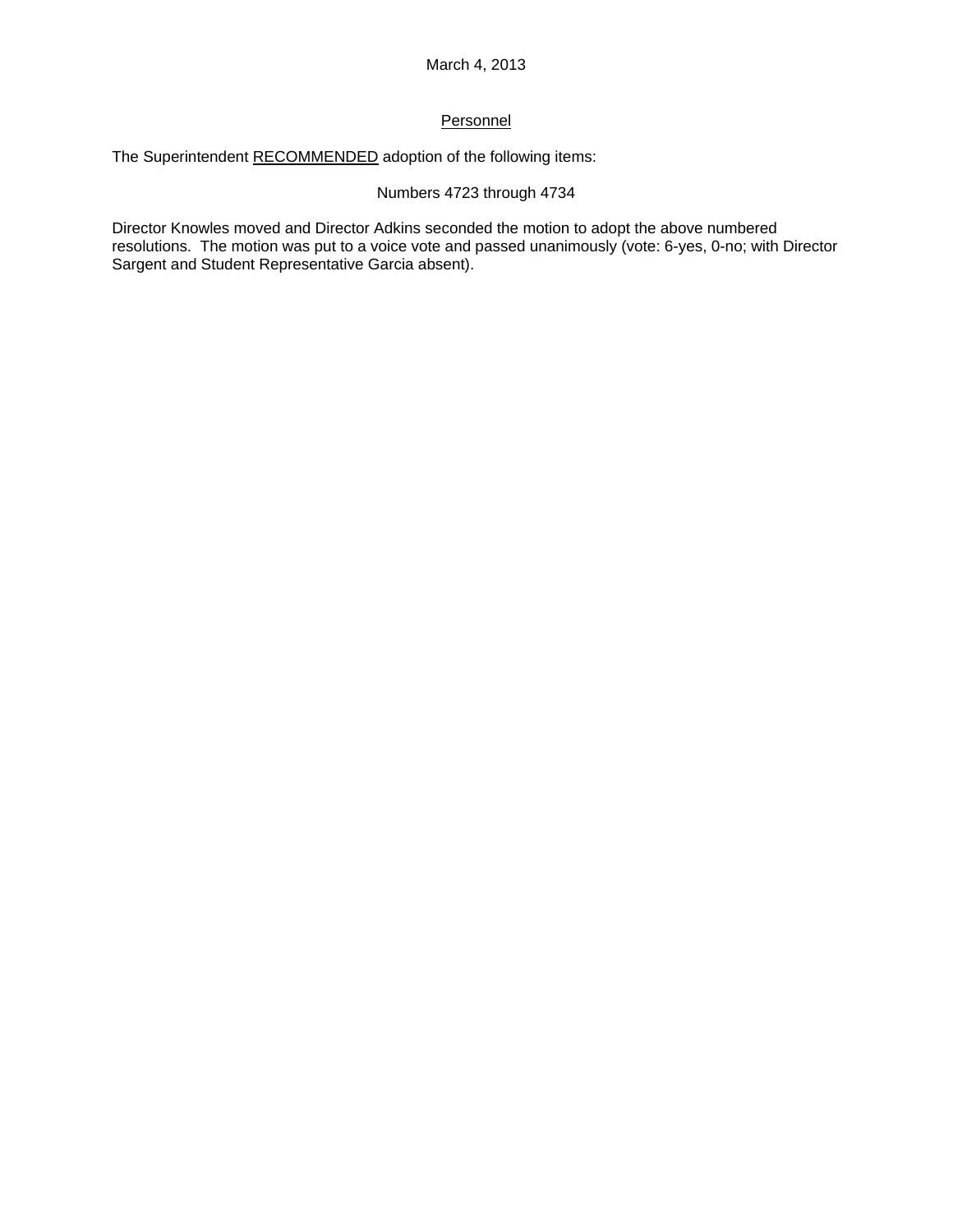#### Election of Second Year Probationary Teachers

# **RECITAL**

On the advice of the Chief Human Resources Officer, the Superintendent recommends that the teachers listed below be elected as Second Year Probationary Teachers.

# **RESOLUTION**

The Board of Education accepts the Superintendent's recommendation and by this resolution hereby elects as Second Year Probationary teachers for the school year 2013-2014 the following persons, subject to the employment terms and conditions contained in the standard form contract approved by the legal counsel for the District.

| <b>First</b>   | Last             | ID     |
|----------------|------------------|--------|
| Harold         | Acevedo          | 021196 |
| Sadie          | Adams            | 021195 |
| Lauraine       | Allen            | 019881 |
| Renee          | Anderson         | 008462 |
| Keri           | Archer           | 021098 |
| <b>Barbara</b> | Bagg             | 008191 |
| Aukeem         | <b>Ballard</b>   | 021184 |
| Amparo         | <b>Barreto</b>   | 021152 |
| Laura          | Beckman          | 021199 |
| Emily          | Berchier         | 020578 |
| Alison         | Borosky          | 020850 |
| Anne           | <b>Braia</b>     | 021114 |
| Melynda        | <b>Brand</b>     | 007335 |
| Katherine      | <b>Brandy</b>    | 018047 |
| Michael        | <b>Brantley</b>  | 013010 |
| Alicia         | <b>Brislin</b>   | 021171 |
| Jeffrey        | <b>Brislin</b>   | 021122 |
| Jennifer       | <b>Brockmann</b> | 021107 |
| Paul           | <b>Bubl</b>      | 020608 |
| Francine       | <b>Buker</b>     | 021244 |
| Elsa           | <b>Bush</b>      | 021105 |
| Lily           | Caputo           | 021130 |
| Santha         | Cassell          | 007115 |
| Katherine      | Chaya            | 020213 |
| David          | Clingan          | 015576 |

| <b>First</b> | Last             | ID     |
|--------------|------------------|--------|
| Jayme        | Coulon           | 021134 |
| Nathaniel    | Crosman          | 018950 |
| Julia        | Cupp             | 020627 |
| Sarah        | Daily            | 018185 |
| Keri         | <b>Davis</b>     | 021174 |
| Galen        | Dickstein        | 019907 |
| Margaret     | Dippell          | 018152 |
| Jessica      | Doehne           | 019935 |
| Amy          | Drew             | 021091 |
| Hannelore    | Duncan           | 021172 |
| Nicole       | Duncan           | 019106 |
| Erika        | Durant           | 021101 |
| Heidi        | Earle            | 016688 |
| Mehera-Rosa  | Edgar            | 018505 |
| Kelly        | English          | 019191 |
| Kristina     | Etzel            | 018933 |
| Miki         | Farrell          | 018101 |
| Anna         | Fedorenko        | 021028 |
| Carolyn      | Fisher           | 007622 |
| Amparo       | Garcia-Yurchenco | 021036 |
| Maria        | Gianotti         | 008808 |
| Jacob        | Gold             | 021170 |
| Sarah        | Gonzalez         | 021030 |
| Malia        | Griffin          | 021110 |
| Kathryn      | Grone            | 020693 |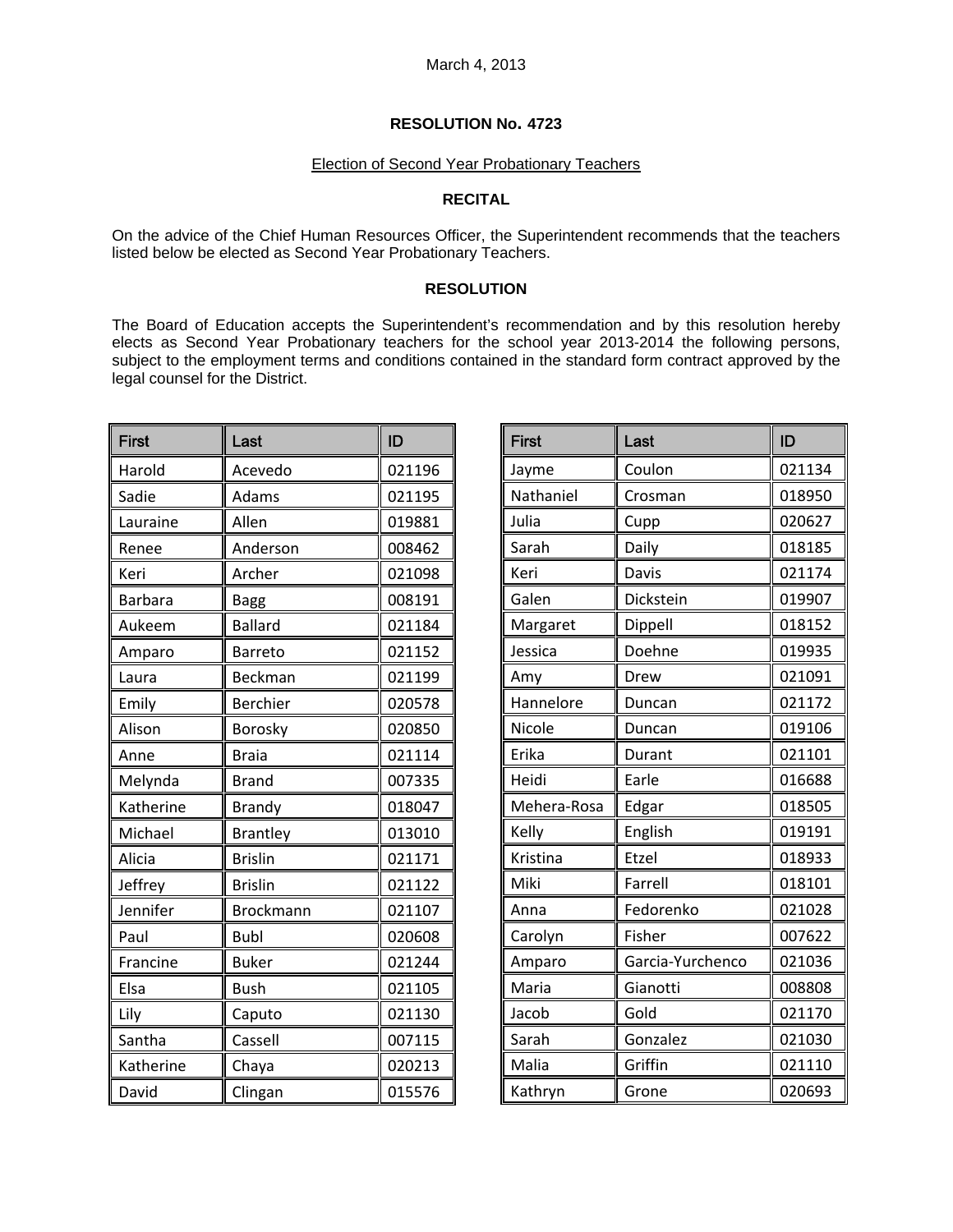| <b>First</b> | Last           | ID     |
|--------------|----------------|--------|
| Frederick    | Groves         | 021129 |
| Allison      | Haight         | 021238 |
| Emily        | Hensley        | 021202 |
| Carolyn      | Hintz          | 011817 |
| Marisa       | Hirata         | 000311 |
| Sabina       | Howard         | 021096 |
| Jessica      | Ingraham       | 020639 |
| Alison       | Jessie         | 020559 |
| Kara         | Johnson        | 000901 |
| Tawanda      | Jones          | 021136 |
| Oksana       | Karpenko       | 021164 |
| Elspeth      | Kendig         | 021138 |
| Monica       | Kennedy        | 021078 |
| ReCher       | Kim            | 021106 |
| Theresa      | King           | 021269 |
| David        | Kong           | 021116 |
| <b>Tracy</b> | Kosmecki       | 019701 |
| Amy          | Kowalski       | 021225 |
| Durante      | Lambert        | 021181 |
| Yomaira      | Lampi          | 002894 |
| Samantha     | Lannom         | 021127 |
| Sheree       | LeDoux         | 016237 |
| Sitti        | Lee            | 019087 |
| Natalie      | Leivant        | 021126 |
| Laura        | Lisensky       | 019995 |
| Mary         | Lloyd          | 019957 |
| Mehira       | Lozano         | 020680 |
| Kathrine     | Mann           | 021163 |
| Deanna       | Marron         | 016728 |
| Elizabeth    | Martin         | 021132 |
| Daisy        | Martinez       | 021103 |
| Kathleen     | Martuza        | 021109 |
| Katie        | Melcher        | 021185 |
| Sharon       | Mendels        | 019085 |
| Jason        | Miller         | 021128 |
| Alyssa       | Minchow        | 019466 |
| Angela       | Mitchell McVay | 021139 |

| <b>First</b>   | Last           | ID     |
|----------------|----------------|--------|
| Michael        | Moore          | 021201 |
| Michelle       | Moore          | 021079 |
| Catherine      | Mountain       | 021034 |
| Anabel         | Munana-Vasquez | 018540 |
| Thai Van       | Nguyen         | 020641 |
| Jill           | Nicola         | 021097 |
| <b>Brigid</b>  | O'Hagan        | 021125 |
| Nicola         | Onnis          | 021250 |
| Cameron        | Oster          | 020618 |
| Marty          | Perez          | 021157 |
| Anthony        | Pernice        | 019212 |
| Christopher    | Pokorny        | 021273 |
| Grant          | Poujade        | 021182 |
| Gregorio       | Rangel         | 020592 |
| Toshiko        | Rivera         | 021108 |
| Grace          | Rodgers        | 021124 |
| Abigail        | Rotwein        | 021082 |
| Benjamin       | Rudolph        | 020689 |
| Laura          | Ruffner        | 021095 |
| Shannon        | Russell        | 018021 |
| April          | Sandoval       | 014895 |
| <b>Alexis</b>  | Scofield       | 015640 |
| Anna           | Selivanova     | 021027 |
| Allison        | Smith          | 020980 |
| Heather        | Smith          | 017961 |
| Steven         | Smith          | 021137 |
| Clara          | Spaulding      | 020909 |
| Laramie        | Stabler        | 017578 |
| Julia          | <b>Stark</b>   | 021203 |
| Matt           | Stewart        | 019649 |
| Richard        | Sudermann      | 021158 |
| Angela         | Taylor         | 018745 |
| Jennifer       | Thomas         | 021035 |
| Paige          | <b>Thomas</b>  | 019958 |
| <b>Barbara</b> | Thoms          | 021186 |
| Jessica        | Toribio        | 021198 |
| Ramman         | Turner         | 021100 |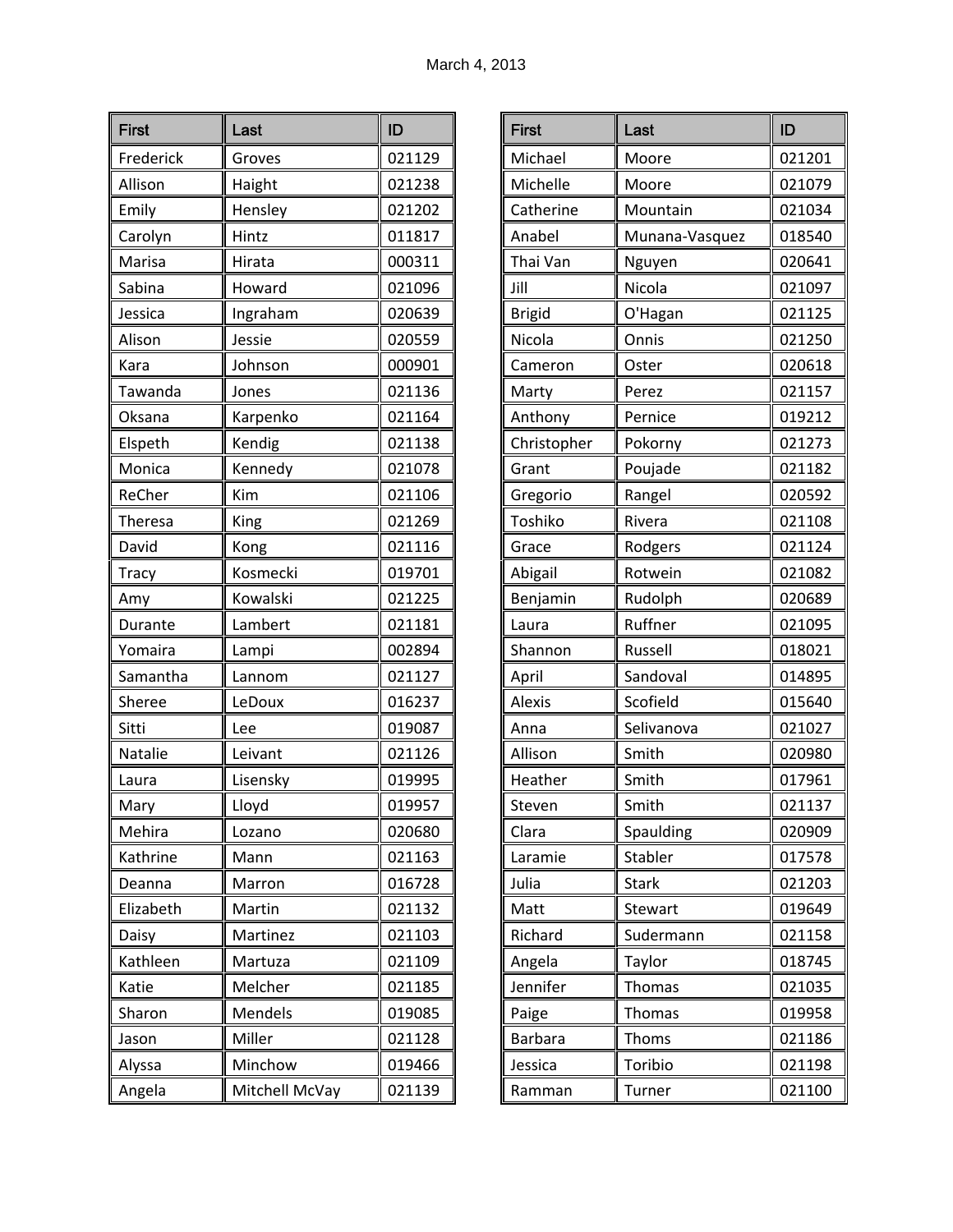| <b>First</b> | Last           | ID     |
|--------------|----------------|--------|
| Anna         | Von Rosenstiel | 021104 |
| Jeremy       | Wahl-Stephens  | 021131 |
| James        | Ward           | 005082 |
| Erica        | Warren         | 021168 |
| Jeffrey      | Waters         | 021111 |
| Wendi        | Watson         | 019053 |
| Mago         | Weston         | 021120 |
| Laura        | White          | 021099 |
| Amanda       | Winkler        | 021167 |
| Susan        | Winn           | 021112 |
| Nathan       | Yoder          | 021166 |
| Moe          | Yonamine       | 020837 |
| Christine    | Yovu           | 020953 |
| Michael      | Zibelman       | 021121 |
| Karen        | Zwissler       | 021080 |
| Katrina      | de Boer        | 021151 |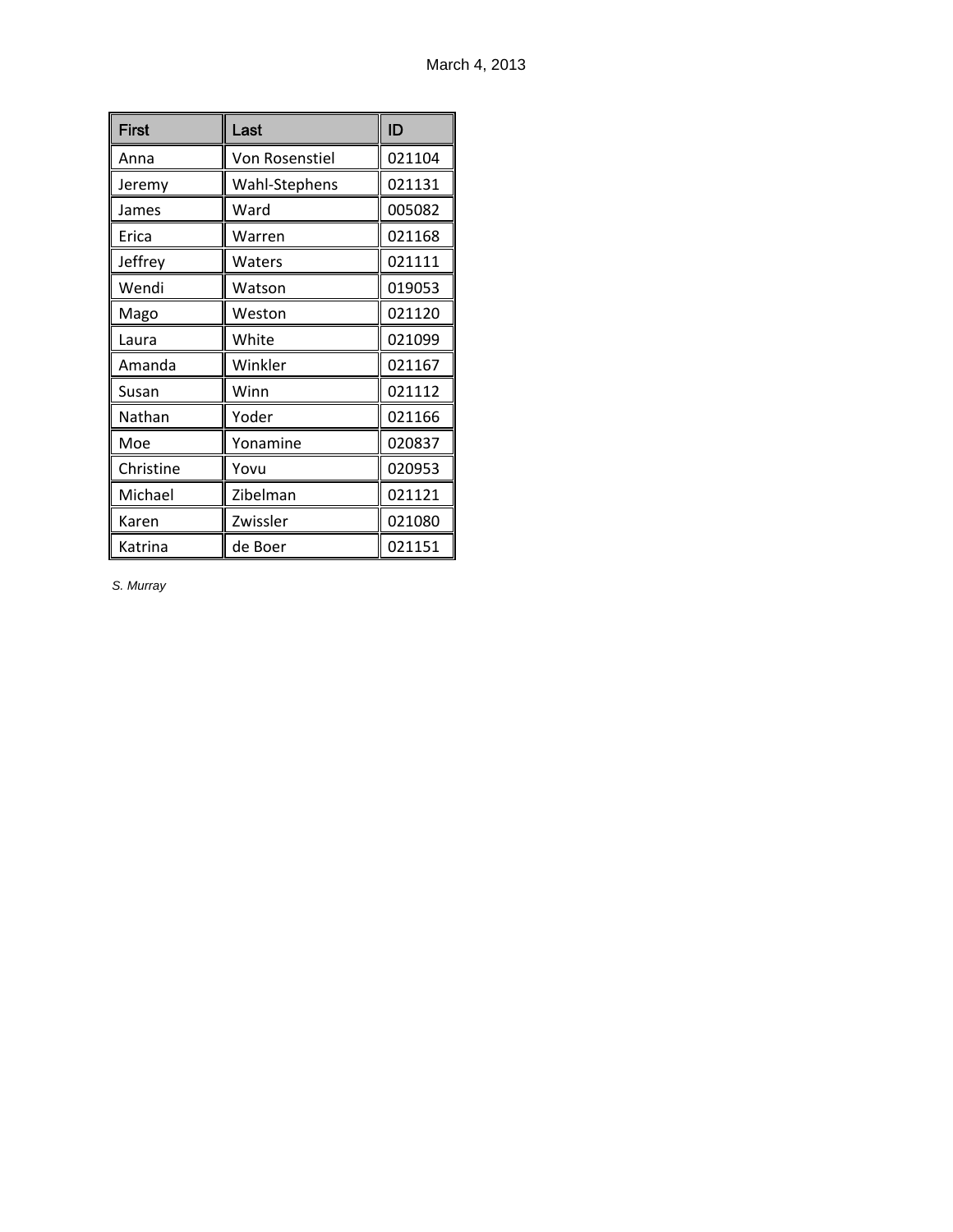### Election of Third Year Probationary Teachers

# **RECITAL**

On the advice of the Chief Human Resources Officer, the Superintendent recommends that the teachers listed below be elected as Third Year Probationary Teachers.

## **RESOLUTION**

The Board of Education accepts the Superintendent's recommendation and by this resolution hereby elects as Third Year Probationary teachers for the school year 2013-2014 the following persons, subject to the employment terms and conditions contained in the standard form contract approved by the legal counsel for the District.

| <b>First</b> | Last            | ID     |
|--------------|-----------------|--------|
| Miriam       | AlSuhaimi       | 020407 |
| Leslie       | Ankney          | 019858 |
| Marcela      | Arredondo       | 020442 |
| Erica        | Arthurs         | 020780 |
| Obdulia      | Avila           | 020147 |
| Dalina       | Bagby           | 020363 |
| Gary         | Bahen           | 020580 |
| Danielle     | <b>Bailey</b>   | 019991 |
| Courtney     | <b>Baker</b>    | 020428 |
| Lynda        | <b>Battle</b>   | 007066 |
| Laresa       | <b>Beck</b>     | 020728 |
| Julie        | <b>Becker</b>   | 020269 |
| Kenneth      | Berry           | 005070 |
| Judi         | Blackwell       | 016873 |
| Eugenia      | <b>Bluebird</b> | 012259 |
| Andrew       | <b>Boehm</b>    | 020458 |
| Catherine    | Borzy           | 015269 |
| Yulia        | <b>Brooks</b>   | 020377 |
| Leigh        | Brown           | 020475 |
| Ilsa         | <b>Bruer</b>    | 020704 |
| Jessica      | <b>Burich</b>   | 019950 |
| Cassandra    | Canales         | 020457 |
| John         | Carolan         | 020450 |
| Jonetta      | Carter          | 020195 |
| Grace        | Casale          | 020470 |

| <b>First</b>  | Last      | ID     |
|---------------|-----------|--------|
| Katie         | Charlston | 019088 |
| Yolanda       | Coleman   | 020463 |
| Lisa          | Collins   | 020412 |
| Yesenia       | Colon     | 020392 |
| Susanna       | Cronen    | 020600 |
| Lindsay       | Dance     | 020494 |
| Darlene       | Daniels   | 020455 |
| <b>Brooke</b> | Date      | 000603 |
| Adrienne      | Davenport | 014485 |
| Robbie        | Davis     | 020426 |
| Deborah       | Delman    | 020444 |
| Elissa        | Dingus    | 017802 |
| Martin        | Douglass  | 019890 |
| Jennifer      | Finke     | 000899 |
| Rian          | Ford      | 020027 |
| Erica         | Fortson   | 020001 |
| Shannon       | Foxley    | 020160 |
| Jacqueline    | Fransen   | 020569 |
| <b>Bianca</b> | Freire    | 020439 |
| Jenny         | Gapp      | 018693 |
| Ryan          | Ghan      | 020423 |
| Margarita     | Gothard   | 020395 |
| Paige         | Gowin     | 020408 |
| Margaret      | Green     | 020474 |
| Antoinia      | Griffin   | 007899 |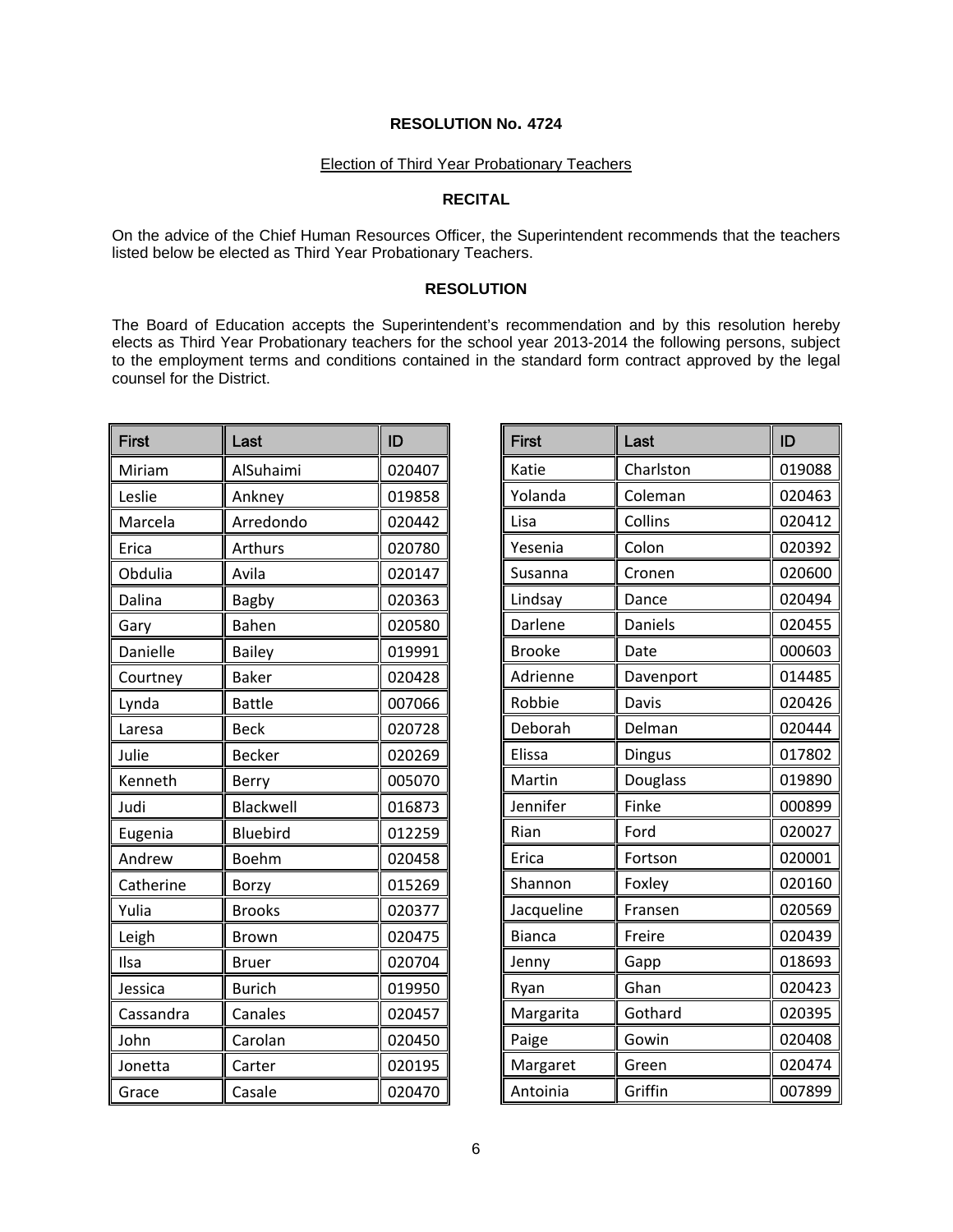| <b>First</b> | Last                 | ID     |
|--------------|----------------------|--------|
| Carolyn      | Grillo               | 020424 |
| Maalaea      | Gustafson            | 015189 |
| Sarah        | Hedges               | 019922 |
| Jennifer     | Herbage              | 020425 |
| Genoa        | <b>Hillis</b>        | 020546 |
| Melia        | Hinatsu              | 014908 |
| Lucy         | Hinds                | 020397 |
| <b>Dixie</b> | Hoback               | 003604 |
| Spencer      | Hoffer               | 006826 |
| Kimberly     | Hoffman              | 020230 |
| Anne         | Hopfensperger        | 017699 |
| Mario        | <b>Interian Ucan</b> | 020651 |
| Jennifer     | Jenkins              | 019589 |
| Holly        | Kanz                 | 020430 |
| Maria        | Kleiner              | 020385 |
| Erika        | Kohn                 | 019184 |
| Tanya        | Lee                  | 020394 |
| Elizabeth    | Lemen                | 009231 |
| Joel         | Machiela             | 020471 |
| Peter        | Madden               | 020446 |
| Fabian       | Mak                  | 020427 |
| Serena       | Marquardt            | 020410 |
| Kathryn      | McCartney            | 020473 |
| Mauria       | McClay               | 016248 |
| Yolanda      | McKinney             | 016154 |
| Gracia       | Merrill              | 015813 |
| Sarah        | Meyers               | 020391 |
| Marie        | Montalbano           | 020383 |
| Martha       | Mosqueda             | 020464 |
| Kayci        | Murray               | 017816 |
| Nicole       | Newman               | 020461 |
| Kelsey       | North                | 020505 |
| Melissa      | Ortiz                | 020429 |
| Maureen      | Paige                | 014071 |
| Reba         | Parker               | 007758 |
| Marie        | Pearson              | 016073 |
| Julia        | Pugh                 | 017659 |

| <b>First</b>      | Last            | ID     |
|-------------------|-----------------|--------|
| Sharon            | Putnam-Almaguer | 020533 |
| Julieanne         | Quigley         | 019825 |
| Kelly             | Read            | 020390 |
| Jeremy            | Reinholt        | 017905 |
| Barbara           | Riggin          | 020637 |
| Evelyn            | Rivera          | 020577 |
| <b>Miles</b>      | Rooklyn         | 020393 |
| Darlene           | Rosteck         | 020364 |
| Tiffany           | Sahib           | 013729 |
| Adam              | Sanchez         | 019948 |
| Quinn             | Sanford         | 020413 |
| Sarah             | Serven          | 019955 |
| Shaunice          | Silas           | 020189 |
| Kathryn           | Stilwell        | 020508 |
| Naomi             | Sumiya          | 020472 |
| Shawn             | Swanson         | 020441 |
|                   | Tofanelli-      |        |
| Moira             | Dougherty       | 020409 |
| <b>Bren-Marie</b> | <b>Trask</b>    | 015506 |
| Kirsten           | Truman          | 020562 |
| Candice           | Vickers         | 018576 |
| Elise             | Weigandt        | 017945 |
| Liza              | Whitaker        | 013579 |
| Tarehna           | Wicker          | 018446 |
| Amy               | Widmer          | 019871 |
| Suzanna           | Wilcox          | 018204 |
| Jamie             | Williams        | 020005 |
| Sharese           | Williams        | 020538 |
| Mark              | Wilson          | 020405 |
| Lavell            | Wood            | 015439 |
| Julie             | Wright          | 018993 |
| Danni             | Wu              | 020496 |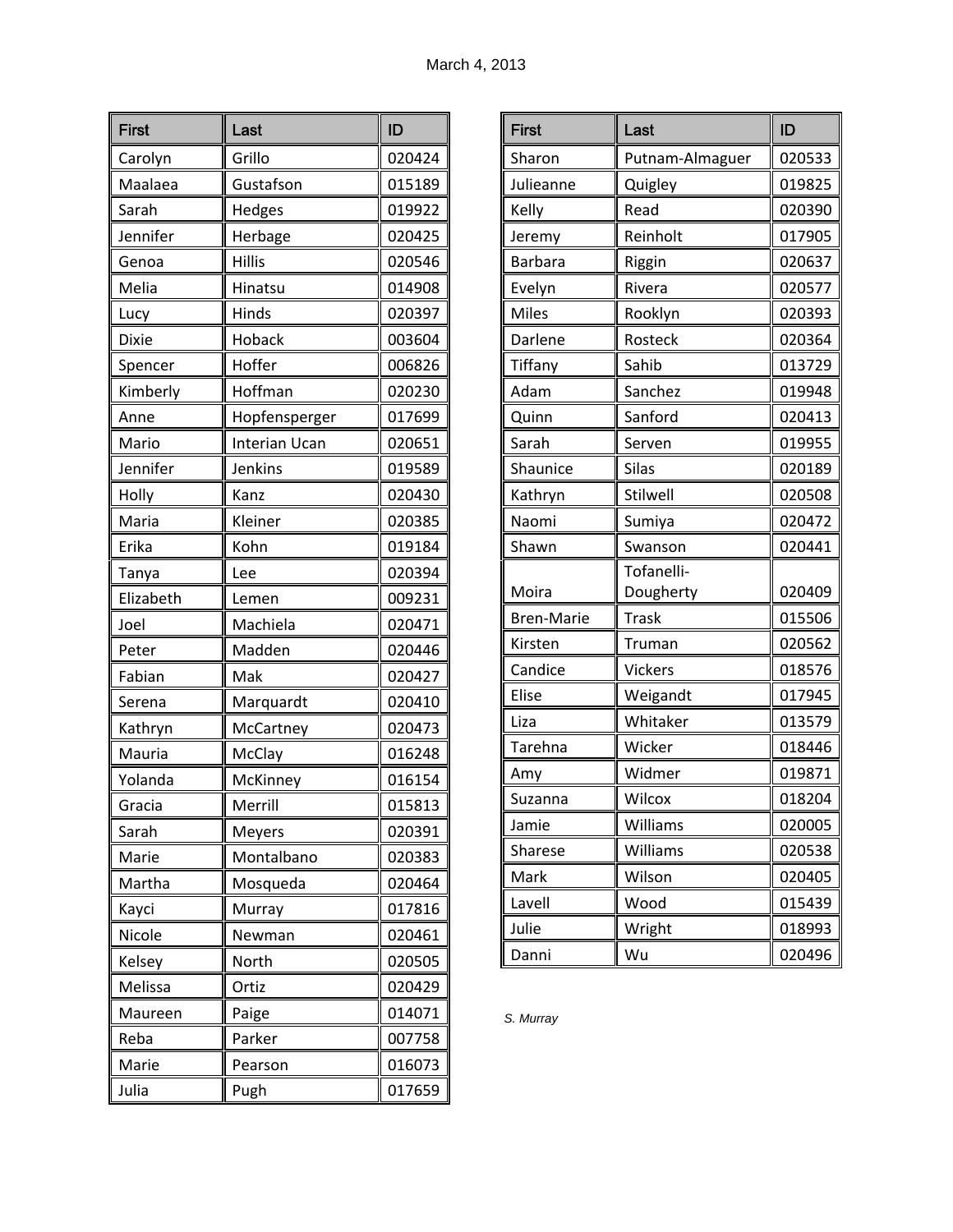### Election of Contract Teachers

# **RECITAL**

On the advice of the Chief Human Resources Officer, the Superintendent recommends that the teachers listed below who has been employed by the District as a regularly appointed teachers for three or more successive school years be elected as Contract Teacher.

## **RESOLUTION**

The Board of Education accepts the Superintendent's recommendation and by this resolution hereby elects as Contract teachers for the school year 2013-2014 the following persons, subject to the employment terms and conditions contained in the standard form contract approved by the legal counsel for the District.

| Last           | <b>First</b>    | ID     |
|----------------|-----------------|--------|
| Aaker          | Daniel          | 020057 |
| Aalto          | Johanna         | 019059 |
| Alongi         | Aleta           | 019774 |
| Anderson       | Louise          | 003566 |
| Arias          | Erin            | 016594 |
| Armendariz     | Febe            | 017305 |
| Auda-Capel     | Laurel          | 015828 |
| <b>Bennett</b> | Adele           | 018355 |
| Bennon         | <b>Brady</b>    | 018773 |
| Benton         | Sean            | 014244 |
| <b>Biello</b>  | Gena            | 019005 |
| Bottman        | Tereza          | 000802 |
| <b>Breen</b>   | Samantha        | 018949 |
| <b>Brinks</b>  | Harmony         | 019727 |
| <b>Brown</b>   | Julie           | 019064 |
| <b>Bulow</b>   | <b>Annelies</b> | 011313 |
| Burny          | Alana           | 018994 |
| Camara         | Nicole          | 011368 |
| Campanella     | Christine       | 019855 |
| Champlain      | Cheryl          | 015154 |
| Christy        | Ross            | 018968 |
| Collinge       | Amy             | 019762 |
| Collins        | Diana           | 018775 |
| Collins        | Julia           | 016830 |
| Cope           | <b>Barbara</b>  | 020058 |

| Last         | <b>First</b> | ID     |
|--------------|--------------|--------|
| Daley        | Sara         | 019666 |
| Dang         | Tina         | 018399 |
| Dawson       | Elizabeth    | 019298 |
| Denlinger    | Seth         | 016874 |
| Diaz         | Meriba       | 019664 |
| Dillavou     | Leslie       | 019822 |
| Dodson       | Kirk         | 020060 |
| Doern        | Margie       | 018967 |
| Dunn         | Melissa      | 019752 |
| Dunn         | Ria          | 019767 |
| Dutchuk      | Ryan         | 019121 |
| Early        | Elisabeth    | 005236 |
| Espinoza     | Renee        | 019192 |
| Ewing        | Shauna       | 019749 |
| Ferguson     | Joseph       | 019669 |
| Finamori     | Melody       | 020037 |
| Flores       | Yolanda      | 001409 |
| Fredericks   | Sarah        | 016959 |
| Gaede        | Adam         | 016811 |
| Gale         | Melinda      | 000410 |
| Gallusser    | Megan        | 019764 |
| Gierer       | William      | 019670 |
| Gildersleeve | Nathan       | 019717 |
| Glascock     | Gregory      | 017548 |
| Green        | Kelsey       | 019814 |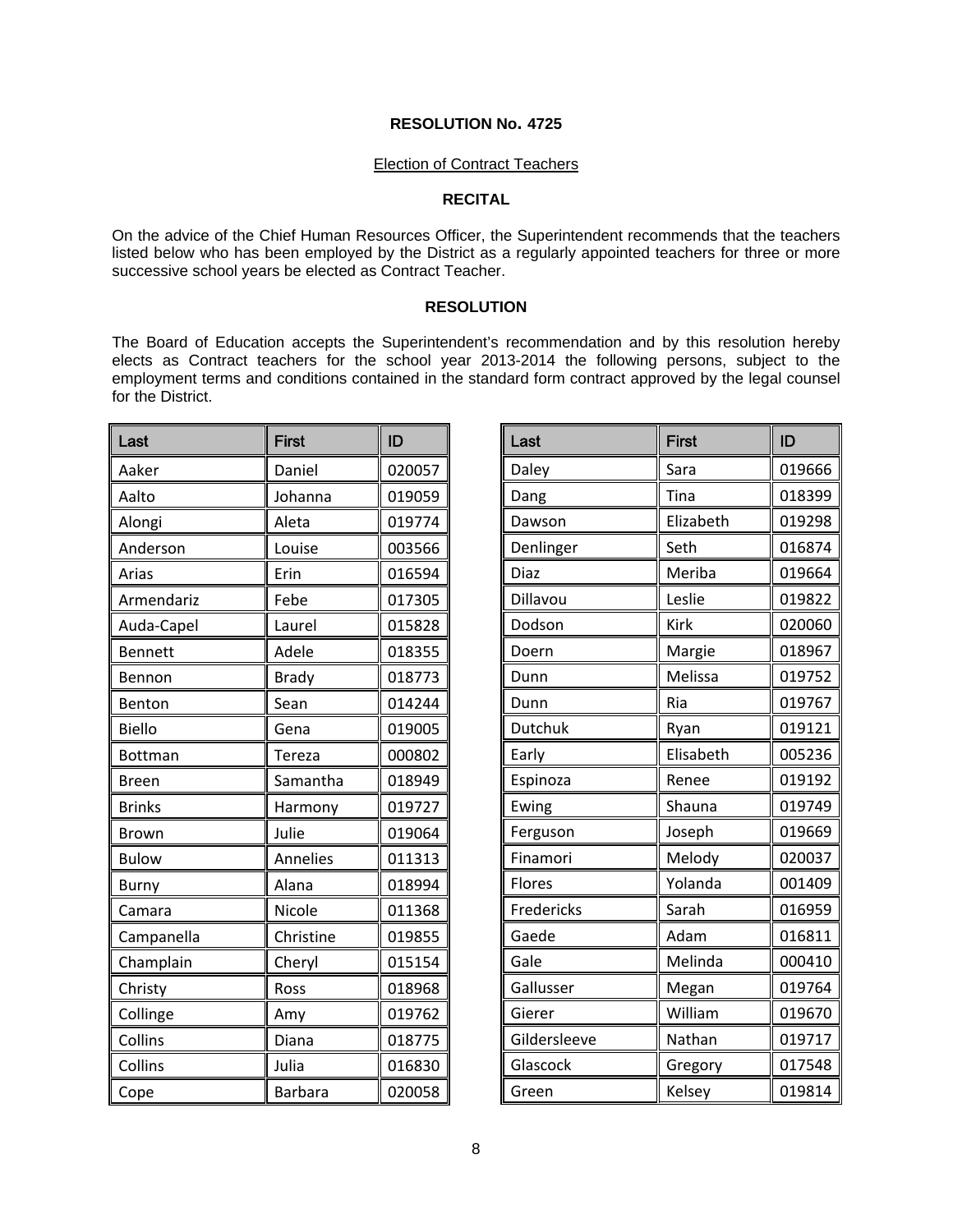| Last         | <b>First</b> | ID     |
|--------------|--------------|--------|
| Greenidge    | Whitney      | 019705 |
| Griesdorn    | Catherine    | 019168 |
| Grohn        | Michela      | 018012 |
| Guildner     | Dawn         | 019808 |
| Gunderson    | Kristin      | 019065 |
| Hammond      | Melenie      | 019987 |
| Hardy        | Rosina       | 000220 |
| Harkness     | Devin        | 019724 |
| Heaton       | Jennifer     | 017963 |
| Herman       | Matthew      | 019157 |
| Hildner      | Benjamin     | 019757 |
| Holm         | Claire       | 016167 |
| Holstine     | Janice       | 008125 |
| Hughes       | Melody       | 018918 |
| Huntington   | Gregory      | 019780 |
| Jones        | Sandra       | 007513 |
| Joy          | Kelli        | 019056 |
| Kempster     | Karen        | 019874 |
| Kennedy      | Pamela       | 014340 |
| Kimball      | Katharine    | 019772 |
| Kittrick     | Shannon      | 019782 |
| Klaus        | Julia        | 017818 |
| Knoblich     | Jeffrey      | 019706 |
| Koenig       | Misty        | 019769 |
| Kraig-Turner | Gretchen     | 019581 |
| Krekorian    | Maria        | 019783 |
| Lehmkuhl     | Caroline     | 018961 |
| Lizaola      | David        | 019564 |
| Loewen       | Katherine    | 019662 |
| MacNeill     | Marla        | 017126 |
| Mack         | Catherine    | 019729 |
| Mafara       | Kathleen     | 009209 |
| Maier        | Elizabeth    | 018016 |
| Marquardt    | Amy          | 018120 |
| Marquardt    | Christopher  | 015700 |
| Mayo-Hudson  | Kathryn      | 019781 |
| McBride      | Amy          | 016977 |

| Last            | <b>First</b>  | ID     |
|-----------------|---------------|--------|
| McCarty         | Christine     | 019016 |
| McClure         | Melissa       | 020130 |
| Meyers          | Craig         | 019125 |
| Meyers          | Michael       | 019765 |
| Morales-Vazquez | Karina        | 019663 |
| Mullen          | Elaine        | 007388 |
| <b>Noakes</b>   | Kianne        | 018013 |
| ONeal           | Shawna        | 019665 |
| Omey            | Denise        | 019255 |
| Osterlund       | Diann         | 020023 |
| Pawol           | Shannon       | 019759 |
| Radler-Okby     | Cynthia       | 019989 |
| Rainey          | John          | 015536 |
| Ramirez         | Maria         | 004222 |
| Reeves          | Jennifer      | 018983 |
| Reid            | Anne-Marie    | 019058 |
| Relaford        | Rosemary      | 019820 |
| Revay           | Akiko         | 019173 |
| Rhoades         | <b>Trisha</b> | 016903 |
| Rintoul         | Richard       | 019128 |
| Rodriguez       | David         | 019758 |
| Rozman          | Linda         | 015675 |
| Rundle          | Kelly         | 018699 |
| Russell         | Jessica       | 019761 |
| Sanders         | Caitlin       | 019704 |
| <b>Schares</b>  | Stephanie     | 017992 |
| Scheiman        | Anne          | 019523 |
| Scheller        | Mackinsey     | 019982 |
| Schulze         | Timothy       | 019091 |
| Sellers         | Andrew        | 019823 |
| Sexton          | Merry         | 019732 |
| Shelman         | Caitlin       | 019753 |
| Sherman         | Martha        | 019763 |
| Shuler-Krause   | Elizabeth     | 019598 |
| Sinner          | Kyle          | 019760 |
| <b>Skyles</b>   | Adam          | 019775 |
| Smith           | Catherine     | 019818 |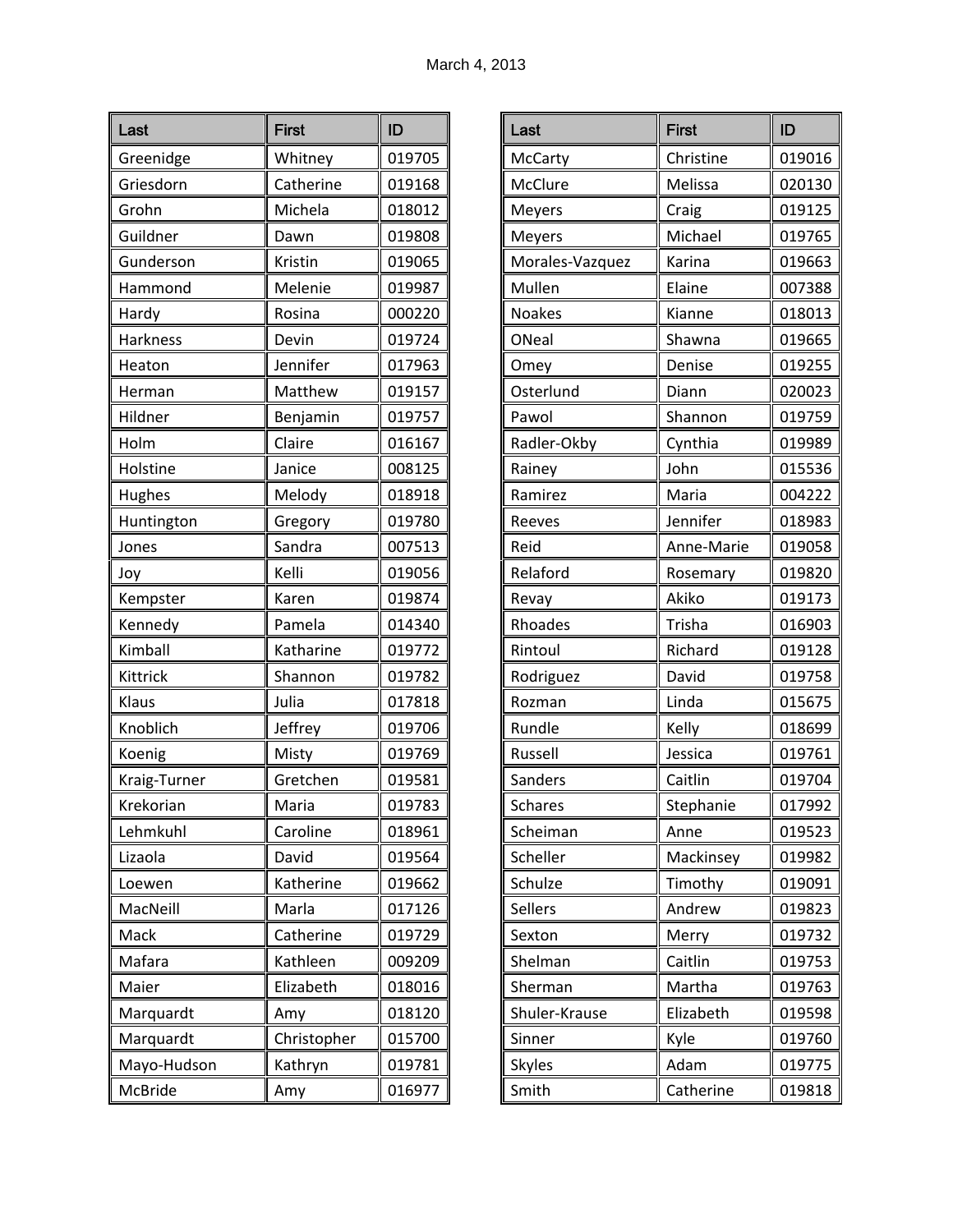| Last                | <b>First</b> | ID     |
|---------------------|--------------|--------|
| Smith               | Suzanne      | 013297 |
| Solomon             | Pylaar       | 019673 |
| Speer               | Natalie      | 018948 |
| Speicher            | Julia        | 017304 |
| Standish            | Sarah        | 019708 |
| Sterry              | Claudia      | 019718 |
| Sullwold            | Marcy        | 019786 |
| Thomas              | Erin         | 018917 |
| Thompson            | Rory         | 006150 |
| <b>Tinling</b>      | James        | 019734 |
| <b>Tovar Valdes</b> | Nayibe       | 019360 |
| Trinh               | <b>Bich</b>  | 019892 |
| Vandenburgh         | Lauren       | 019483 |
| Victorine           | Lisa         | 018969 |
| Walker              | Susanna      | 016906 |
| Washington          | Andre        | 019788 |
| Watson              | Nathan       | 019668 |
| Watson              | Nicole       | 019787 |
| Wendel              | Kara         | 019797 |
| Werts               | Kristin      | 017923 |
| Williams            | Kenneth      | 020019 |
| Woods               | Tanan        | 016944 |
| Yang                | Xiaonan      | 018915 |
| Zook                | Daren        | 019235 |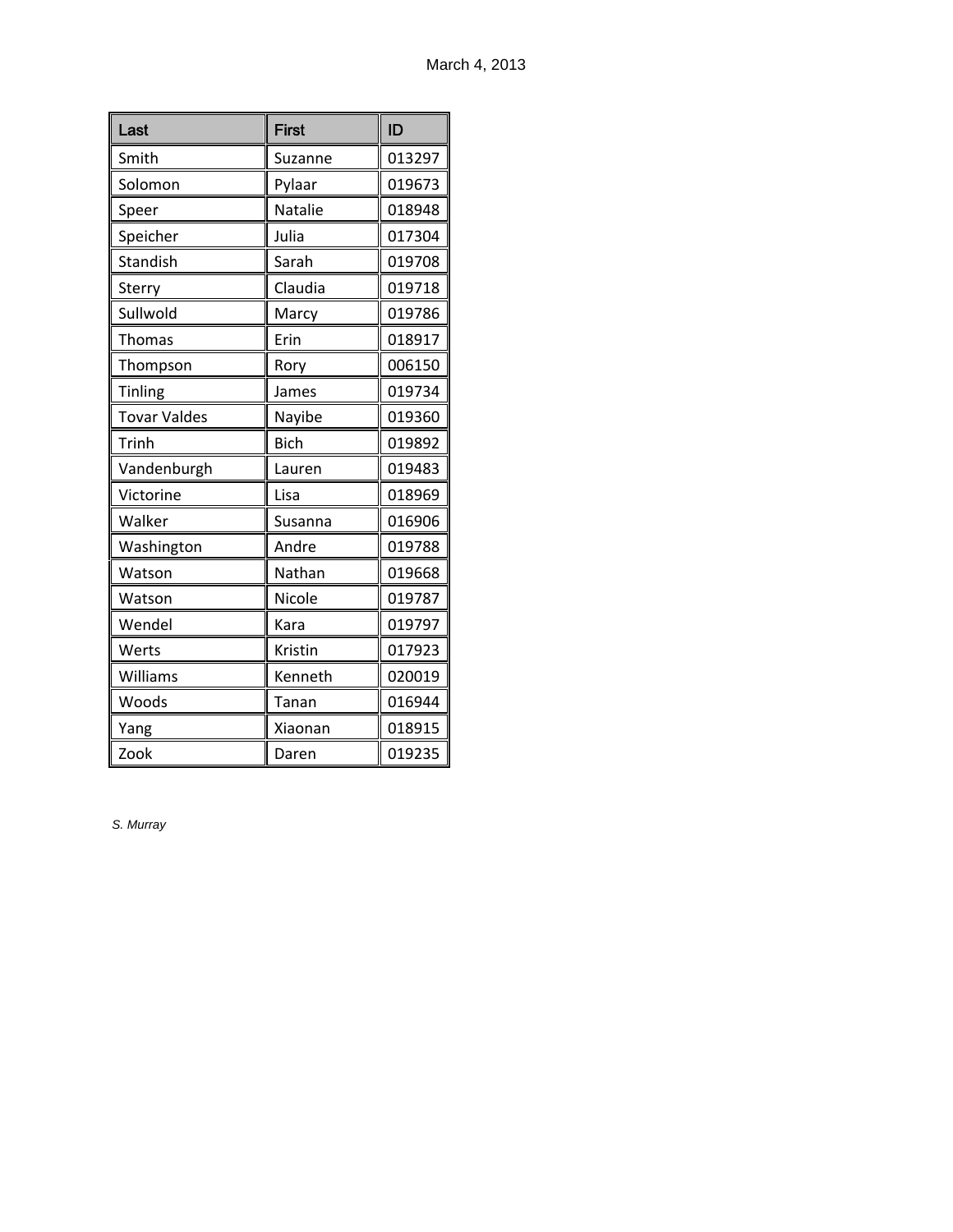# Contract Extension for Teachers

# **RECITAL**

On the advice of the Chief Human Resources Officer, the Superintendent recommends that the employment contracts of the contract teachers listed below be extended.

## **RESOLUTION**

The Board of Education accepts the Superintendent's recommendation and by this resolution hereby extends the employment contracts of the following persons through June 30, 2015, subject to the employment terms and conditions contained in the standard form contract approved by the legal counsel for the District.

| First        | Last        | ID     |
|--------------|-------------|--------|
| <b>Brian</b> | Aase        | 006784 |
| Karen        | Aase        | 008567 |
| Kimberly     | Abel        | 004653 |
| Nancy        | Abens       | 002275 |
| Lisa         | Abramovic   | 005938 |
| Dana         | Absgarten   | 003567 |
| Lisa         | Adajian     | 015175 |
| Edith        | Adam-Howard | 014867 |
| Allison      | Adams       | 017428 |
| Melodie      | Adams       | 016448 |
| Nadene       | Adams       | 005058 |
| Debra        | Adamski     | 000612 |
| Camille      | Adana       | 002453 |
| Daniel       | Adkisson    | 017886 |
| Rodrigo      | Aguirre     | 017704 |
| Sean         | Ahern       | 018836 |
| Folashade    | Ajayi       | 000473 |
| Scott        | Aker        | 006404 |
| Rana         | Akhavein    | 000041 |
| Miriam       | Al Faiz     | 018789 |
| Erika        | Alabarca    | 017835 |
| Amy          | Alderman    | 010907 |
| Cheryl       | Allbaugh    | 004095 |
| Cynthia      | Alleman     | 008586 |
| Hanna        | Allen       | 017735 |

| <b>First</b> | Last          | ID     |
|--------------|---------------|--------|
| Janis        | Allen         | 005656 |
| Jerry        | Allen         | 001365 |
| Kelly        | Allen         | 013812 |
| Thomas       | Allen         | 018839 |
| Ingrid       | Almada        | 009240 |
| Amanda       | Alonso        | 011894 |
| Ricardo      | Alonso Jr     | 011929 |
| Kimberley    | Altig         | 008025 |
| Francisca    | Alvarez       | 016651 |
| Kevin        | Alvord        | 010670 |
| Harris       | Ambinder      | 002799 |
| Amy          | Ambrosio      | 005626 |
| <b>Brett</b> | Anderson      | 008699 |
| Daniel       | Anderson      | 008885 |
| Dayle        | Anderson      | 006688 |
| James        | Anderson      | 004725 |
| Jeanne       | Anderson      | 006131 |
| Katherine    | Anderson      | 013952 |
| Kathryn      | Anderson      | 008637 |
| Kathy        | Anderson      | 008554 |
| Kent         | Anderson      | 007810 |
| Lucia        | Anderson      | 007236 |
| Robert       | Anderson      | 006475 |
| Graham       | Anderson-Dana | 015447 |
| Atsuko       | Ando          | 002194 |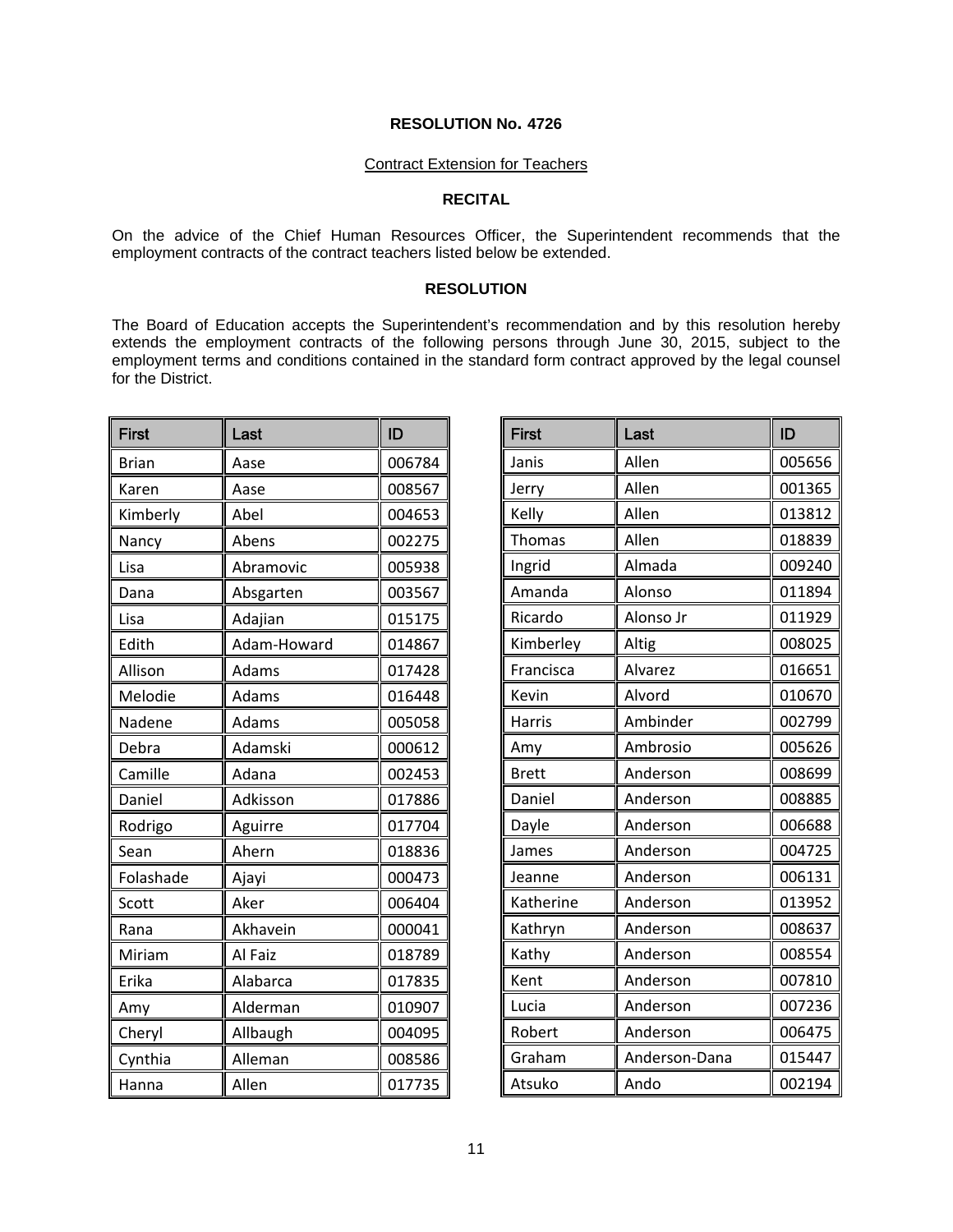| <b>First</b> | Last                | ID     |
|--------------|---------------------|--------|
| Barbara      | Andrews             | 012711 |
| Kelly        | Andrews             | 016473 |
| Rosalyn      | Andronescu          | 000099 |
| Susan        | Anglada Bartley     | 013044 |
| Frances      | Ankeny              | 008310 |
| Megan        | Annen               | 001287 |
| Nicole       | Ansara-Henderson    | 008476 |
| Amanda       | Ansell              | 017111 |
| Melissa      | Appollo             | 008314 |
| Wendy        | Archibald           | 001101 |
| Carol        | Arneson             | 005650 |
| Katrina      | Arras               | 011555 |
| Daniel       | Arrayan             | 000212 |
| Beth         | Atagabe             | 000930 |
| William      | Aubrecht            | 017795 |
| David        | Augustine           | 010768 |
| Ken          | Austin              | 010878 |
| Linda        | Austin              | 007400 |
| Janice       | Avidan              | 008057 |
| James        | Avison              | 012299 |
| Marla Ann    | <b>Baber</b>        | 018791 |
| Ella         | <b>Backer</b>       | 017048 |
| Annette      | Bacon               | 011276 |
| Michael      | Bacon               | 000978 |
| Matthew      | <b>Bacon-Brenes</b> | 012759 |
| Sarah        | <b>Bacus</b>        | 016013 |
| David        | <b>Bailey</b>       | 003422 |
| Nancy        | <b>Bailey</b>       | 008162 |
| Devon        | <b>Baker</b>        | 007027 |
| Karen        | <b>Baker</b>        | 006457 |
| Rebekka      | <b>Baker</b>        | 014658 |
| Shannon      | <b>Baker</b>        | 001146 |
|              | Balestreri-         |        |
| Annette      | Culbertson          | 004970 |
| Michael      | Ball                | 006819 |
| Joseph       | <b>Ballman</b>      | 017275 |
| Cinnamon     | <b>Bancroft</b>     | 009146 |

| <b>First</b> | Last            | ID     |
|--------------|-----------------|--------|
| Renee        | <b>Banks</b>    | 005474 |
| Michal       | <b>Barasch</b>  | 018887 |
| Michael      | <b>Barber</b>   | 005758 |
| Julie        | <b>Barbour</b>  | 006957 |
| Richard      | Barde           | 004153 |
| Paul         | <b>Barkett</b>  | 007661 |
| Rebecca      | <b>Barlow</b>   | 010766 |
| Aaron        | <b>Barnes</b>   | 016569 |
| Dereck       | <b>Barnes</b>   | 000838 |
| Julie        | <b>Barnes</b>   | 011911 |
| Sharon       | <b>Barnes</b>   | 014781 |
| Rebecca      | <b>Barone</b>   | 003114 |
| Christine    | Barrar          | 006863 |
| Elena        | Barry           | 012526 |
| Patricia     | Barry           | 007073 |
| Joanne       | <b>Barta</b>    | 006662 |
| Christopher  | <b>Bartlo</b>   | 018760 |
| Kori         | <b>Bass</b>     | 017761 |
| Peggy        | <b>Bates</b>    | 007634 |
| Derrick      | <b>Batliner</b> | 015355 |
| Jennifer     | <b>Batsch</b>   | 001097 |
| Michael      | <b>Bauer</b>    | 011816 |
| Suzanne      | Bauer           | 017759 |
| Kerry        | Bayne           | 011829 |
| Susan        | <b>Beaird</b>   | 011437 |
| Thomas       | Beatty          | 003855 |
| Susan        | <b>Becic</b>    | 010164 |
| Lucinda      | <b>Beck</b>     | 017763 |
| Robert       | <b>Becker</b>   | 016573 |
| Thomas       | <b>Beckett</b>  | 012447 |
| Adrianne     | Bee             | 014716 |
| Allen        | Beebe           | 007939 |
| Mary Jo      | Beeber          | 001245 |
| Rachel       | Belcher         | 008731 |
| Marie        | <b>Bellavia</b> | 004977 |
| Christine    | Bemrose         | 013233 |
| Andrew       | Benhardt        | 013801 |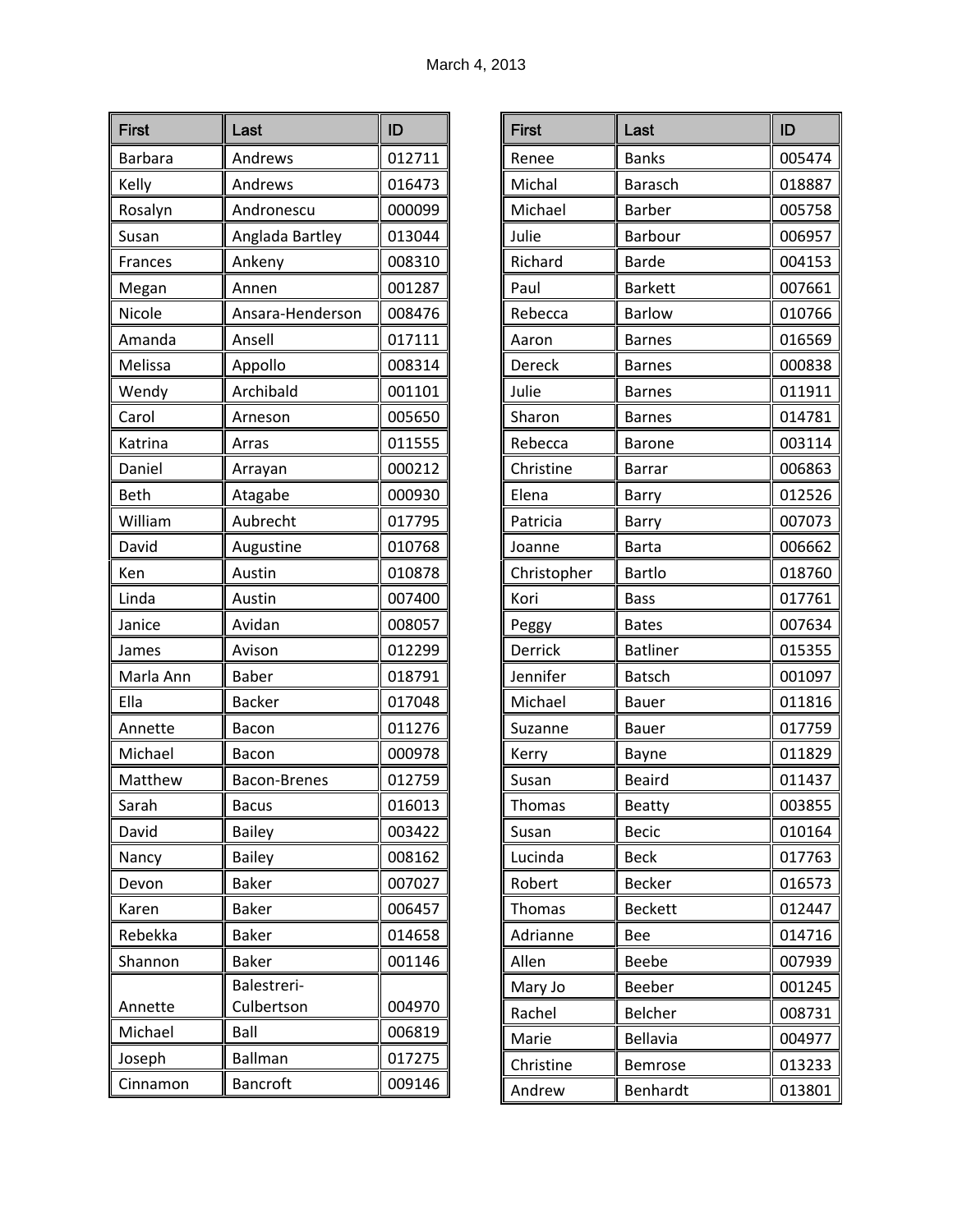| <b>First</b>   | Last              | ID     |
|----------------|-------------------|--------|
| Eric           | <b>Bennett</b>    | 005264 |
| Grace          | <b>Bennett</b>    | 000529 |
| Jennifer       | <b>Bennett</b>    | 008559 |
| Roseann        | <b>Bennett</b>    | 014718 |
| Torrey         | Bennison          | 000744 |
| Diana          | Bentley           | 004693 |
| Jean           | <b>Berg</b>       | 003661 |
| Jeanne         | <b>Berg</b>       | 007241 |
| Marta          | <b>Berg</b>       | 017695 |
| <b>Barbara</b> | Berger            | 008281 |
| Molly          | Bergin            | 006025 |
| Greta          | Bergren-Dizon     | 012673 |
| Kelly          | Bergstrom         | 018020 |
| Linda          | Bergstrom         | 006379 |
| Carol          | <b>Berkley</b>    | 010072 |
| Camille        | Bernal            | 000085 |
| Elizabeth      | Bernard           | 011082 |
| Carolyn        | Berning           | 001192 |
| Michelle       | Bernt             | 009322 |
| Kimberly       | Bertelsen         | 000894 |
| Anne           | Berten            | 010827 |
| Carla          | Bertolone-Logan   | 008380 |
| Ann            | Berton            | 015039 |
| Serene         | Bertram           | 012459 |
| Antony         | Bertrand          | 016582 |
| Kimberly       | Bess              | 012643 |
| Soumountha     | <b>Bessas</b>     | 005258 |
| Shawna         | <b>Beutler</b>    | 008820 |
| <b>Beth</b>    | Biagini           | 014881 |
| Timothy        | Biamont           | 000088 |
| Robin          | <b>Bibles</b>     | 005989 |
| Carla          | <b>Bickett</b>    | 008622 |
| Candice        | Bielman           | 008982 |
| John           | Bigelow           | 008265 |
| Chuck          | <b>Billedeaux</b> | 007961 |
| John           | <b>Billups</b>    | 003771 |
| Marika         | <b>Bilter</b>     | 012838 |

| <b>First</b> | Last            | ID     |
|--------------|-----------------|--------|
| Patrick      | <b>Binder</b>   | 012988 |
| Kaoru        | Biornstad       | 000869 |
| Jennifer     | <b>Birch</b>    | 015381 |
| Sharon       | <b>Bird</b>     | 006183 |
| Colleen      | <b>Birkey</b>   | 014689 |
| Kileen       | Birmingham      | 001552 |
| Laura        | <b>Birt</b>     | 000779 |
| Bella        | <b>Bishop</b>   | 016515 |
| George       | <b>Bishop</b>   | 008241 |
| Jerae        | Bjelland        | 018695 |
| Tim          | <b>Black</b>    | 008763 |
| Thomas       | Blakely         | 007358 |
| David        | Blanchard       | 006560 |
| Julia        | Blattner        | 015492 |
| Joseph       | <b>Blowers</b>  | 008335 |
| Rafael       | Bobenrieth      | 013672 |
| Philomena    | <b>Bode</b>     | 007028 |
| Micaela      | Boesche         | 000244 |
| Rachel       | Bogdanoff       | 003696 |
| Laura        | Boitano         | 006305 |
| Mary         | <b>Bokoske</b>  | 001120 |
| Emily        | Boldman         | 017642 |
| Elizabeth    | <b>Bolger</b>   | 012730 |
| Shirley      | Bolsinger       | 005088 |
| William      | Boly            | 004862 |
| Terri        | Bonbright       | 006369 |
| Sandra       | Boon            | 005254 |
| Olessia      | <b>Bordioug</b> | 017700 |
| Cheri        | <b>Borst</b>    | 002994 |
| Jessica      | <b>Bostick</b>  | 015383 |
| Jeannie      | <b>Botelho</b>  | 000452 |
| Hannah       | Bourcier        | 010771 |
| Cynthia      | <b>Bowie</b>    | 008137 |
| Jane         | <b>Bowker</b>   | 004188 |
| Matthew      | Bowman          | 016696 |
| Heather      | Boyd            | 003917 |
| Kathryn      | Boyea           | 009027 |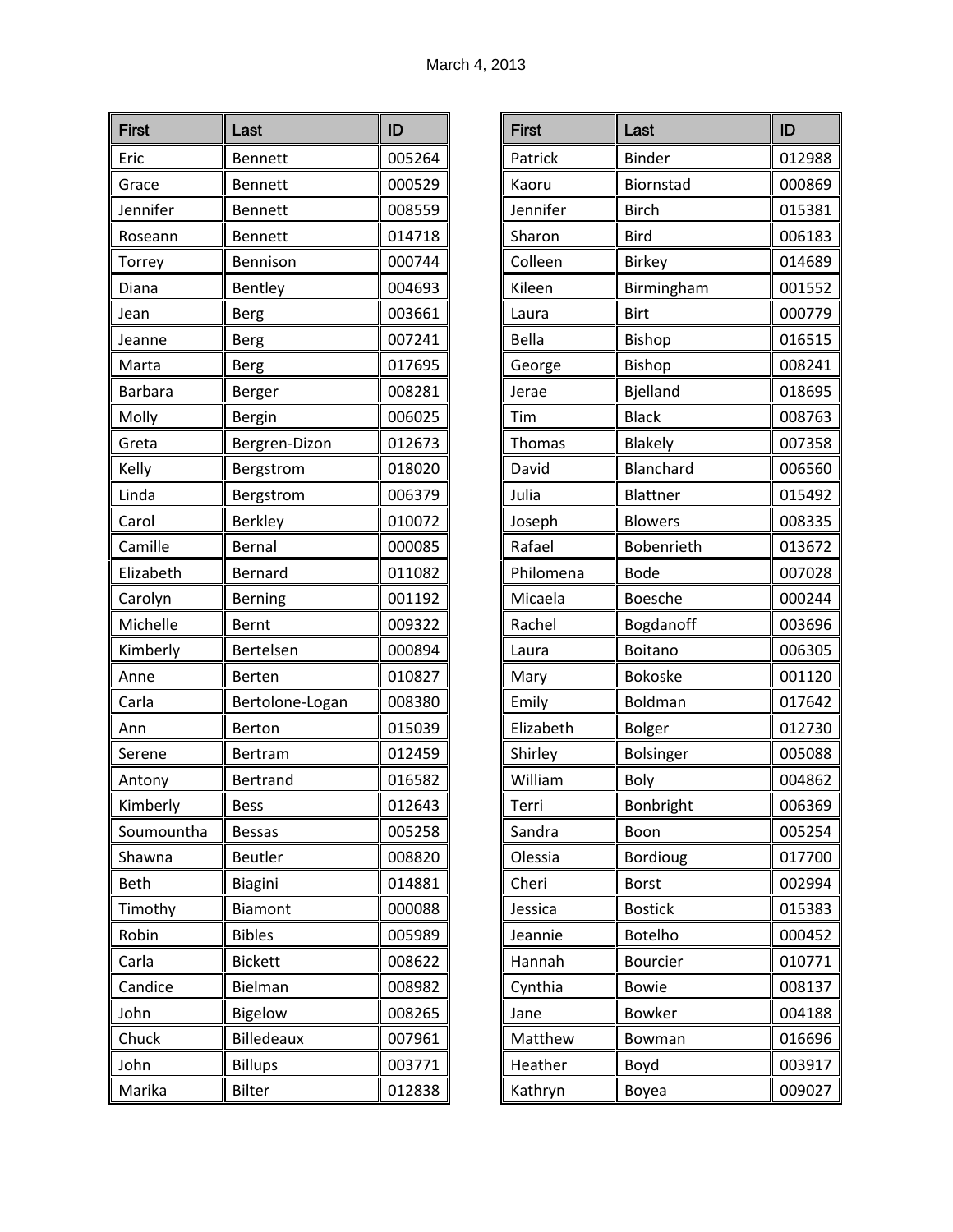| <b>First</b>     | Last             | ID     |
|------------------|------------------|--------|
| Matthew          | Boyer            | 015322 |
| Terra            | <b>Brackmann</b> | 010784 |
| Daniel           | <b>Bradach</b>   | 015476 |
| Amber            | <b>Bradley</b>   | 000183 |
| Elise            | <b>Bradley</b>   | 017609 |
| Rachael          | <b>Bradley</b>   | 000385 |
| David            | <b>Brady</b>     | 008747 |
| Tara             | <b>Branham</b>   | 000418 |
| Michael          | <b>Brannon</b>   | 007107 |
| Christina        | <b>Braun</b>     | 013883 |
| Kristen          | Brayson          | 000968 |
| Mark             | <b>Brazo</b>     | 009016 |
| <b>Brandon</b>   | Breeden          | 015541 |
| Jill             | Brenan           | 009084 |
| Conni            | <b>Brenner</b>   | 002715 |
| <b>Brittanie</b> | Brewer           | 001367 |
| <b>Tracey</b>    | <b>Briggs</b>    | 015435 |
| Susan            | <b>Brighouse</b> | 000343 |
| Karin            | <b>Bright</b>    | 011843 |
| <b>Thomas</b>    | <b>Bright</b>    | 005026 |
| Adrienne         | <b>Briones</b>   | 014268 |
| <b>Beth</b>      | <b>Brod</b>      | 012172 |
| Denise           | <b>Brooks</b>    | 011655 |
| S Ellen          | Brotherson       | 014109 |
| <b>Barbara</b>   | Brown            | 011841 |
| Gail             | <b>Brown</b>     | 007317 |
| Gregory          | Brown            | 014659 |
| Jamie            | Brown            | 016553 |
| Keith            | <b>Brown</b>     | 001069 |
| ReShawn          | Brown            | 012674 |
| Richard          | Brown            | 011848 |
| Sahjo            | Brown            | 007434 |
| Susan            | <b>Brown</b>     | 007386 |
| Kurt             | <b>Brucato</b>   | 005778 |
| Tina             | <b>Bruce</b>     | 010607 |
| Eugene           | <b>Brunak</b>    | 013749 |
| Jennifer         | Buchanan         | 000897 |

| <b>First</b> | Last               | ID     |
|--------------|--------------------|--------|
| Anne         | Buckley-Logue      | 008713 |
| Steven       | <b>Buckmaster</b>  | 007776 |
| Jessica      | <b>Bucknam</b>     | 002184 |
| Kristie      | Buckowski          | 014674 |
| Nicholas     | <b>Budge</b>       | 012963 |
| Laura        | <b>Bulinski</b>    | 003896 |
| Laura        | <b>Bullock</b>     | 005552 |
| Karen        | <b>Bunnell</b>     | 005114 |
| Gail         | <b>Burak</b>       | 008726 |
| Leslie       | <b>Burgoine</b>    | 016068 |
| Christopher  | <b>Burke</b>       | 004843 |
| Jody         | Burkholder         | 003713 |
| Nathan       | <b>Burks</b>       | 018367 |
| David        | <b>Burmester</b>   | 012136 |
| Kristi       | <b>Burnham</b>     | 007878 |
| <b>Bradi</b> | <b>Burns</b>       | 017966 |
| Christopher  | <b>Burns</b>       | 018826 |
| Elizabeth    | <b>Burns</b>       | 007734 |
| Scott        | <b>Burns</b>       | 012111 |
| Lisa         | <b>Burson</b>      | 007920 |
| Kevin        | <b>Bush</b>        | 012975 |
| Daphne       | <b>Bussey</b>      | 015544 |
| Trevor       | <b>Butenhoff</b>   | 016633 |
| Lori         | <b>Butler</b>      | 012604 |
| Andrew       | <b>Butterfield</b> | 000496 |
| Ann          | <b>Button</b>      | 001033 |
| Aaron        | Byer               | 015903 |
| Margaret     | <b>Byrkit</b>      | 014302 |
| David        | Cahill             | 003317 |
| Sofia        | Calderon           | 018691 |
| Benjamin     | Caldwell           | 006026 |
| Meredith     | Caldwell           | 006868 |
| Nicholas     | Caldwell           | 014943 |
| Michael      | Callahan           | 004267 |
| Suzanne      | Callan             | 004170 |
| Marilyn      | Calli              | 007227 |
| Sara         | Callies            | 016465 |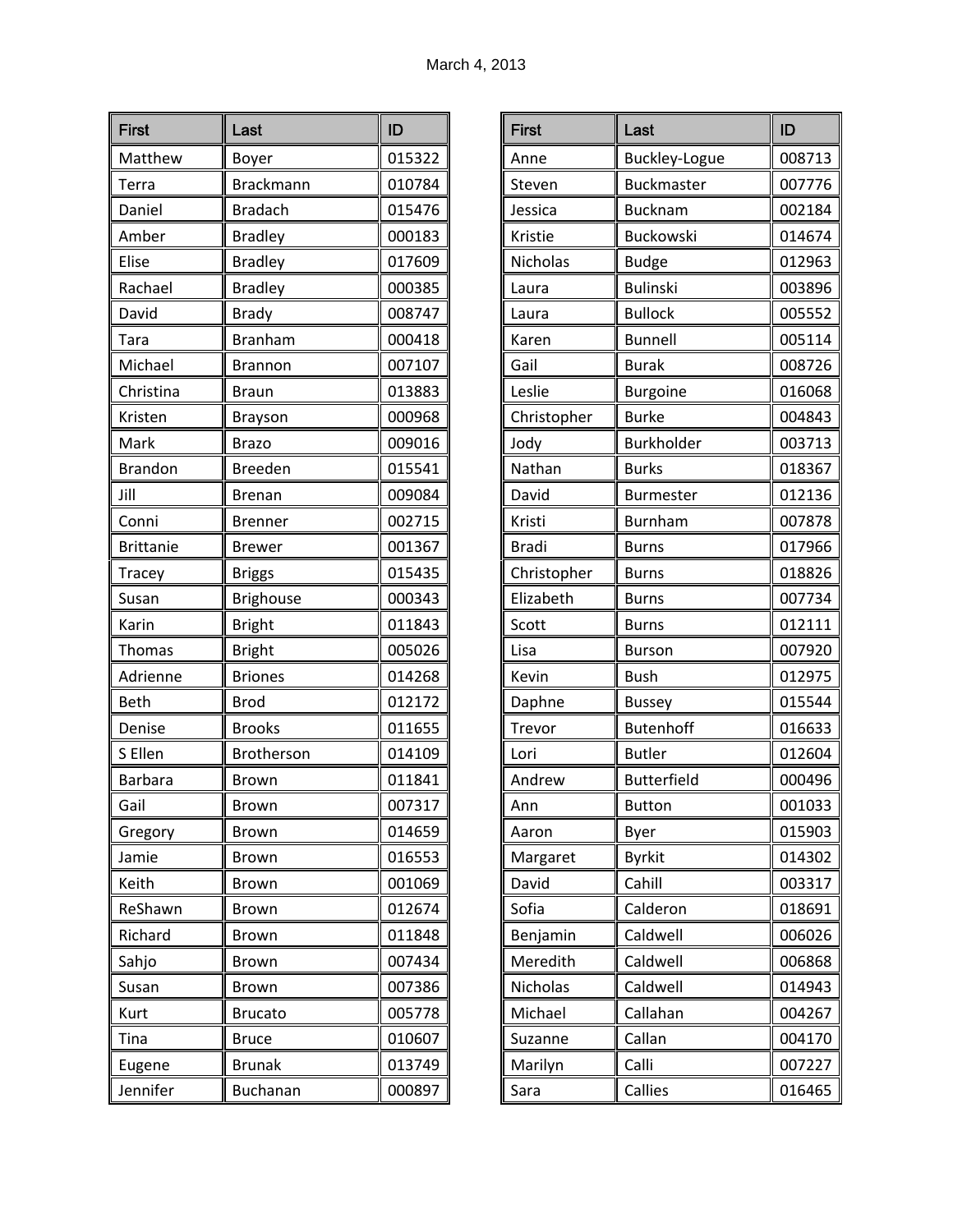| <b>First</b>   | Last                   | ID     |
|----------------|------------------------|--------|
| Patricia       | Calvillo               | 005214 |
| Nancy          | Cameron                | 006909 |
| Scott          | Cameron                | 004650 |
| Charles        | Camp                   | 008390 |
| lan            | Camp                   | 017608 |
| Linda          | Campillo               | 009137 |
| Anthony        | Cantwell               | 008492 |
| Sarah          | Cantwell               | 018724 |
| Julia          | Cardwell               | 017772 |
| Ceyriss        | Caron                  | 015374 |
| Jaimie         | Carr                   | 017597 |
| Jonathan       | Carr                   | 012626 |
| Maricruz       | Carrera-Padilla        | 012508 |
| Robert         | Carstensen             | 008398 |
| Susan          | Carter Anderson        | 010706 |
| Lisabeth       | Carter-Widyaratne      | 002458 |
| Heather        | Casciato               | 014373 |
| Allyson        | Casey                  | 000119 |
| Suzanne        | Cash-Phelps            | 008435 |
| Jennifer       | Caslavka               | 016965 |
| Gene           | Casqueiro              | 004159 |
| Christine      | Caton                  | 012398 |
| Angela         | Cerney                 | 014222 |
| Lucila         | Cervantes-<br>Campbell | 010651 |
| <b>Barbara</b> | Cervantes-Gautschi     | 004405 |
| Richard        | Cha                    | 015820 |
| Heatherle      | Chambers               | 001273 |
| Judith         | Champion               | 005102 |
| Heather        | Chaney                 | 015396 |
| Nicole         | Chaplin                | 016679 |
| Danelle        | Chapman                | 013758 |
| Gaye           | Chapman                | 012113 |
| Xavier         | Chavez                 | 013600 |
| Shannon        | Chedester              | 010511 |
| <b>Thomas</b>  | Cheek                  | 015406 |
| Kerri          | Cheney                 | 000042 |

| <b>First</b> | Last         | ID     |
|--------------|--------------|--------|
| Richard      | Cherry       | 006632 |
| Michelle     | Chevallier   | 007943 |
| David        | Child        | 002998 |
| Sandra       | Childs       | 008716 |
| Elaine       | Chin         | 007319 |
| Gary         | Chin         | 006895 |
| May          | Chin         | 007283 |
| Jennifer     | Choate       | 013815 |
| Joanne       | Chow         | 003862 |
| Jennifer     | Christ       | 000866 |
| Dianna       | Christensen  | 007052 |
| Shana        | Christman    | 005262 |
| <b>Bryan</b> | Chu          | 017157 |
| Kingsley     | Chun         | 006739 |
| Mary         |              |        |
| Elizabeth    | Chun         | 016360 |
| James        | Clark        | 008016 |
| Kristen      | Clark        | 010838 |
| Melanie      | Clark        | 013755 |
| Alfred       | Clark II     | 006458 |
| Dezire       | Clarke       | 016667 |
| Ellen        | Clarke       | 002089 |
| Gregory      | Clarkson     | 007800 |
| Lionel       | Clegg        | 001295 |
| Stephanie    | Clevinger    | 014734 |
| Teresa       | Clifford     | 006044 |
| <b>Barth</b> | Clooten      | 007951 |
| Anthony      | Clouse       | 008651 |
| Gail         | Cloutier     | 000794 |
| Robert       | Coats        | 007185 |
| Shelley      | Cockburn     | 008192 |
| Daniel       | Coffey       | 013616 |
| Daniel       | Cogan        | 015629 |
| Suzanne      | Cohen        | 012983 |
| Isabelle     | Colard-Tyler | 017873 |
| Linda        | Cole         | 006159 |
| JoAnna       | Coleman      | 012443 |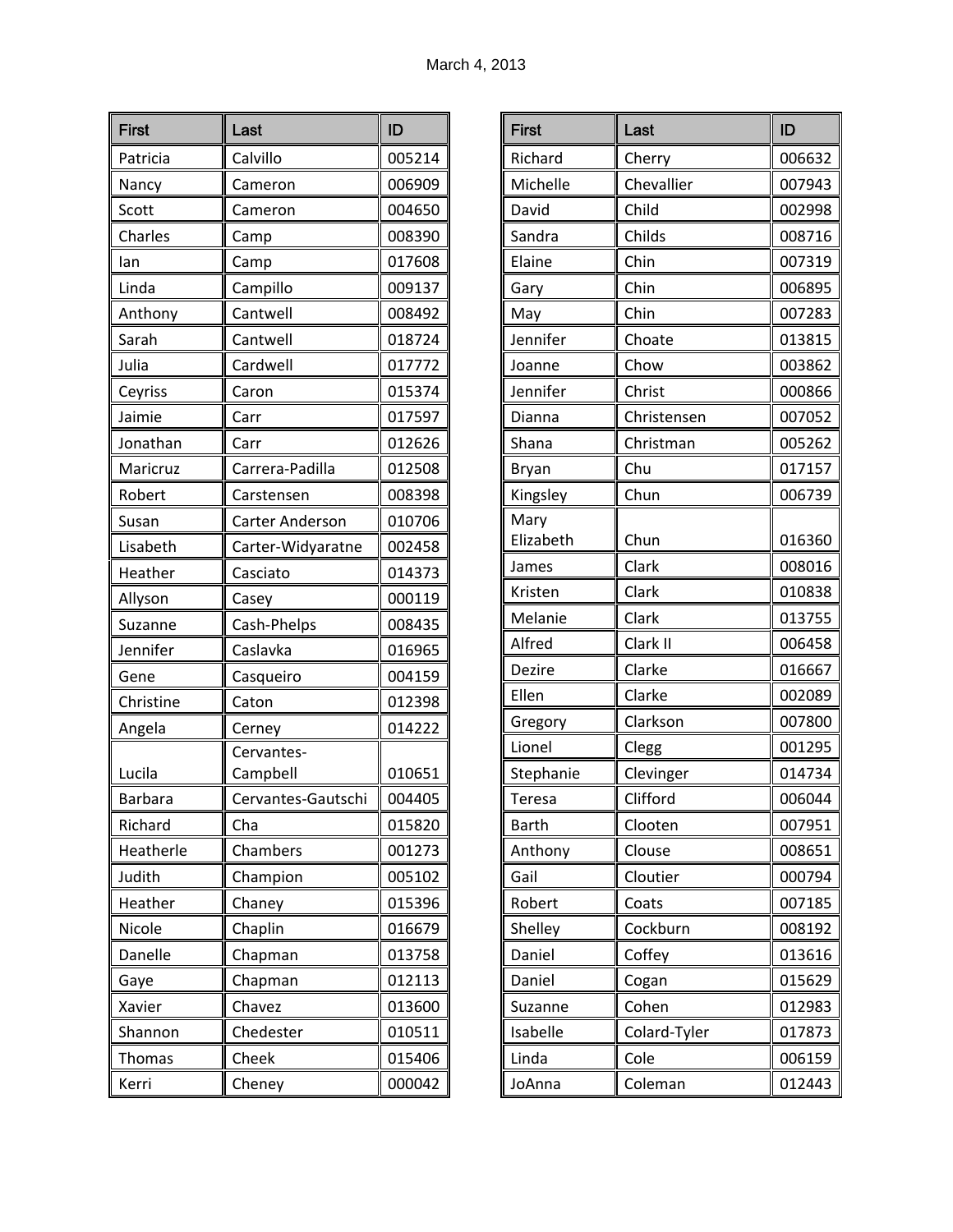| <b>First</b> | Last            | ID     |
|--------------|-----------------|--------|
| Roxanne      | Coleman         | 006554 |
| Ashley       | Collins         | 002136 |
| Erika        | Collins         | 003910 |
| Lynda        | Collmer         | 003979 |
| Paul         | Colvin          | 007863 |
| Vivian       | Colvin          | 007223 |
| Victoria     | Conable         | 018353 |
| David        | Conine          | 006843 |
| Anna         | Connors         | 001255 |
| Kevin        | Conroy          | 015756 |
| Tom          | Conry           | 010936 |
| Mary         | Consani         | 006652 |
| Patricia     | Conway          | 002467 |
| Clara        | Cook            | 008317 |
| Heather      | Cook            | 017722 |
| Kyle         | Cooke           | 016967 |
| Patricia     | Cooke           | 008001 |
| Jennifer     | Coomes          | 015373 |
| Roberta      | Cooper          | 006935 |
| Robin        | Cooper          | 007137 |
| Therese      | Cooper          | 008161 |
| Shannon      | Cooper-Campagna | 006103 |
| Ann          | Cornely         | 006746 |
| Emily        | Cornet          | 013534 |
| Lindsay      | Cornet          | 015551 |
| Gayle        | Corpron         | 018907 |
| Caryn        | Corwin          | 008015 |
| Karen        | Cosper          | 007728 |
| Susan        | Costa           | 000414 |
| Catherine    | Cowherd         | 006356 |
| Leslie       | Cowley          | 016055 |
| Kelly        | Cox             | 013963 |
| Stephanie    | Cox             | 017785 |
| Jennifer     | Coyne           | 013873 |
| Amy          | Craig-McFarland | 001252 |
| Helen        | Crandell        | 006719 |
| Stephanie    | Cranley         | 016595 |

| <b>First</b> | Last        | ID     |
|--------------|-------------|--------|
| Stephen      | Crawford    | 003858 |
| Paula        | Creamer     | 002045 |
| Karanja      | Crews       | 012381 |
| Mary         | Crittenden  | 010162 |
| Vanessa      | Crock       | 014107 |
| Debra        | Crockett    | 005224 |
| Cora         | Crossen     | 006321 |
| Shawn        | Croteau     | 011699 |
| Julie        | Crouser     | 007460 |
| Martin       | Crouser     | 000012 |
| Elizabeth    | Crow        | 018854 |
| Caley        | Crowder     | 018028 |
| Kimberly     | Crowell     | 013030 |
| Wendy        | Crozier     | 018886 |
| Jessica      | Cudjoe      | 011248 |
| Eleanor      | Culhane     | 004591 |
| Michael      | Cullerton   | 005300 |
| Lori         | Culley      | 018840 |
| Victor       | Cummings    | 005984 |
| Stephen      | Curley      | 015583 |
| Clela        | Currie      | 016755 |
| Carly        | Cusack      | 017868 |
| Julie        | Cushing     | 007046 |
| Caryn        | Cushman     | 013688 |
| Stephanie    | D'Cruz      | 003633 |
| Beverly      | Daggett     | 002054 |
| Joseph       | Dagostino   | 016572 |
| Sherry       | Dahlen      | 003766 |
| Janet        | Dakin       | 004571 |
| Cadie        | Daley       | 015440 |
| Catherine    | Daley       | 008221 |
| Nancy        | Dalla Corte | 013792 |
| Alan         | Damon       | 006898 |
| Julie        | Daniels     | 010485 |
| Andre        | Danielson   | 000588 |
| Teri         | Danielson   | 008580 |
| Kellie       | Danzer      | 008757 |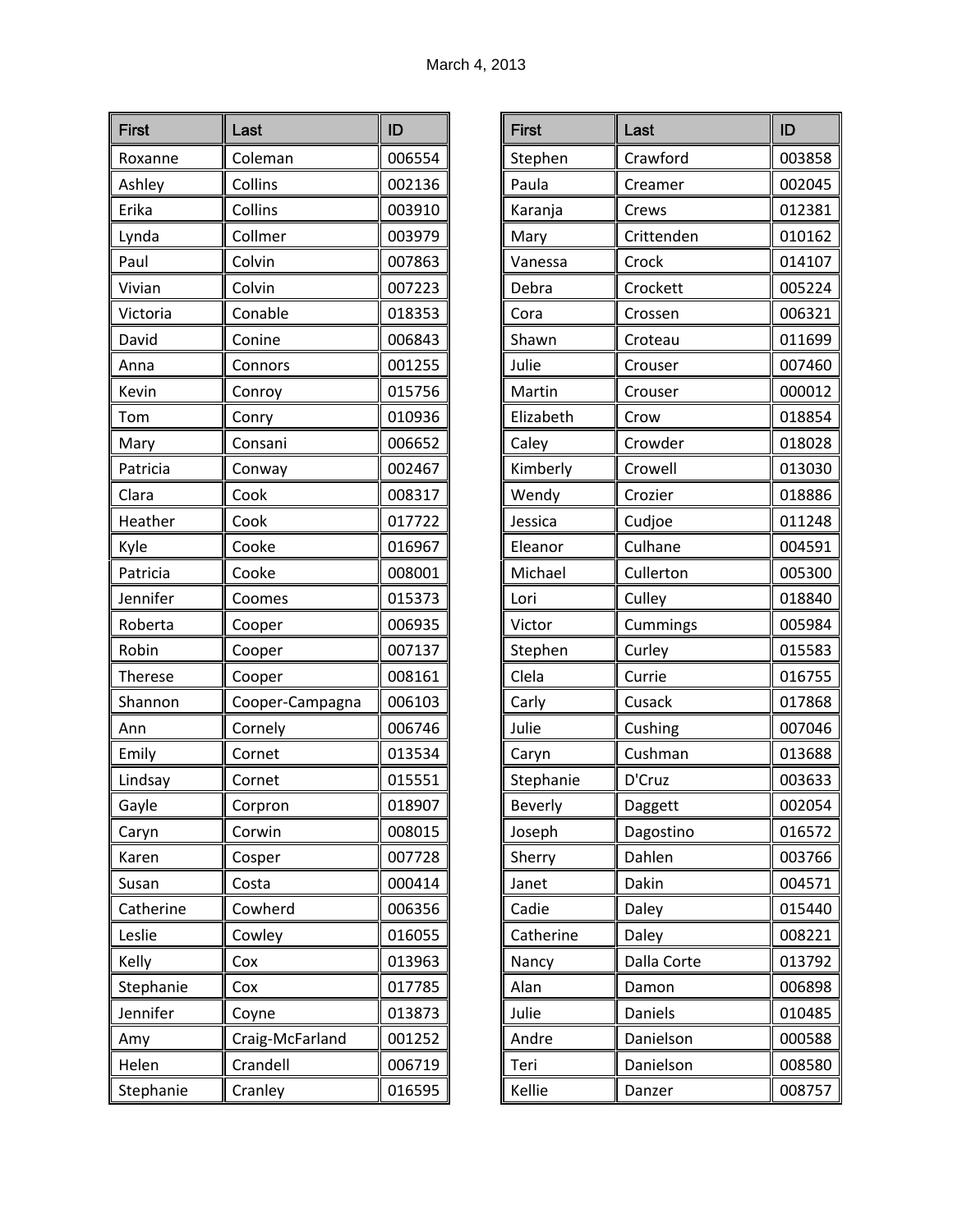| <b>First</b> | Last            | ID     |
|--------------|-----------------|--------|
| Lynda        | Darling         | 005674 |
| Amy          | Davidson        | 012704 |
| Donna        | Davidson        | 004893 |
| Elizabeth    | Davidson        | 000979 |
| Lisa         | Davidson        | 000346 |
| Anna         | Davila-Marquez  | 014760 |
| Ann          | Davis           | 004114 |
| Anna         | Davis           | 015432 |
| Carol        | Davis           | 007072 |
| Gabriela     | Davis           | 008168 |
| Kimberly     | Davis           | 004280 |
| Alexander    | Dawson          | 013846 |
| Lorelle      | Day             | 018397 |
| Patricia     | Day             | 009285 |
| Sean         | Day             | 000289 |
| Meghan       | DeNiro          | 014721 |
| Ashley       | DeSanno         | 012812 |
| Carolyn      | <b>DeSantis</b> | 002890 |
| Peter        | DeVry           | 013750 |
| Lindsay      | Deacon          | 016655 |
| Diane        | Dean            | 002479 |
| Erin         | Dec             | 017009 |
| Mary         | Del Rio         | 007853 |
| Kimberly     | Delgado         | 015471 |
| Meghan       | Delwisch        | 008966 |
| David        | Demaris         | 002551 |
| Cameron      | Denney          | 010361 |
| Kevin        | Denney          | 000564 |
| Carol        | Dennis          | 004698 |
| Paula        | Dennis          | 008663 |
| Franki       | Dennison        | 007044 |
| Thaddeus     | Dennison        | 004651 |
| John         | Devine          | 007310 |
| Robbin       | Deweese         | 006921 |
| Kathleen     | Diamond         | 006542 |
| Jeremy       | Dickerson       | 007971 |
| Anne         | Dierker         | 016193 |

| <b>First</b>  | Last            | ID     |
|---------------|-----------------|--------|
| Colleen       | Digiovanna      | 003478 |
| Lynnette      | Diller          | 019075 |
| Mary          | Dilles          | 002009 |
| Melinda       | Dillon          | 010484 |
| Kate          | Dilworth        | 018692 |
| Eileen        | Dineen          | 006774 |
| John          | Ditmore         | 001205 |
| Timothy       | Dittmer         | 003410 |
| Colleen       | Dixon           | 008764 |
| Donald        | Dixon           | 000067 |
| Jacqueline    | Dixon           | 014655 |
| Maggie        | Dixon           | 016936 |
| Michele       | Dobos           | 006760 |
| Sarah         | Doherty         | 007540 |
| Karlyn        | Doht-Barron     | 000348 |
| Malcolm       | Doi             | 005135 |
| Heather       | Dolberg         | 008000 |
| Marie         | Dolson          | 002157 |
| Kathleen      | Domingue        | 007620 |
| Patrick       | Donahoe         | 000755 |
| Janalee       | Donald          | 003930 |
| Lilia         | Doni            | 003591 |
| Paul          | Donkers         | 001158 |
| Sandra        | Donnelly        | 007563 |
| Rebecca       | Dorn-Medeiros   | 015790 |
| Kent          | Dorsey          | 006654 |
| Teresa        | Doss            | 007251 |
| Susan         | Douglass        | 008952 |
| <b>Bonnie</b> | Doyle           | 002123 |
| Elizabeth     | Draper          | 005827 |
| Rachel        | Draper          | 012624 |
| Ted           | Dreier          | 005639 |
| Nancy         | Drentlaw        | 003722 |
| Judith        | Drexler         | 008791 |
| Christian     | Dreyer          | 000349 |
| Elizabeth     | <b>DuBois</b>   | 004299 |
| Jan           | Dubuar-Barkhurs | 006586 |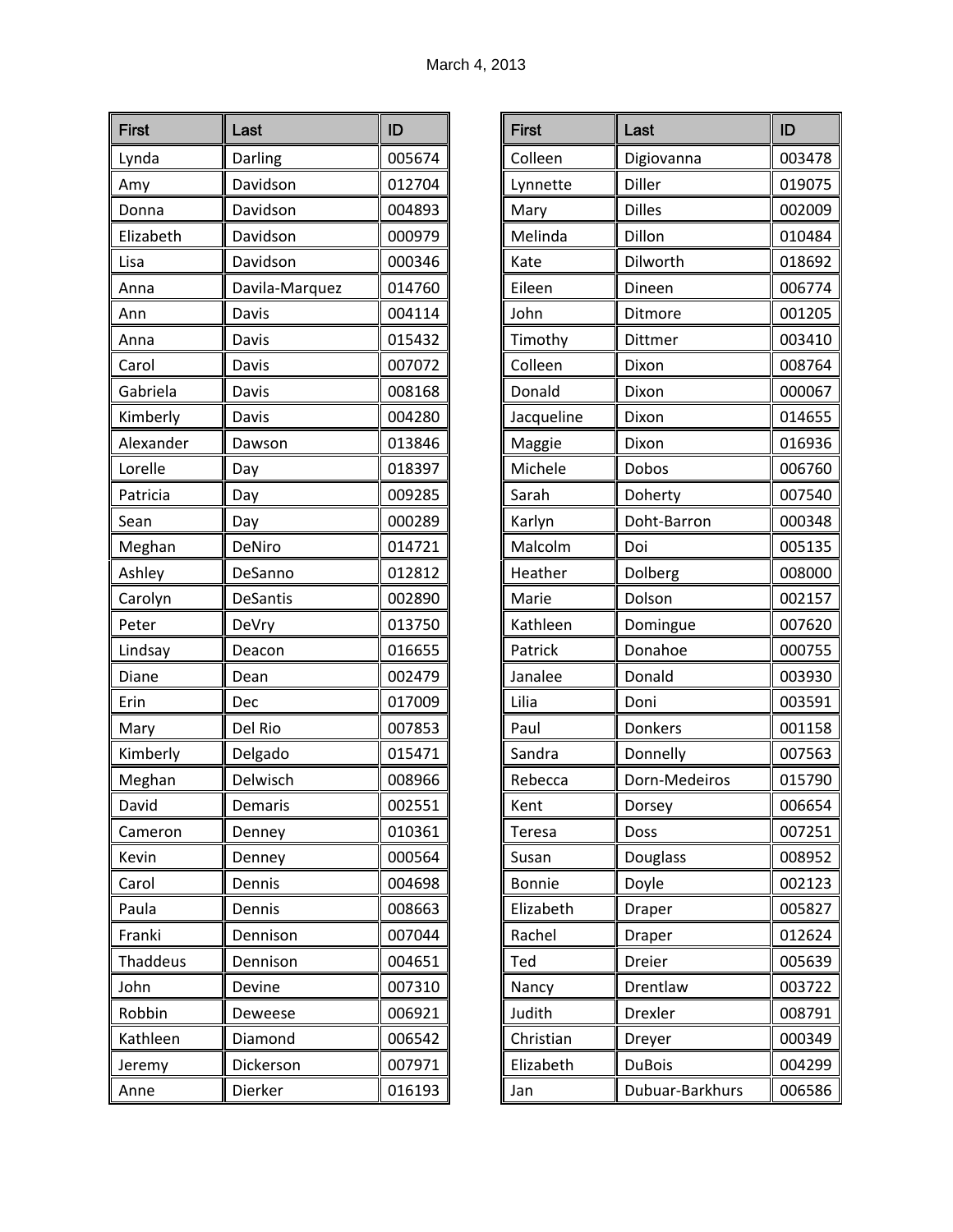| <b>First</b>    | Last            | ID     |
|-----------------|-----------------|--------|
| Michael         | Duchow-Pressley | 008834 |
| Elena           | Dudareva        | 018696 |
| <b>Barbara</b>  | Dugan           | 003967 |
| Andrew          | Duggan          | 007718 |
| David           | Dugo            | 007534 |
| Liza            | Duilio          | 014962 |
| Cynthia         | <b>Dulcich</b>  | 004973 |
| Marie           | Dunn            | 000164 |
| Lynn            | Dunnam          | 018899 |
| Joseph          | Duran           | 000991 |
| Anna            | Durocher        | 009403 |
| Steven          | <b>Dustin</b>   | 015758 |
| James           | Dyal            | 003162 |
| Casey           | Dyer            | 008553 |
| Carlyn          | Eames           | 001154 |
| Margaret        | Earl            | 010167 |
| Rebecca         | Eastman         | 004537 |
| Gerald          | Eaton           | 000936 |
| Monica          | Eckrich         | 006185 |
| Jennifer        | Edelson         | 011782 |
| Linda           | Edington        | 013796 |
| Jennifer        | Edler           | 017705 |
| Mila            | Edwards         | 017723 |
| Tamara          | Edwards         | 001571 |
| Leonard         | Edwards Jr      | 002874 |
| Theresa         | Egan            | 010822 |
| Jane            | Eggert          | 007970 |
| Ingela          | Ekelof          | 012801 |
| Ann             | Eldredge-Burns  | 012171 |
| Benjamin        | Ellenwood       | 017771 |
| Georgia         | Ellis           | 006587 |
| Peaches         | Eltagonde       | 015480 |
| <b>Sterling</b> | Eltagonde       | 007323 |
| Donald          | Elwell Jr       | 008090 |
| Karen           | Emanuel         | 007554 |
| Amy             | Embler          | 011753 |
| James           | Emig            | 005991 |

| <b>First</b>  | Last              | ID     |
|---------------|-------------------|--------|
| Donald        | Enfield           | 017797 |
| Deborah       | Engelstad         | 009026 |
| Eileen        | England           | 004495 |
| Sarah         | Epstein           | 009556 |
| <b>Brian</b>  | Erbach            | 016592 |
| David         | Erickson          | 004684 |
| Kristian      | Erickson          | 006792 |
| Thor-Aage     | Esbensen          | 011357 |
| <b>Bianca</b> | Espinosa          | 015402 |
| Elizabeth     | <b>Essex</b>      | 000187 |
| Jennifer      | Estevez           | 015920 |
| Marcia        | Esther            | 005498 |
| Monica        | Estrada-Meza      | 000322 |
| Linda         | Evans             | 008153 |
| Morgan        | Evans             | 006529 |
| Nancy         | Evans             | 013580 |
| Joseph        | Evers             | 012718 |
| Cindy         | Ewers             | 014560 |
| Meghan        | Ewing             | 017080 |
| Margot        | Faegre            | 002351 |
| Paula         | Fahey             | 007055 |
| Mary          | Fahrer            | 006729 |
| <b>Brian</b>  | Fain              | 013644 |
| Charles       | Fall              | 010552 |
| Rochella      | Farnand           | 000397 |
| Sarah         | Farrell           | 013747 |
| Eric          | Fass              | 013740 |
| Jennifer      | Fast              | 010906 |
| Kathryn       | Favali            | 017634 |
| Julie         | Feikert-Aquilizan | 007398 |
| Shava         | Feinstein         | 014669 |
| Matthew       | Feitelberg        | 013664 |
| Felissa       | Feldman           | 005329 |
| Laurel        | Feldman           | 008465 |
| Amy           | Feller            | 008712 |
| Laura         | Feltz             | 008186 |
| Emily         | Ferguson          | 015786 |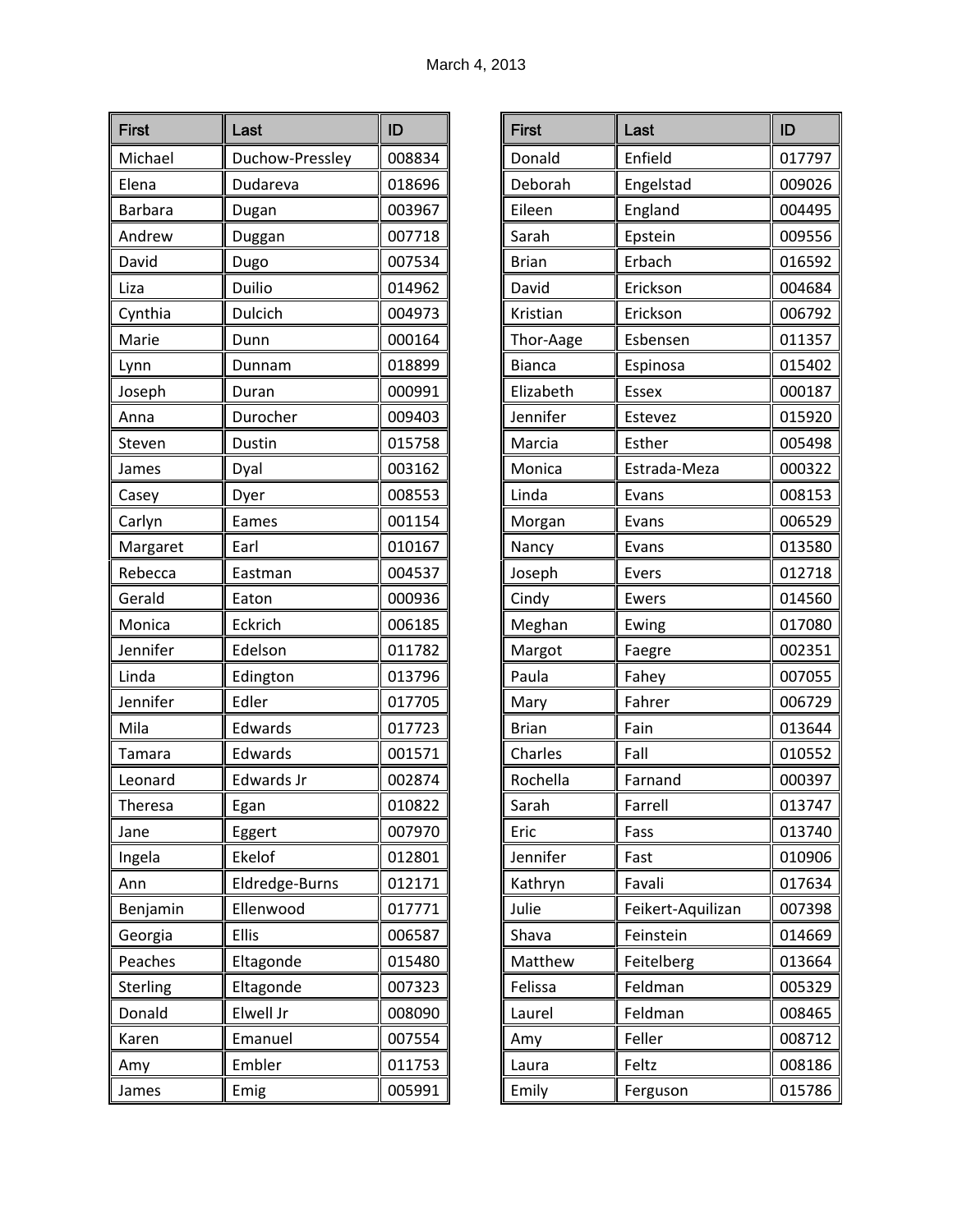| <b>First</b>   | Last            | ID     |
|----------------|-----------------|--------|
| Jane           | Ferguson        | 004597 |
| Leesa          | Ferguson        | 008625 |
| Lourdes        | Fernandez       | 010978 |
| Rebecca        | Fernandez       | 003928 |
| Elaine         | Ferrell-Burns   | 006003 |
| Lisa           | Feuz            | 003008 |
| Frank          | Fields          | 000170 |
| Nicole         | Fig             | 013593 |
| Michele        | Fillman         | 000047 |
| Thomas         | Finch           | 012672 |
| Kathleen       | Fink            | 009297 |
| <b>Barbara</b> | Finn            | 005591 |
| Nancy          | Fiorante        | 005389 |
| Jonathon       | Fischer         | 010875 |
| Gretchen       | <b>Fiscus</b>   | 015453 |
| Richard        | Fisher          | 015733 |
| Theresa        | Fisher          | 005636 |
| Kris           | Fisher-Spurlock | 004206 |
| Charles        | Fitz            | 005624 |
| Kevin          | Fitzgearld      | 008154 |
| J              | Fitzpatrick     | 000522 |
| Lara           | Fitzsimons      | 015437 |
| Bryan          | Fitzwater       | 015928 |
| Eric           | Flagel          | 006864 |
| Mary           | Flamer          | 007373 |
| Julie          | Fleming         | 015441 |
| Gregory        | Flenniken       | 018725 |
| Donna          | Fletcher        | 012708 |
| Hannah         | Flinn           | 017372 |
| Marian         | Flood           | 005042 |
| Eleanor        | Flores          | 008829 |
| Chadrick       | Flowerday       | 000144 |
| Dianne         | Fode            | 005648 |
| Stacey         | Foiles          | 016575 |
| Krista         | Foley           | 010779 |
| Maia           | Foley-Weintraub | 016816 |
| Colleen        | Forbes          | 005187 |

| <b>First</b> | Last            | ID     |
|--------------|-----------------|--------|
| Connie       | Ford            | 006391 |
| Emma         | Ford            | 000505 |
| Jaclyn       | Ford            | 012611 |
| Sharon       | Forrest         | 000185 |
| Michael      | Forstag         | 008163 |
| Joshua       | Forsythe        | 015077 |
| Garth        | Fossen          | 012760 |
| Emily        | Foster          | 002784 |
| Ann          | Fournier        | 000335 |
| Fred         | Fox             | 017471 |
| Maura        | Fox             | 005415 |
| Steven       | Fradkin         | 002497 |
| Ariel        | Frager          | 013622 |
| Anthony      | Franciscone     | 005953 |
| David        | Frankunas       | 004676 |
| <b>Brian</b> | Fraught         | 009168 |
| Daniel       | Fredgant        | 012147 |
| Kari         | Freeman         | 006609 |
| Sierra       | Freeman         | 010843 |
| Vickie       | Frick           | 007454 |
| Susan        | Frisby          | 008176 |
| Molly        | Frisch          | 015742 |
| Minori       | Fukushima       | 011136 |
| Debra        | Fuller          | 004084 |
| Kathryn      | Fuller          | 015499 |
| Leanne       | Gabriel         | 006419 |
| Angela       | Gadbois         | 000634 |
| Emily        | Gaffney         | 004165 |
| Kathleen     | Gaitan          | 006761 |
| Yolanda      | Gallegos-Cortes | 011824 |
| Lynne        | Gammon          | 008471 |
| Gretchen     | Ganey           | 008532 |
| Alfonso      | Garcia Arriola  | 012690 |
| Elena        | Garcia-Velasco  | 002201 |
| Fabiola      | Garcie          | 016699 |
| Michael      | Garcie          | 013581 |
| <b>Brian</b> | Gardes          | 000480 |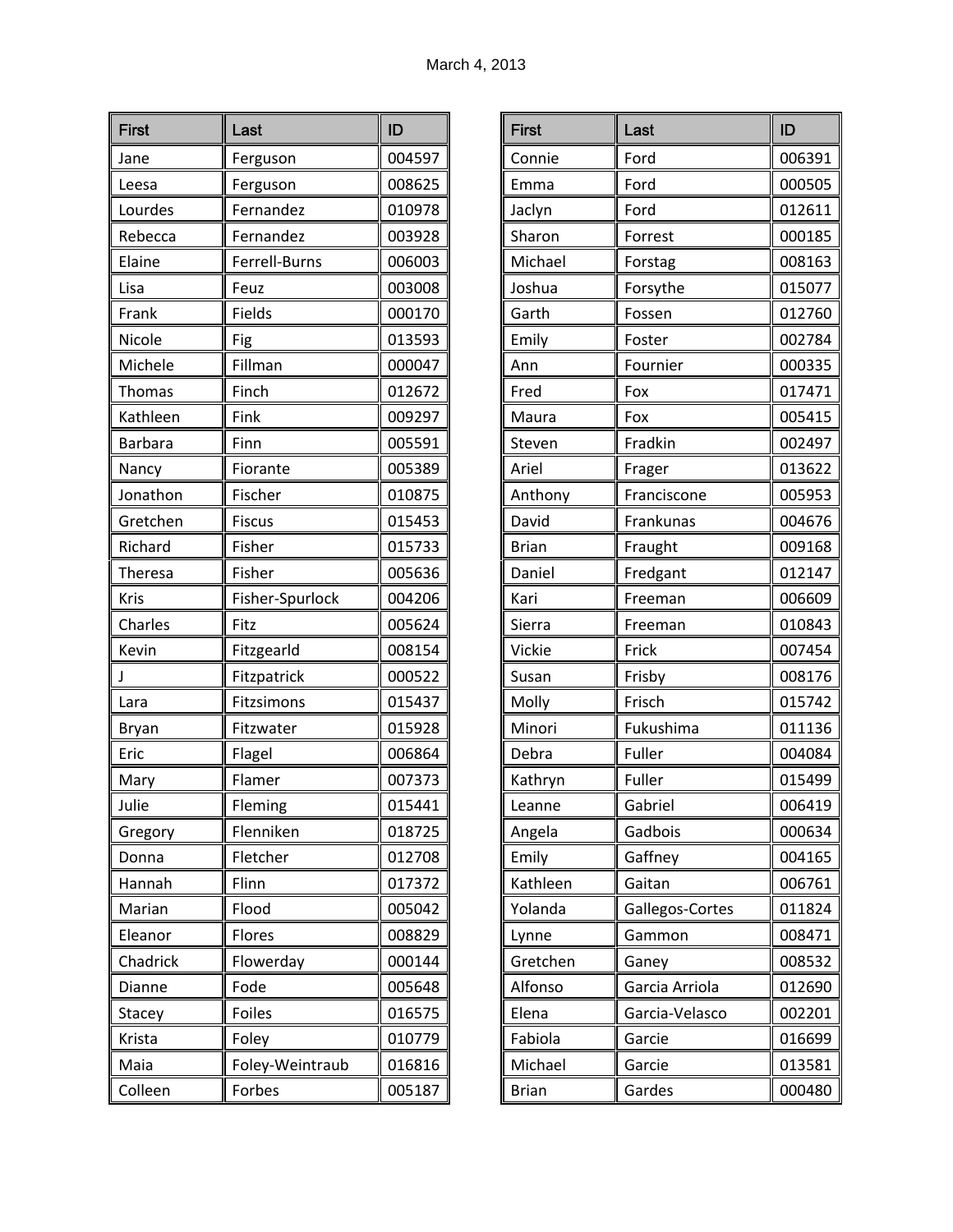| <b>First</b>  | Last                   | ID               |
|---------------|------------------------|------------------|
| Elizabeth     | Gardner                | 016648           |
| Kendra        | Gardner                | 009194           |
| MaryLynn      | Gardner                | 008131           |
| Rachel        | Gardner                | 012621           |
| Sara          | Gardner                | 001181           |
| N Lynne       | Gardner-Allers         | 001391           |
| Heather       | Garo                   | 016604           |
| Pamela        | Garrett                | 010698           |
| Phillip       | Garver                 | 005820           |
| Jocelyn       | Gary                   | 010611           |
| Adolfo        | Garza-Cano             | 015534           |
| Stephen       | Gaspar                 | 008038           |
| Mark          | Gast                   | 011067           |
| Donald        | Gavitte                | 006499           |
| Holly         | Gayler                 | 000716           |
| Alicia        | Geiger-Baker           | 000659           |
| James         | Geisler                | 000286           |
| <b>Steve</b>  | Geiszler               | 010524           |
| Michelle      | Gemmet                 | 000045           |
| Anna          | Gender                 | 010960           |
| Jeff          | Gentile                | 005985           |
| William       | Gerald III             | 006020           |
| Amber         | Gerber                 | 000946           |
| Jennifer      | Gerlach                | 000290           |
| Suzanne       | Germaneri-<br>Clarkson | 004238           |
| Susan         | Germundson             | 006281           |
| <b>Brett</b>  | Gernhart               | 007186           |
|               | Geschwind              | 011077           |
| Jeremy<br>Tom | Gevurtz                | 010148           |
| Leila         | Ghodsi                 | 010530           |
| Kimberley     | Giarelli               | 006657           |
|               | Gibbard                |                  |
| Gail          | Gibson                 | 019230<br>003098 |
| Craig<br>Neil | Gibson                 | 019229           |
| Robert        | Gibson-Cairns          | 003805           |
|               |                        | 005183           |
| Kathryn       | Giffert                |                  |

| <b>First</b>  | Last       | ID     |
|---------------|------------|--------|
| Darrel        | Gilbert    | 008729 |
| Nancy         | Gilbertz   | 008193 |
| Nancy         | Gilkey     | 012675 |
| Bryn          | Gillem     | 007033 |
| Matthew       | Gilley     | 000769 |
| Laura         | Gillies    | 007898 |
| Vickie        | Gilliland  | 006043 |
| Jeffrey       | Gilpin     | 002186 |
| <b>Brian</b>  | Gilroy     | 008005 |
| Maria         | Gilson     | 011788 |
| John          | Glover     | 008342 |
| Joanne        | Godfrey    | 001267 |
| Diane         | Goff       | 002724 |
| Stefanie      | Goldbloom  | 010927 |
| John          | Golden     | 005331 |
| Kathryn       | Golden     | 012529 |
| Timothy       | Goldhammer | 007268 |
| Lilia         | Goldman    | 001545 |
| Howard        | Goldstein  | 001909 |
| Dianne        | Gollhofer  | 000594 |
| Kelly         | Gomes      | 013395 |
| Jenny         | Gonzales   | 005773 |
| John          | Gonzales   | 004663 |
| Steve         | Gonzales   | 008295 |
| Marisel       | Gonzalez   | 016425 |
| Adelle        | Goodrich   | 013531 |
| Saima         | Goodrich   | 014372 |
| <b>Thomas</b> | Goodrich   | 007847 |
| Alex          | Gordin     | 006261 |
| <b>Brenda</b> | Gordon     | 009043 |
| Paul          | Gouveia    | 013095 |
| Lisa          | Goyne      | 016533 |
| Timothy       | Graham     | 012888 |
| Todd          | Graham     | 000239 |
| Brittany      | Grahn      | 017316 |
| Gilbert       | Gramson    | 013100 |
| Derek         | Grant      | 015611 |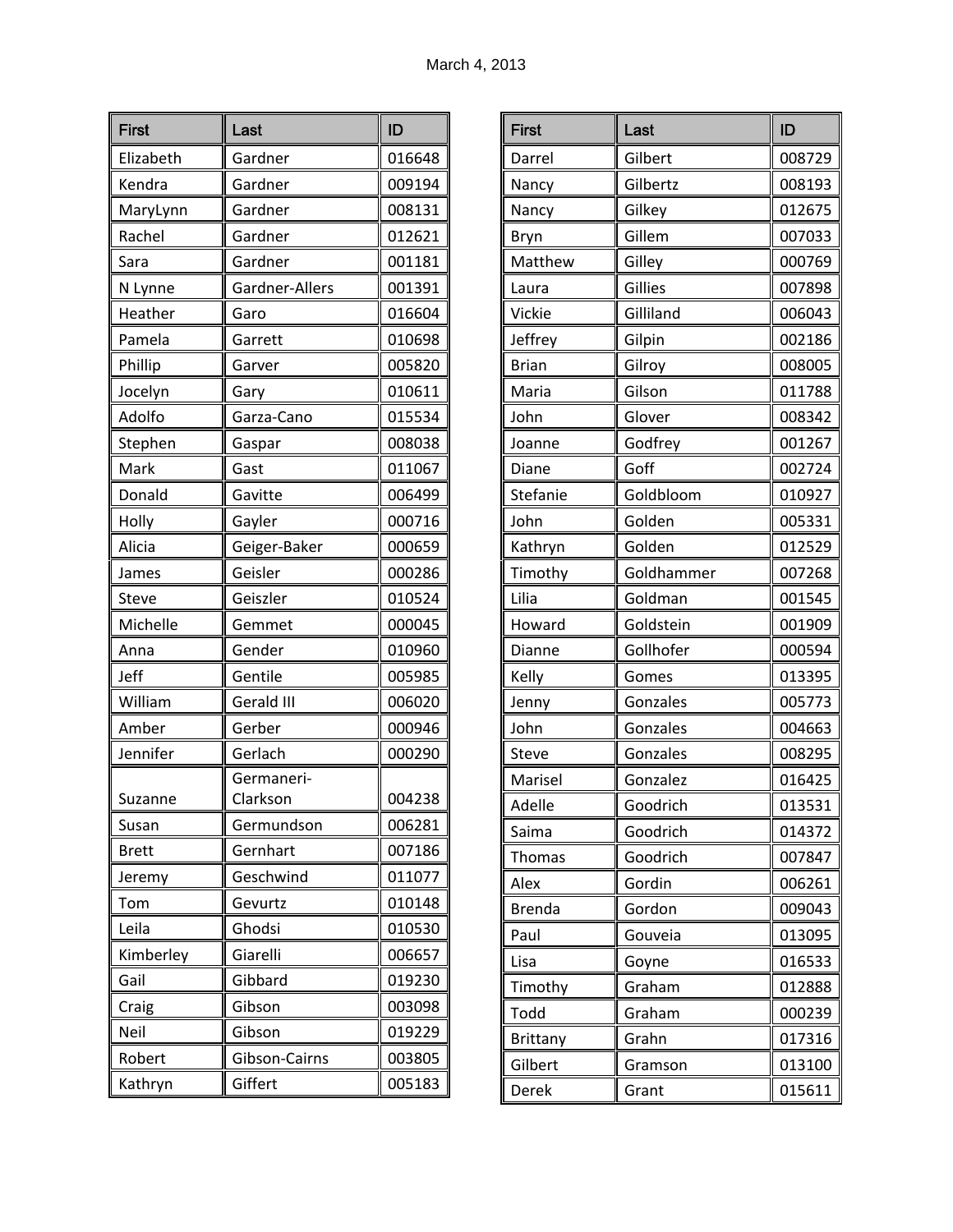| <b>First</b>  | Last            | ID     |
|---------------|-----------------|--------|
| Jeanne        | Grant           | 005458 |
| Sally         | Grant           | 000394 |
| Emily         | Grant-Molina    | 016567 |
| Richard       | Graves          | 006501 |
| Gina          | Gray            | 016660 |
| Mary          | Green           | 004730 |
| Victoria      | Green           | 005477 |
| William       | Green           | 002051 |
| Deborah       | Greene          | 003814 |
| Debra         | Greene          | 003017 |
| Jan           | Greene          | 006802 |
| Priscilla     | Greene          | 011390 |
| Rebecca       | Gregor          | 017074 |
| Garin         | Gregory         | 008551 |
| Sherri        | Grewell         | 004796 |
| William       | Griffin         | 003273 |
| Amy           | Griffith        | 000770 |
| Laura         | Grimes          | 015601 |
| Tod           | Grobey          | 000247 |
| Emily         | Gromko          | 014703 |
| Roger         | Groom           | 006228 |
| <b>Tracy</b>  | Groom           | 006272 |
| Martha        | Gross           | 002866 |
| Benjamin      | Grosscup        | 003370 |
| Deena         | Grossman        | 014509 |
| Fred          | Grossman        | 013131 |
| <b>Thomas</b> | Grove III       | 003232 |
| Amy           | Grover          | 003965 |
| Alexandra     | Guerra-Sundberg | 017692 |
| Natalia       | Gunther         | 001998 |
| Laura         | Guthrie         | 008880 |
| Scott         | Guthrie         | 008044 |
| Jordan        | Gutlerner       | 006395 |
| Karen         | Gwaltney        | 013157 |
| Pamela        | Gwynn           | 005920 |
| Lynn          | Haatia          | 008214 |
| Joseph        | Habes           | 003074 |

| <b>First</b>  | Last          | ID     |
|---------------|---------------|--------|
| <b>Blair</b>  | Haddon        | 011020 |
| Caitlin       | Haglund       | 017793 |
| Pamela        | Haines        | 002352 |
| David         | Hakam         | 016687 |
| Erin          | Hale          | 013542 |
| Susanna       | Hale          | 004220 |
| Charlotte     | Hales         | 000629 |
| Ellen         | Hall          | 015757 |
| Portia        | Hall          | 007406 |
| Ronda         | Hall          | 014699 |
| Janice        | Haller        | 002804 |
| Sheila        | Hallinan      | 000873 |
| Mark          | Halpern       | 003552 |
| <b>Betsy</b>  | Halvorson     | 009332 |
| Natalia       | Hamalainen    | 011871 |
| Marcelle      | Hammel        | 004112 |
| Emi           | Hanawa        | 007334 |
| Rachel        | Hanes         | 001710 |
| Amy           | Hansen        | 011063 |
| <b>Bernie</b> | Hansen        | 004776 |
| Mark          | Hansen        | 010844 |
| Tammy         | Hansen        | 010792 |
| James         | Hanson        | 000675 |
| Karen         | Hanson        | 006888 |
| Mary          | Harbolt       | 007410 |
| Amy           | Hardin        | 007541 |
| Timothy       | Hardin        | 002448 |
| Karen         | Harding       | 010705 |
| Charles       | Hardy         | 005801 |
| Amy           | Hargrave      | 013217 |
| Jane          | Harold        | 007153 |
| Stacey        | Harold-Golden | 008594 |
| Anne          | Harper        | 016656 |
| Lindsey       | Harrah        | 018875 |
| Terri         | Harrington    | 008014 |
| Angie         | Harris        | 000617 |
| Gaelle        | Harris        | 015712 |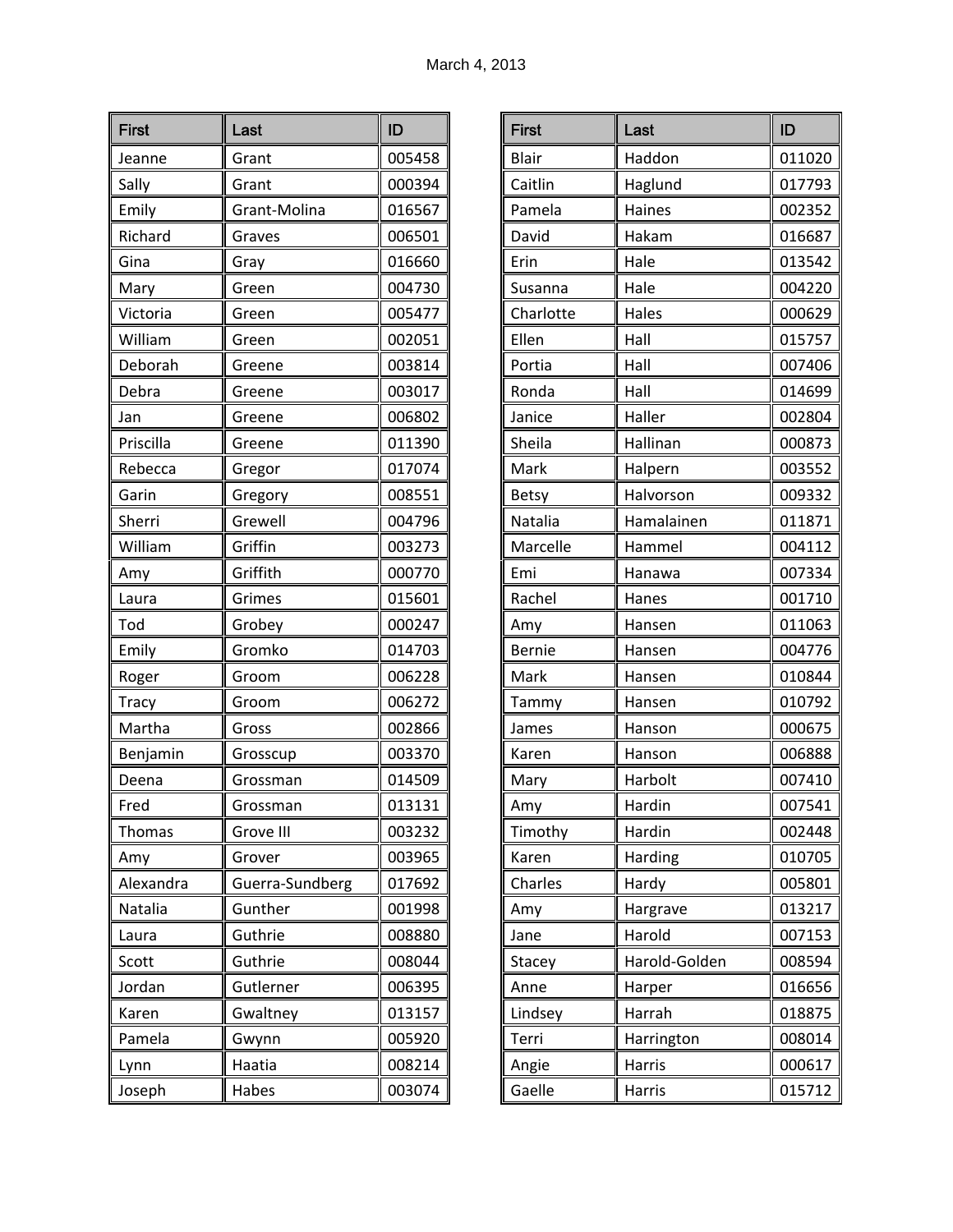| <b>First</b> | Last           | ID     |
|--------------|----------------|--------|
|              | Harris-        |        |
| Donna        | Wastradowski   | 000793 |
| Fred         | Harsman        | 002381 |
| Carol        | Hart           | 007215 |
| Sydney       | Hart           | 005518 |
| Janice       | Hart-Davis     | 010605 |
| Eric         | Hartmann       | 002702 |
| Janice       | Harvey         | 002761 |
| Dayna        | Hasart         | 007202 |
| Norman       | Hascall III    | 003013 |
| James        | Hashimoto      | 004655 |
| April        | Haskell        | 018260 |
| Elisabeth    | Hass           | 008323 |
| Chisao       | Hata           | 006071 |
| Janice       | Hauser         | 003249 |
| Kristin      | Havermann      | 018825 |
| Joanne       | Havran         | 007305 |
| Elizabeth    | Hawes          | 008799 |
| Theresa      | <b>Hawkins</b> | 007851 |
| Anjanette    | Hawksford      | 008412 |
| Melinda      | Hawley         | 007475 |
| Virginia     | Hayter         | 004004 |
| Todd         | Haywood        | 016539 |
| Laurel       | Hazzard        | 014687 |
| Alice        | Headley        | 011294 |
| Patricia     | Heard-Hopson   | 001131 |
| Jennifer     | Hefty          | 015448 |
| Deborah      | Heggem         | 016601 |
| Margaret     | Heilman        | 005433 |
| <b>Tracy</b> | Heinrich       | 008267 |
| Marion       | Heins          | 002442 |
| Mike         | Heisler        | 000508 |
| Martha       | Heller         | 007914 |
| Kathryn      | Henderson      | 017745 |
| Linda        | Hendricks      | 006800 |
| James        | Hendrickson    | 007499 |
| Holly        | Henning        | 018929 |

| <b>First</b> | Last          | ID     |
|--------------|---------------|--------|
| Amy          | Henry         | 007913 |
| Susan        | Henry         | 004692 |
| Gregg        | Heppner       | 006309 |
| Robert       | Herder        | 007011 |
| Sandra       | Herder        | 000844 |
| Rachel       | Hermansen     | 016675 |
| Stephen      | Hermens       | 010793 |
| Rita         | Hernandez     | 003484 |
| Kimberly     | Heron         | 001960 |
| Patricia     | Herrington    | 006570 |
| Leeanne      | Heuberger     | 000723 |
| Carol        | Hewig         | 004541 |
| Lisa         | Hibbert       | 006620 |
| Jan          | <b>Hicks</b>  | 007845 |
| Susan        | <b>Hicks</b>  | 004990 |
| Jason        | Hieggelke     | 011821 |
| Keith        | Higbee        | 000777 |
| Keri         | Higginbottom  | 011099 |
| Amber        | Hilbourne     | 010813 |
| Alison       | Hildebrant    | 015390 |
| Joanne       | Hilderbrand   | 013433 |
| Katherine    | Hill          | 000108 |
| David        | <b>Hillis</b> | 013671 |
| Susan        | Himelhoch     | 006492 |
| Kara         | Hinderlie     | 006742 |
| Paul         | Hippe         | 016596 |
| Mercedes     | Hjorth        | 013537 |
| <b>Brian</b> | Hobbs         | 017734 |
| Ellen        | Hodell        | 018720 |
| Jason        | Hoerauf       | 011936 |
| Andrea       | Hoffelt       | 017778 |
| Dana         | Hoffer        | 002741 |
| Melinda      | Holben        | 012691 |
| Nicole       | Holden        | 016435 |
| John         | Holenstein    | 007918 |
| Lewis        | Holland Jr    | 007903 |
| Walter       | Hollands      | 007570 |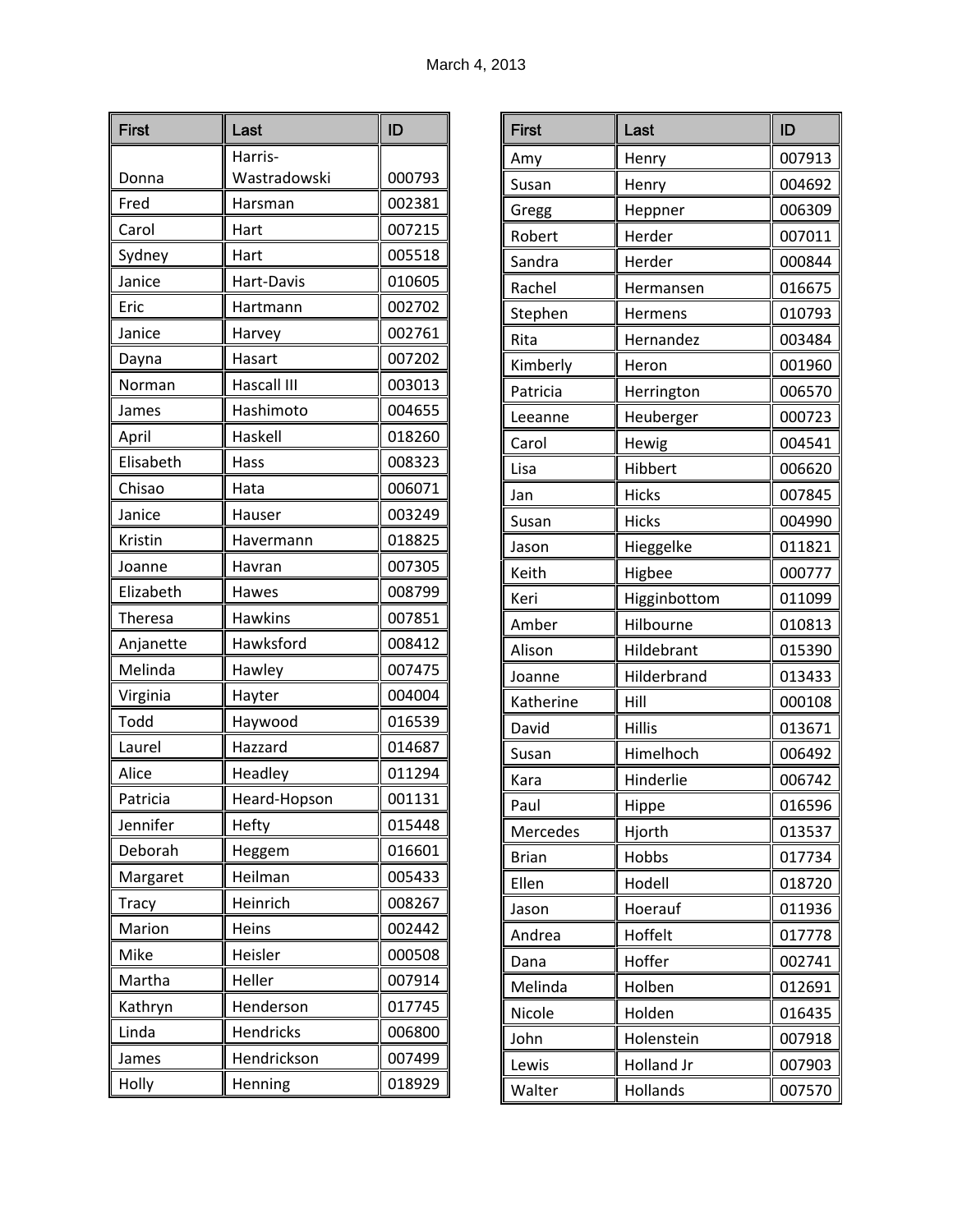| <b>First</b> | Last            | ID     |
|--------------|-----------------|--------|
| Danielle     | Holloway        | 016578 |
| Jessica      | Hollyfield-Melz | 011922 |
| David        | Holm            | 018436 |
| Kathleen     | Holman          | 006817 |
| Priscilla    | Holman          | 000369 |
| Joellen      | Holmes          | 001293 |
| Rickey       | Holte           | 008200 |
| Lashell      | Holton          | 017121 |
| Jamie        | Homberg         | 017784 |
| Chad         | Honl            | 016353 |
| Kathryn      | Hook            | 005863 |
| Carrie       | Hooten          | 008189 |
| Christine    | Hopkins         | 010933 |
| Margaret     | Horgan-Harms    | 008922 |
| Margaret     | Horn-Courtney   | 000391 |
| Martha       | Horner          | 010938 |
| Samae        | Horner          | 012764 |
| Michael      | Horrigan        | 010811 |
| Sara         | Hotchkiss       | 013734 |
| Suzanne      | House           | 006982 |
| Diane        | Houser          | 006556 |
| Geraldine    | Howard          | 006012 |
| Kimberly     | Howard          | 007668 |
| Susan        | Howard          | 014664 |
| Wendy        | Howard          | 011826 |
| Lynsey       | Howatt          | 001370 |
| Timothy      | <b>Hryciw</b>   | 006908 |
| James        | Hryncewich      | 004508 |
| Dave         | Huckaba         | 007708 |
| Christopher  | Hudson          | 006579 |
| Karla        | Hudson          | 008182 |
| Hilary       | Huerta          | 015451 |
| Ronald       | Huff II         | 000105 |
| Katherine    | Huffman         | 007430 |
| Michele      | Huffman         | 008018 |
| Mari         | Hufford         | 003494 |
| Liduan       | Hugel           | 001838 |

| <b>First</b> | Last       | ID     |
|--------------|------------|--------|
| Keri         | Hughes     | 007888 |
| Sarah        | Hughes     | 018913 |
| Vanessa      | Hughes     | 014690 |
| Angel        | Humphrey   | 009108 |
| Laura        | Humphrey   | 014817 |
| Joy          | Hunt       | 006659 |
| Kathryn      | Hunt       | 008864 |
| Nicole       | Hunt       | 012462 |
| Jesse        | Hunter     | 017649 |
| Kimberly     | Hunting    | 001099 |
| Joni         | Huntley    | 006248 |
| Rose         | Hurner     | 008856 |
| Nancy        | Husbands   | 003728 |
| Jess         | Hutchison  | 018373 |
| Lisa         | Hyde       | 015377 |
| Simeon       | Hyde III   | 013517 |
| Joyce        | Iliff      | 006523 |
| Melissa      | Immesoete  | 012890 |
| Doug         | Ingamells  | 003934 |
| Janice       | Ingersoll  | 004411 |
| Cynthia      | Irby       | 009154 |
| Michelle     | Irons      | 010582 |
| Kristin      | Irwin      | 012861 |
| Jill         | Iverson    | 006871 |
| Amy          | Jackson    | 014879 |
| Caleb        | Jackson    | 016650 |
| Dawn         | Jackson    | 003909 |
| Eileen       | Jackson    | 007446 |
| Laura        | Jackson    | 007021 |
| Glen         | Jacobs     | 006498 |
| Tina         | Jacobs     | 014677 |
| Dana         | Jacobsen   | 008047 |
| Jessica      | Jacobsen   | 012699 |
| Mary         | Jacobson   | 006099 |
| Anthony      | Jamesbarry | 007331 |
| Sarah        | Jamesbarry | 009326 |
| Michael      | Jansa      | 018837 |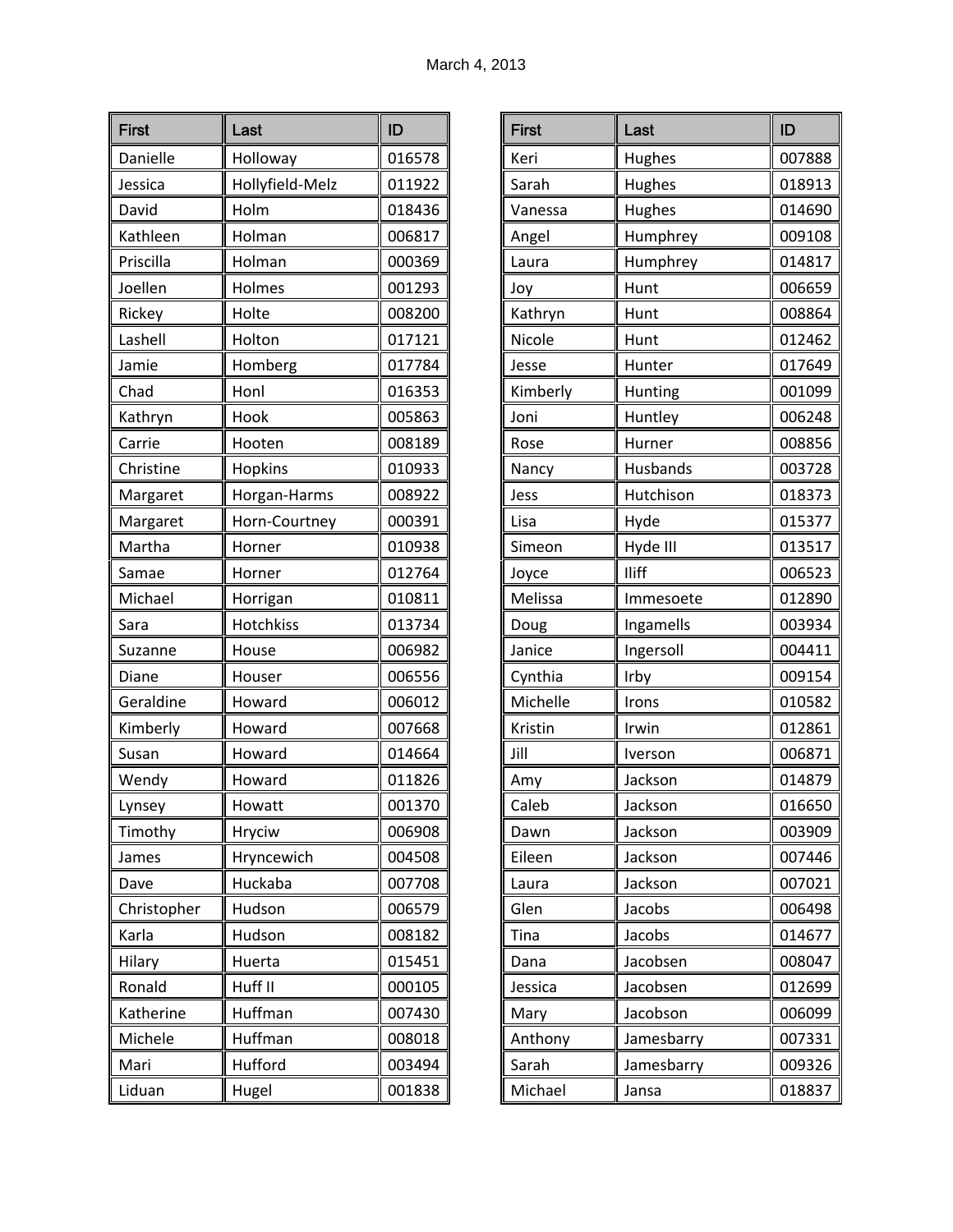| <b>First</b>   | Last           | ID     |
|----------------|----------------|--------|
| Patricia       | Janson         | 007940 |
| Andrew D       | Jaquiss        | 008155 |
| Michael        | Jaramillo      | 018762 |
| Douglas        | Jenkins        | 017900 |
| Eleanor        | Jensen         | 005369 |
| Kendall        | Jensen         | 018928 |
| Martha         | Jensen         | 015647 |
| Rachell        | Jensen         | 001266 |
| Rose           | Jensen         | 006142 |
| Elizabeth      | Jensvold       | 003328 |
| Paula          | Jeppesen       | 008599 |
| Eric           | Johansson      | 005783 |
| <b>Bradley</b> | Johnson        | 017777 |
| Daniel         | Johnson        | 016565 |
| Emily          | Johnson        | 018697 |
| Gina           | Johnson        | 009092 |
| Jeffrey        | Johnson        | 006763 |
| Jeffrey        | Johnson        | 008247 |
| Justin         | Johnson        | 000995 |
| Katharine      | Johnson        | 000537 |
| Katie          | Johnson        | 013970 |
| Kimberly       | Johnson        | 004225 |
| Leah           | Johnson        | 016987 |
| Megan          | Johnson        | 001521 |
| Melissa        | Johnson        | 008797 |
| Melissa        | Johnson        | 018710 |
| Rebecca        | Johnson        | 008530 |
| Sean           | Johnson        | 016954 |
| Alvin          | Johnson Sr     | 008148 |
| Kimla          | Johnson-Koziuk | 004891 |
| Carole         | Johnson-Smith  | 015547 |
| Craig          | Johnston       | 016689 |
| Kim            | Johnston       | 008300 |
| Melinda        | Johnston       | 007150 |
| <b>Bonnie</b>  | Jones          | 001339 |
| Karen          | Jones          | 000889 |
| Keith          | Jones          | 015317 |

| <b>First</b>   | Last          | ID     |
|----------------|---------------|--------|
| Kelli          | Jones         | 000907 |
| Richard        | Jones         | 014806 |
| Sherri         | Jorgensen     | 008550 |
| Chelyn         | Joseph        | 011705 |
| Jennifer       | Joyalle       | 013356 |
| Lynn           | Jugel         | 000152 |
| Mary           | Jurisons      | 007824 |
| Matthew        | Kabza         | 015367 |
| Meghan         | Kahn          | 017867 |
| Jeramie        | Kaiser        | 014089 |
| Yoshiko        | Kamata        | 002198 |
| Lee            | Kamery        | 002887 |
| <b>Therese</b> | Kamoshita     | 002038 |
| <b>Thomas</b>  | Kane          | 008367 |
| Patrick        | Kanealey      | 015555 |
| David          | Kaplan        | 000934 |
| Anna           | Kapranos      | 017646 |
| Jaina          | Kapranos      | 010963 |
| Nicholas       | Kapranos      | 008962 |
| Dana           | Karki         | 017786 |
| Stephanie      | Karpouzes     | 015365 |
| Kristy         | Karsten       | 015442 |
| Amy            | Kasch         | 014629 |
| John           | Kavanaugh     | 007380 |
| Debbie         | Keefer        | 000647 |
| Benjamin       | Keller        | 000916 |
| Suzanne        | Keller        | 006881 |
| Jennifer       | Kelley        | 001340 |
| David          | Kelly         | 013539 |
| Nancy          | Kelly         | 006431 |
| <b>Terese</b>  | Kelly         | 006644 |
| Ahmed          | Kelso Velarde | 010806 |
| James          | Kemp          | 011715 |
| Keska          | Kemper        | 014902 |
| Carol          | Kennedy       | 016588 |
| Joseph         | Kennedy       | 012001 |
| Robert         | Kennewell     | 004315 |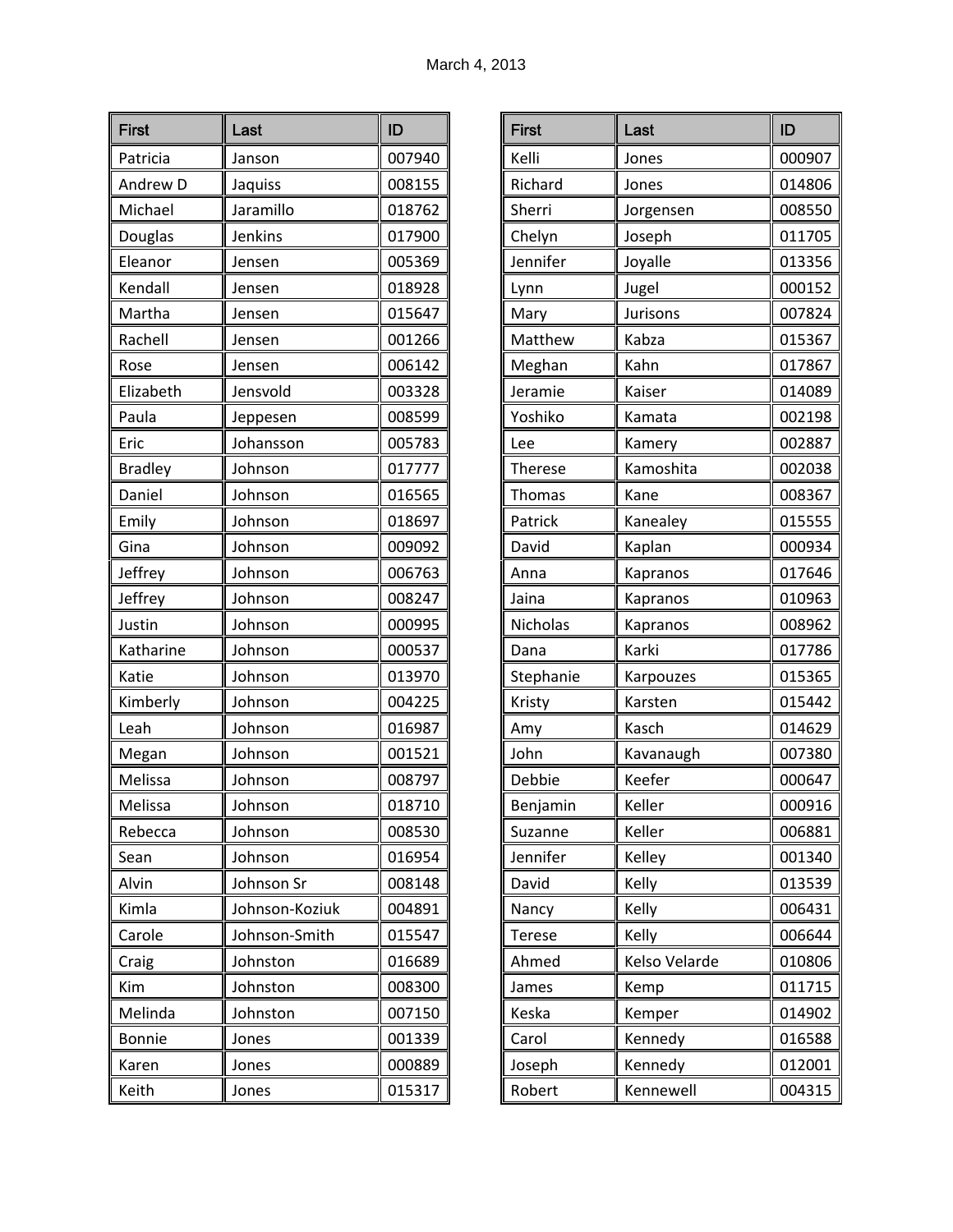| <b>First</b>  | Last            | ID     |
|---------------|-----------------|--------|
| Michelle      | Kenney          | 011741 |
| Maureen       | Kenny           | 003350 |
| Kimberly      | Kenyon          | 013735 |
| Christine     | Ketel           | 001485 |
| John          | Keyser          | 013722 |
| Natalya       | Khvilivitzky    | 001833 |
| Karina        | Kidd            | 005926 |
| Jinnie        | Kim             | 016665 |
| Lauren        | Kimlinger       | 018029 |
| Kathy         | Kincaid         | 006407 |
| Amber         | King            | 015434 |
| Christine     | King            | 017710 |
| Kristyn       | King            | 006892 |
| Linea         | King            | 004484 |
| <b>Alexis</b> | Kinner          | 006449 |
| Joana         | Kirchhoff       | 005484 |
| Karey         | <b>Kirk</b>     | 012991 |
| Elzabeth      | Kirkaldie       | 015444 |
| Megan         | Kirsch-McMaster | 010850 |
| Leah          | Kirschner       | 010898 |
| Kristin       | Kjome           | 009079 |
| Richard       | Klee            | 007771 |
| Christine     | Klein           | 018626 |
| Kathryn       | Klein           | 008679 |
| Shara         | Klein           | 017593 |
| Jennifer      | Kline           | 015715 |
| Artie         | Knight          | 007910 |
| Timothy       | Kniser          | 000825 |
| Kristin       | Knutsen         | 000795 |
| Elaine        | Кo              | 006726 |
| Lisbeth       | Kobs            | 009011 |
| Markeeta      | Koch            | 000721 |
| Sarah         | Kohn            | 012954 |
| Melissa       | Kolb            | 000446 |
| Richard       | Kolinsky        | 002728 |
| Jill          | Koning          | 008454 |
| Elin          | Kordahl         | 002992 |

| <b>First</b>   | Last        | ID     |
|----------------|-------------|--------|
| Elizabeth      | Koshy       | 011095 |
| Andrea         | Kozil       | 019188 |
| Kristen        | Kozlowski   | 011501 |
| Shelby         | Kray        | 009570 |
| Sara           | Kreuzer     | 006340 |
| Darcy          | Kriska      | 008054 |
| Kurt           | Krohn       | 006874 |
| Daniel         | Kropp       | 008424 |
| Paul           | Kroswek     | 015545 |
| Diana          | Kruger      | 016225 |
| Ethel          | Krum        | 005862 |
| Kristi         | Kucera      | 003287 |
| <b>Britt</b>   | Kuether     | 017594 |
| Peri           | Kuhl        | 008778 |
| Carrie         | Kuhlman     | 017746 |
| Andrew         | Kulak       | 004529 |
| Megan          | Kurkinen    | 016442 |
| Carolyn        | Kurtz       | 010385 |
| Chris          | Kurtz       | 009147 |
| Joseph         | Kurtz       | 005841 |
| <b>Barbara</b> | Kutasz      | 004409 |
| Kirstin        | Labudda     | 007831 |
| Michelle       | Lacaden     | 007964 |
| Tina           | Lageson     | 013730 |
| Monica         | Lagos-Anker | 010741 |
| Rick           | Lagreide    | 001243 |
| Bernard        | Lahart      | 002979 |
| Sheryl         | Lahey       | 003207 |
| Stephen        | Lambert     | 005887 |
| Judy           | Lamkins     | 013982 |
| Lisa           | Lammert     | 013684 |
| Michelle       | Lamoreaux   | 013582 |
| Christopher    | Lamp        | 002735 |
| Steven         | Lancaster   | 012701 |
| Michele        | Lanctot     | 000524 |
| Kali           | Landis      | 018637 |
| Chris          | Lane        | 009095 |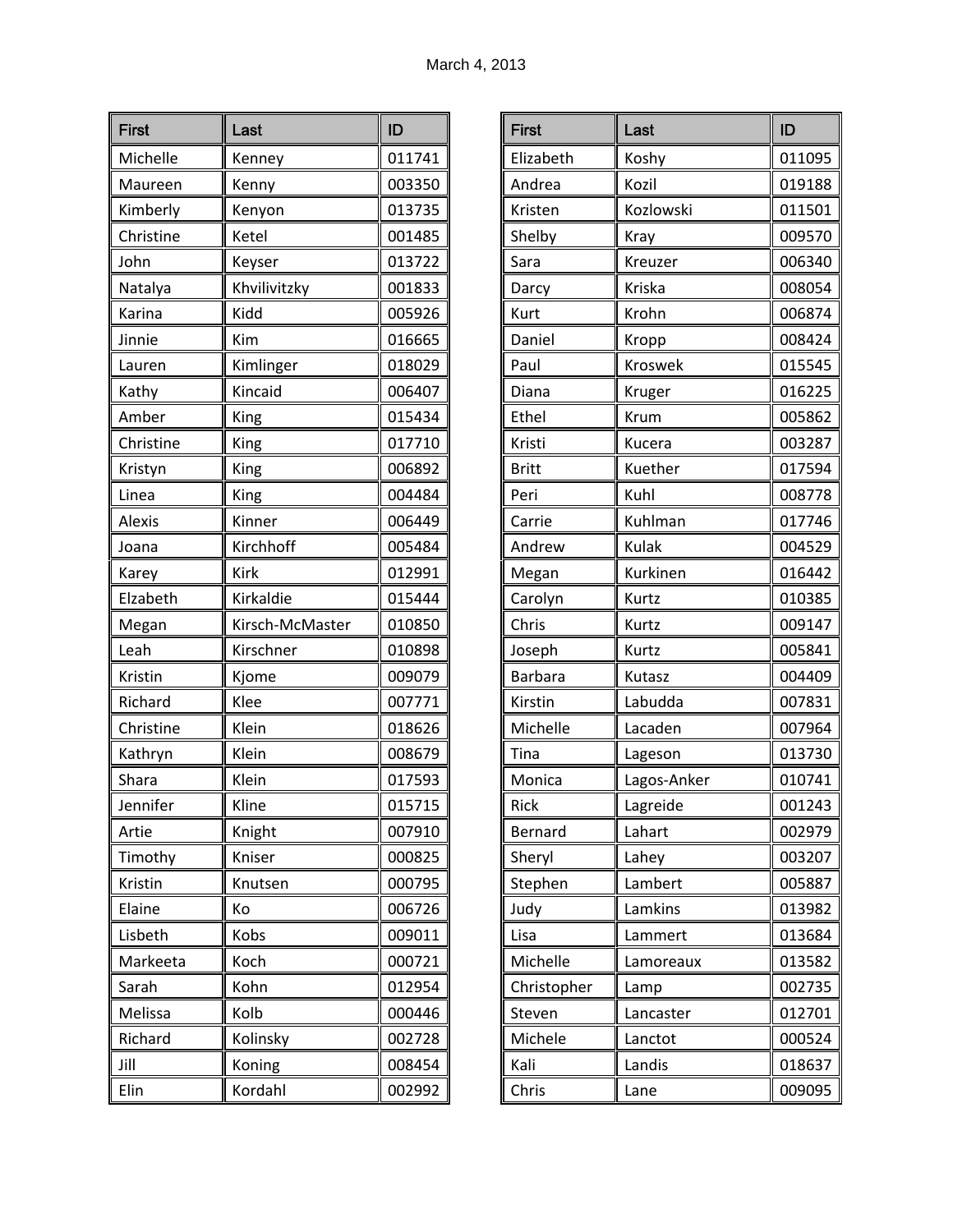| <b>First</b> | Last     | ID     |
|--------------|----------|--------|
| Jeffrey      | Lane     | 010171 |
| Jo           | Lane     | 000556 |
| Cassandra    | Lang     | 008188 |
| Michael      | Lang     | 006550 |
| Timothy      | Lang     | 009200 |
| Alison       | Lanigan  | 000380 |
| Elizabeth    | Lannigan | 009112 |
| Cassandre    | Lanzas   | 012715 |
| Nancy        | Lapotin  | 008341 |
| Felipe       | Lara     | 010869 |
| Abby         | Largo    | 016613 |
| Katherine    | Lariza   | 006247 |
| Deanne       | Larsell  | 004167 |
| Anne         | Larsen   | 007441 |
| Penelope     | Larsen   | 008620 |
| Jamie        | Larson   | 018018 |
| Kristin      | Lasher   | 008804 |
| John         | Lasley   | 008100 |
| Chrysanthius | Lathan   | 016571 |
| Fei          | Lathrop  | 015183 |
| Koren        | Latocha  | 013113 |
| Drew         | Laurence | 013442 |
| Leslie       | Lauretti | 011863 |
| Janelle      | Laurila  | 009032 |
| <b>Beth</b>  | Lawler   | 014868 |
| Margaret     | Lawler   | 011328 |
| Deborah      | Lawrence | 008068 |
| Mildred      | Layman   | 006483 |
| Jack         | Lazareck | 005272 |
| Dominic      | Le Fave  | 014197 |
| Christina    | LeBlanc  | 008450 |
| Angela       | LeVan    | 011834 |
| Sam          | Leach    | 010400 |
| Dianne       | Leahy    | 005806 |
| Lynne        | Leake    | 007596 |
| Victoria     | Leary    | 004179 |
| Suzanne      | Lebaron  | 007946 |

| <b>First</b> | Last        | ID     |
|--------------|-------------|--------|
| Cathryn      | Lebsack     | 004420 |
| Amy          | Lebus       | 012723 |
| Min          | Lee         | 003916 |
| Dylan        | Leeman      | 011861 |
| Lorana       | Leeson      | 009351 |
| Aaron        | Lefitz      | 013763 |
| Heidi        | Leineweber  | 006069 |
| Laura        | Lemma       | 017709 |
| Verna        | Leong       | 014701 |
| Jodene       | Lepley      | 009055 |
| Patricia     | Leroy       | 002805 |
| Deborah      | Lesher      | 000829 |
| Natalie      | Leslie      | 011064 |
| Charlene     | Letson      | 012322 |
| Karen        | Lettner     | 005992 |
| lan          | Levear      | 006853 |
| Eric         | Levine      | 004028 |
| Nicole       | Levine      | 017402 |
| Nina         | Levine      | 012761 |
| Christopher  | Lewis       | 010876 |
| Connie       | Lewis       | 006540 |
| Diane        | Lewis       | 017306 |
| Mark         | Lewis       | 006861 |
| Shardon      | Lewis       | 003674 |
| Silvia       | Lewis       | 003610 |
| Saundra      | Liberator   | 006301 |
| Kathryn      | Libke       | 004326 |
| David        | Lickey      | 005381 |
| Anne         | Licurse     | 012724 |
| Eve          | Liebman     | 000191 |
| David        | Lifton      | 002116 |
| Kiva         | Liljequist  | 008693 |
| Patricia     | Linck       | 004868 |
| Amy          | Lindahl     | 013543 |
| Suzanna      | Lindeman    | 001342 |
| Tamara       | Lindemann   | 007901 |
| Patrick      | Lindenmeyer | 010590 |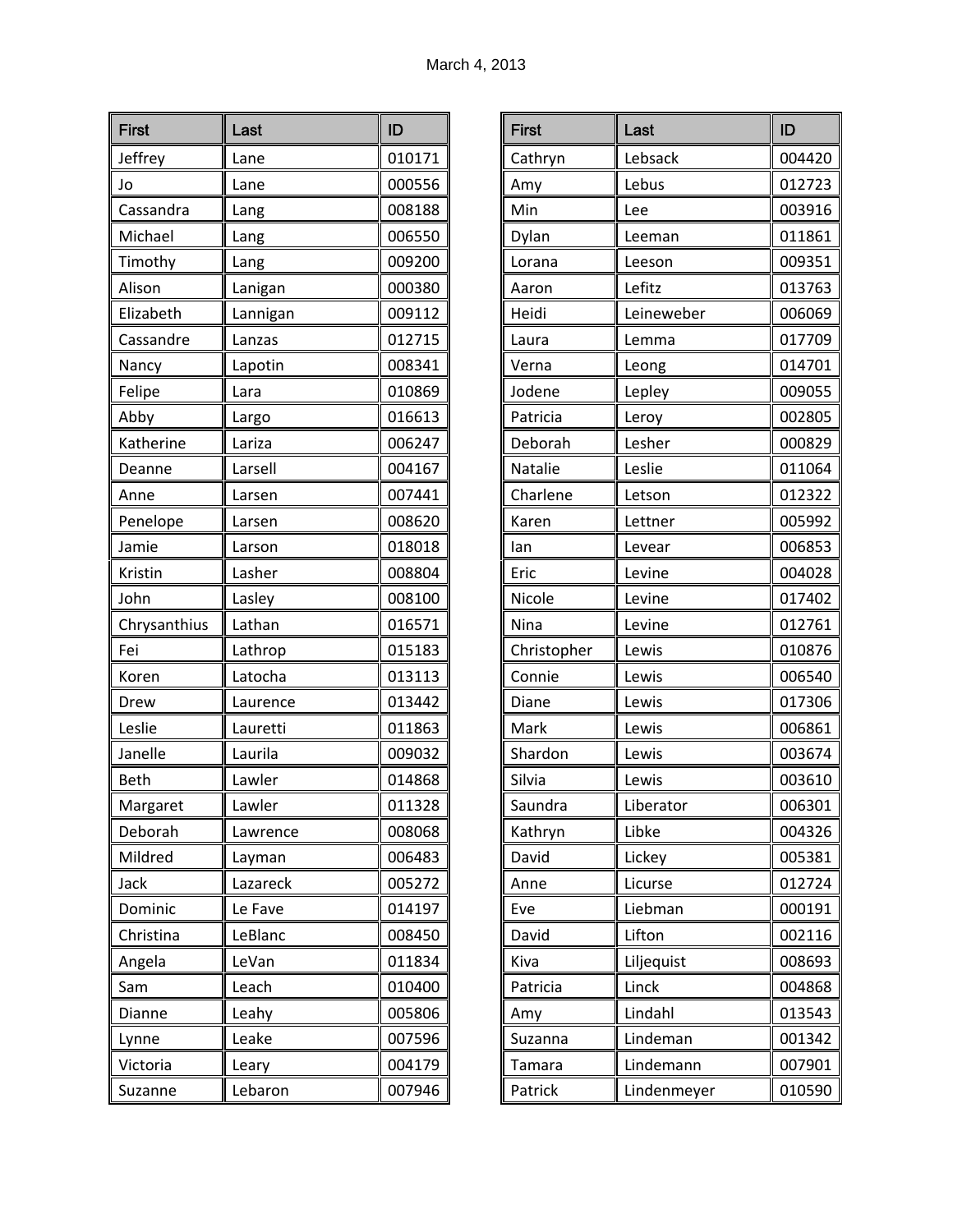| <b>First</b> | Last          | ID     |
|--------------|---------------|--------|
| John         | Linder        | 006859 |
| Sheryl       | Lindquist     | 006411 |
| Edmund       | Lipscomb      | 005708 |
| Andrew       | Lipson        | 003286 |
| Danielle     | Liscia        | 002716 |
| David        | Llewellyn     | 009244 |
| Benita       | Lloyd         | 006467 |
| Kathy        | Lloyd         | 006260 |
| Karrie       | Locke         | 007351 |
| Pamela       | Loeb          | 007715 |
| Eric         | Lofquist      | 013724 |
| Cheri        | Logan         | 000358 |
| Jamin        | London Tinsel | 009294 |
| Cori         | Longstreet    | 016092 |
| Katharine    | Longstreth    | 013633 |
| Gwen         | Loomis        | 001859 |
| Liberty      | Looney        | 007442 |
| Alodie       | Lopez         | 013726 |
| Luis         | Lopez         | 017595 |
| Colleen      | Loprinzi      | 012965 |
| Lisa         | Loske         | 007037 |
| Pardis       | Lovatt        | 000073 |
| James        | Loveland      | 011061 |
| Jennifer     | Loveland      | 012599 |
| Timothy      | Loveless      | 012849 |
| Patricia     | Lovelv        | 005382 |
| Chrysann     | Lowe          | 013111 |
| Marianne     | Lowery        | 009401 |
| Yanping      | Lu            | 015584 |
| Tessa        | Luk           | 009435 |
| Deirdre      | Luke-Brown    | 008892 |
| Lisa         | Lum           | 009235 |
| Sally        | Lundberg      | 008610 |
| Heidi        | Lunde         | 017758 |
| Kimiko       | Lupfer        | 018903 |
| Alexandra    | Luria         | 016684 |
| Mary         | Luthy         | 000087 |

| <b>First</b>   | Last          | ID     |
|----------------|---------------|--------|
| Jessica        | Lyerla        | 014482 |
| <b>Tracie</b>  | Lynch         | 006926 |
| William        | Lynch         | 011846 |
| Rodney         | Maack         | 002746 |
| Eric           | MacCartney    | 015937 |
| Dorie          | MacCormack    | 012677 |
| Derek          | MacDicken     | 001208 |
| Amy            | MacKinnon     | 012964 |
| Stephanie      | Macdonald     | 016597 |
| Vivian         | Mackay        | 007991 |
| William        | Macklin       | 012892 |
| <b>Barbara</b> | Macon         | 015460 |
| Jill           | Macy          | 007875 |
| Joseph         | Maddocks      | 009064 |
| Debra          | Madore        | 004713 |
| <b>Brenda</b>  | Mahaney       | 015475 |
| Elizabeth      | Mahlum        | 012590 |
| Marsha         | Mahon         | 006922 |
| Michael        | Mahurin       | 000683 |
| Christine      | Maier         | 007408 |
| Korey          | Mak           | 014030 |
| Jamie          | Makara        | 012695 |
| Jolynn         | Maleah        | 007797 |
| Peggy          | Maloney       | 005972 |
| Lynn           | Malzahn       | 006803 |
| Patrick        | Mangan        | 017769 |
| Robyn          | Mann          | 006885 |
| Mike           | Mantia        | 006708 |
| Louise         | Marandas      | 007403 |
| Matthew        | Marchyok      | 013743 |
| Kristine       | Marcus-McEwen | 007026 |
| Jason          | Margolis      | 009197 |
| Emily          | Markewitz     | 000460 |
| Kevin          | Marquardt     | 016520 |
| Kelly          | Marsh         | 010311 |
| Melissa        | Marsland      | 010604 |
| Andrea         | Martin        | 018891 |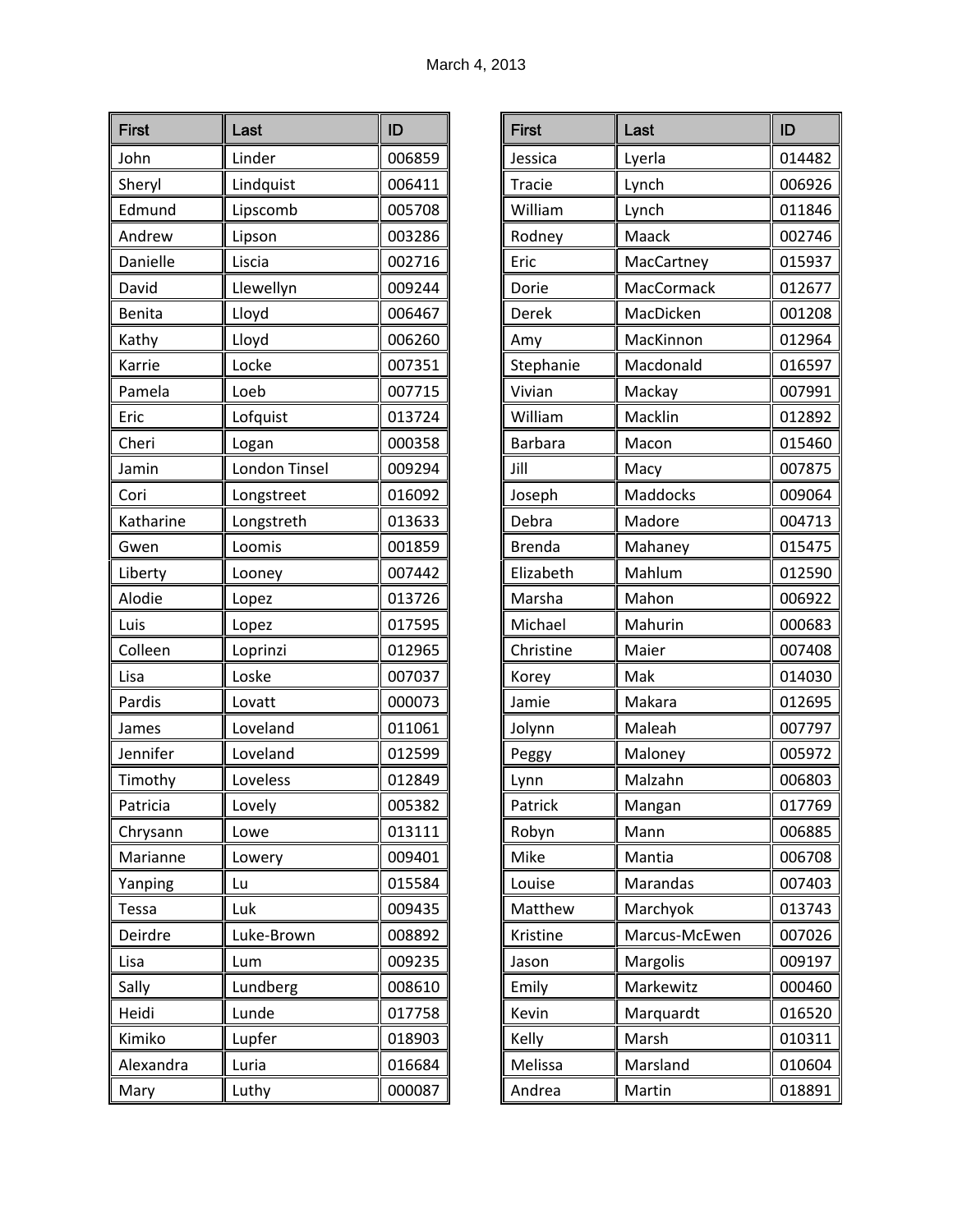| <b>First</b>   | Last            | ID     |
|----------------|-----------------|--------|
| Cathleen       | Martin          | 006461 |
| David          | Martin          | 004608 |
| Dawn           | Martin          | 007635 |
| Elisabeth      | Martin          | 012813 |
| Janice         | Martin          | 001862 |
| Joshua         | Martin          | 013533 |
| Rebekah        | Martin          | 009060 |
| Emily          | Martine         | 015084 |
| Carolina       | Martinez        | 000574 |
| Matilde        | Martinez        | 007369 |
| Kara           | Marx            | 012710 |
| Jeanetta       | Mashia          | 008678 |
| Charles        | Masi            | 012613 |
| Sheila         | <b>Masters</b>  | 007077 |
| Kiya           | Masunaga        | 012293 |
| Manuel         | Mateo           | 003102 |
| Judy           | Matsumoto       | 008421 |
| Marcia         | Matsuo          | 006663 |
| Caitlin        | Matthews        | 018754 |
| Naomi          | Matthews-Fisher | 008941 |
| D              | Mattox          | 000318 |
| Geri           | Matyiko         | 013578 |
| Robin          | Mauldin         | 010759 |
| Randall        | Maves           | 015431 |
| Ann            | Maxwell         | 005600 |
| Ralph          | Maxwell         | 004922 |
| Anne           | May             | 011913 |
| Robin          | May             | 007199 |
| Elizabeth      | Mayer           | 001036 |
| Allyson        | Maynard         | 000590 |
| Jamie          | Maynard         | 012725 |
| Cynthia        | <b>McAdams</b>  | 007704 |
| Rebecca        | McAlister       | 008197 |
| <b>Barbara</b> | McArthur        | 006210 |
| Martha         | McArthur        | 003601 |
| Raymond        | McBeth          | 005123 |
| Luke           | McCann          | 014199 |

| <b>First</b>   | Last                 | ID     |
|----------------|----------------------|--------|
| Andrea         | McCarter             | 012686 |
| <b>Thomas</b>  | McCarthy             | 007978 |
| Layne          | McCartney            | 017762 |
| Scott          | McCarty              | 000888 |
| <b>Brandan</b> | McClain              | 012654 |
| Judith         | McClain              | 016653 |
| Karen          | McClelland           | 014931 |
| Marianne       | McClenaghan          | 006910 |
| William        | McClendon III        | 007444 |
| Clare          | McClincy             | 008264 |
| Cheryl         | McClure              | 001347 |
| Mary           | McCormick            | 008415 |
| Patrick        | McCormick            | 004439 |
| Rosalind       | McCormick            | 006270 |
| Caroline       | McCoy                | 015403 |
| Melinda        | McCrossen            | 005472 |
| Caroline       | McCulloch            | 002699 |
| Natalia        | McDonald             | 001288 |
| Laurie         | McDowell             | 006383 |
| Richard        | McElroy              | 005798 |
| Karen          | McEwan               | 000973 |
| Shalonda       | McGhee               | 018798 |
| Lorison        | McGlone-Shuell       | 007102 |
| Andrea         | McGrady              | 001993 |
| Patrick        | McGrady              | 007157 |
| Maureen        | McGuinness           | 000115 |
| Saneun         | <b>McHaley Foley</b> | 011833 |
| Teresa         | McIntosh             | 013988 |
| Laurie         | McIntyre             | 006875 |
| Linda          | McIntyre             | 008315 |
| Sarah          | McKee                | 000209 |
| Terry          | McKelvey             | 008705 |
| Valerie        | McKenzie             | 005625 |
| Darci          | McKibben             | 012993 |
| Donald         | McKie                | 018765 |
| John           | McLaughlin           | 004797 |
| Shannon        | McLaughlin           | 001284 |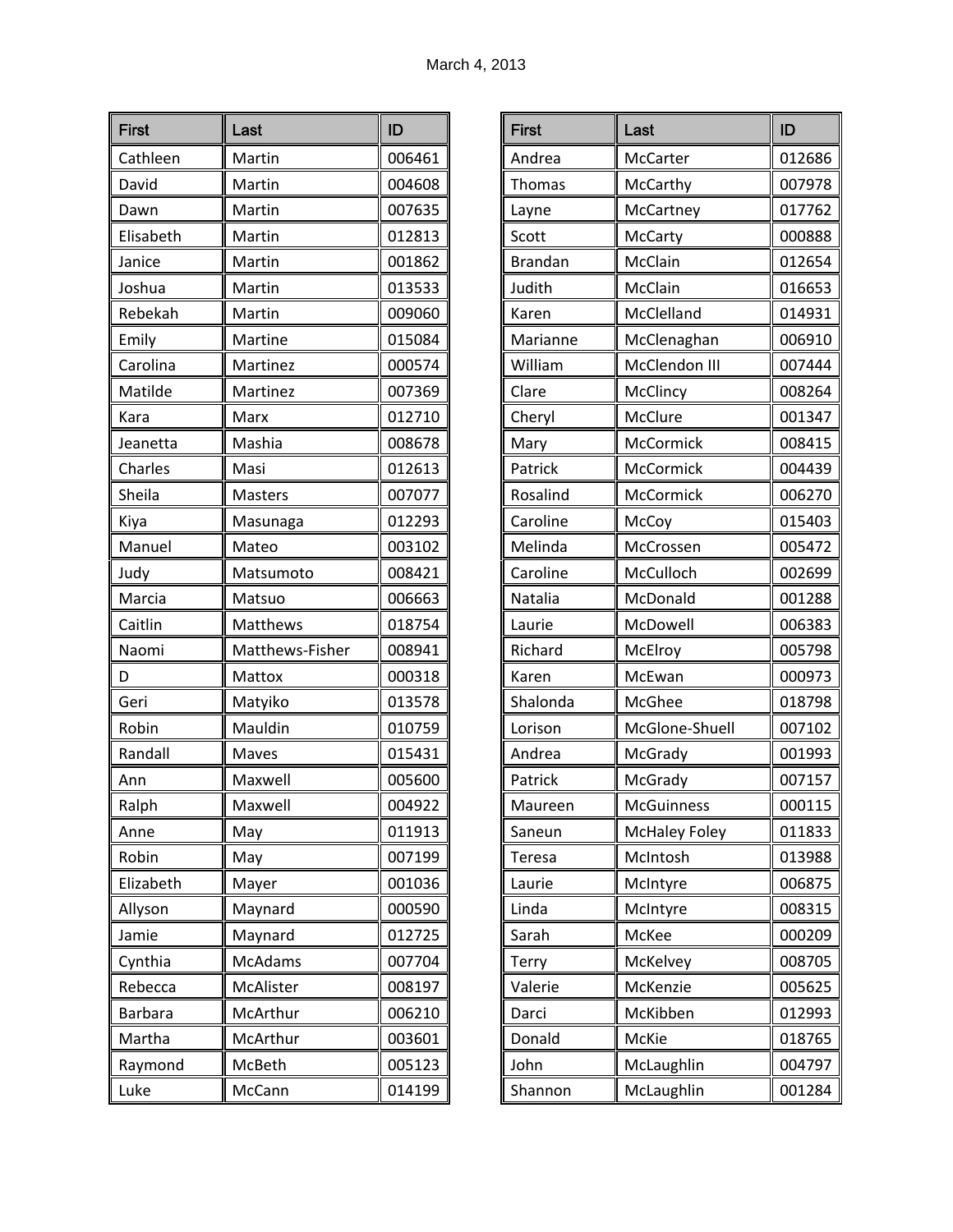| <b>First</b> | Last           | ID     |
|--------------|----------------|--------|
| Daisy        | McLean         | 005782 |
| Reese        | McLean         | 019038 |
| Linda        | McLellan       | 007927 |
| Palmyra      | McLellarn      | 008893 |
| Gayle        | McLernon       | 004254 |
| Michael      | McLeron        | 016606 |
| Jill         | McMahon        | 012750 |
| Shawn        | McMahon        | 016599 |
| James        | McNeely        | 006178 |
| Nicole       | McNutt         | 010999 |
| Anneliese    | <b>Meadows</b> | 004279 |
| John         | <b>Mears</b>   | 005826 |
| Sara         | Mease          | 008816 |
| Robert       | Mecalis Jr     | 011903 |
| Kevin        | Mechling       | 001210 |
| Ethan        | Medley         | 003637 |
| Mary         | Megivern       | 003343 |
| Rian         | Meguire        | 016694 |
| Karen        | Meier          | 002698 |
| Richard      | Melling        | 012349 |
| Anita        | Mention        | 001986 |
| Stacy        | Mercer         | 008306 |
| Carol        | Merriman       | 008565 |
| Anne         | Mesch          | 004294 |
| John         | Meskimen       | 000052 |
| Kathleen     | Metz           | 004599 |
| Michael      | Metz           | 008363 |
| Jennifer     | Meyer          | 015360 |
| Katherine    | Meyer          | 006733 |
| Marie        | Meyer          | 016498 |
| Mia          | Meyer          | 007422 |
| Susan        | Meyer          | 008216 |
| Thomas       | Meyers         | 004749 |
| Jorge        | Meza           | 011862 |
| Wenrong      | Mi             | 014930 |
| Janet        | Michael        | 010089 |
| Mary         | Michael        | 002284 |

| <b>First</b>  | Last         | ID     |
|---------------|--------------|--------|
| Rose          | Michels      | 013695 |
| Elizabeth     | Middleton    | 015617 |
| Marjory       | Mildenberger | 007156 |
| Anne          | Miles        | 004911 |
| Darryl        | <b>Miles</b> | 016220 |
| Douglas       | <b>Miles</b> | 007437 |
| Kelly         | Milford      | 016564 |
| Dena          | Milich       | 006403 |
| Hannah        | Miljkovic    | 017285 |
| Alain         | Millar       | 001326 |
| <b>Barton</b> | Millar       | 007047 |
| <b>Brandi</b> | Miller       | 013416 |
| Christia      | Miller       | 008796 |
| Dana          | Miller       | 012606 |
| Deborah       | Miller       | 006767 |
| Jamie         | Miller       | 013072 |
| Jeffrey       | Miller       | 007080 |
| John          | Miller       | 013723 |
| Jolinda       | Miller       | 008444 |
| Karen         | Miller       | 008187 |
| Lynn          | Miller       | 007124 |
| Marcia        | Miller       | 003810 |
| Merrie        | Miller       | 006758 |
| Alla          | Minkin       | 001567 |
| Kehaulani     | Minzghor     | 000862 |
| Tonya         | Mjelde       | 014626 |
| Connie        | Mode         | 000638 |
| Eriko         | Mogi         | 006275 |
| Dennis        | Moist        | 000329 |
| Jose          | Molina       | 015624 |
| David         | Molloy       | 006337 |
| Mary-Lynne    | Monroe       | 003224 |
| Melanie       | Monroe       | 005742 |
| Irene         | Montano      | 006965 |
| Aaron         | Monteith     | 001218 |
| Alex          | Montfort     | 017943 |
| Karen         | Moon         | 003016 |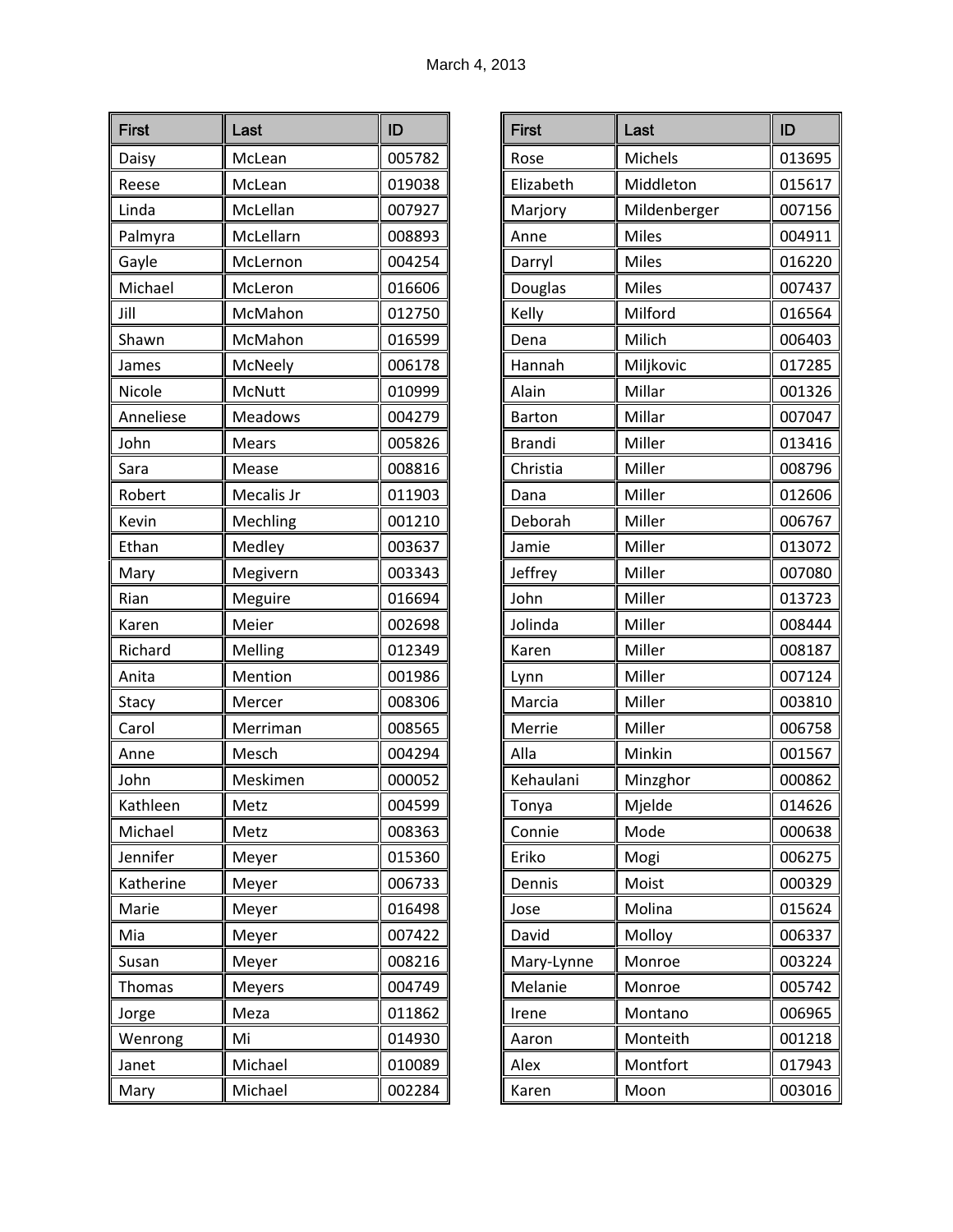| <b>First</b>   | Last           | ID     |
|----------------|----------------|--------|
| Kristin        | Moon           | 008743 |
| Darrell        | Moore          | 005522 |
| Janice         | Moore          | 007990 |
| Kathryn        | Moore          | 013787 |
| Roland         | Moore          | 015103 |
| Ruthann        | Moore          | 006569 |
| Michael        | Moren          | 017887 |
| Aaron          | Moreno         | 015438 |
| Darci          | Morgan         | 015877 |
| Debra          | Morgan         | 003603 |
| Jennifer       | Morgan         | 013193 |
| Laura          | Morgan         | 011041 |
| Melissa        | Morgan         | 000207 |
| David          | Morley         | 016580 |
| Lisa           | Morrell        | 001150 |
| Carolyn        | Morris         | 005408 |
| Jacy           | Morris         | 010608 |
| Mary           | Morris         | 008261 |
| Melanie        | Morris         | 007421 |
| Rhonda         | Morris         | 007034 |
| Shae           | Morris         | 013590 |
| Cynthia        | Morse          | 013794 |
| Matthew        | Moule          | 010852 |
| Kristi         | Mowe           | 005617 |
| Dawn           | Mower          | 002204 |
| Robert         | Moxley         | 016664 |
| Megan          | Moyer          | 018879 |
| Adriana        | Moyola         | 017817 |
| Julie          | Muchow-Martens | 007114 |
| Kevin          | Muir           | 007392 |
| <b>Bridget</b> | Mullaney       | 016589 |
| Molly          | <b>Mullins</b> | 015034 |
| Ashley         | Muncie-Jarvis  | 018921 |
| Alan           | Mundal         | 006120 |
| Avril          | Munro          | 002430 |
| Jessica        | Murchison      | 018174 |
| Melinda        | Murdock        | 009305 |

| <b>First</b>  | Last          | ID     |
|---------------|---------------|--------|
| Rose          | Murdock       | 005562 |
| Margaret      | Murer         | 009116 |
| Stacy         | Murphy        | 003891 |
| <b>Brooke</b> | Murphy-Hecht  | 015004 |
| Catherine     | Murray        | 012087 |
| Steven        | Musaeus       | 006683 |
| Keisuke       | Musashino     | 006794 |
| Barbara       | Mutnick       | 002406 |
| David         | <b>Myers</b>  | 011101 |
| Tonya         | <b>Myers</b>  | 016634 |
| Chad          | Naberhaus     | 018726 |
| Ariel         | Nadel         | 001248 |
| Kate          | Naganuma      | 001254 |
| <b>Steve</b>  | Naganuma      | 007665 |
| Andrea        | Nahurski      | 012591 |
| David         | Nally         | 002205 |
| Hyung         | Nam           | 007934 |
| Deborah       | <b>Nass</b>   | 000370 |
| Christopher   | Naze          | 012415 |
| Craig         | Naze          | 000089 |
| Carolyn       | Neal          | 006176 |
| William       | Nee           | 015580 |
| Benton        | Needham       | 008596 |
| Lisa          | Neeley        | 016996 |
| Margrit       | <b>Neff</b>   | 007038 |
| Suzanne       | Neff          | 001086 |
| Amanda Jane   | Nelson        | 015353 |
| Bethany       | Nelson        | 017687 |
| Cheryl        | Nelson        | 013172 |
| Dawn          | Nelson        | 008091 |
| Heather       | Nelson        | 000058 |
| Jeannette     | Nelson        | 012800 |
| Susan         | Nelson        | 000246 |
| Susan         | Nelson        | 013096 |
| Amy           | Nelson-Cahill | 008351 |
| Saundra       | Nelson-Owusu  | 007560 |
| Zsuzsa        | Nemeth        | 001052 |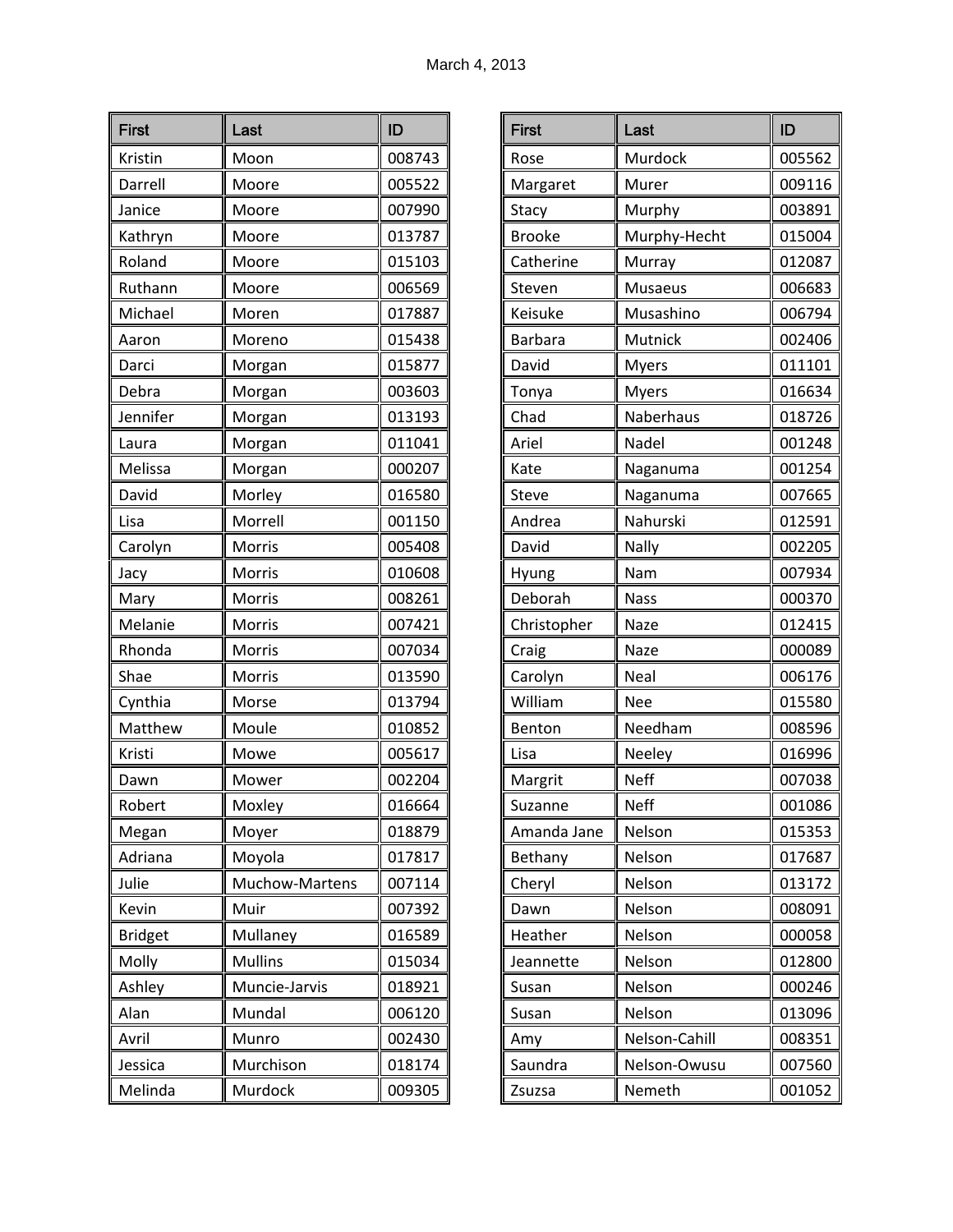| <b>First</b>     | Last            | ID     |
|------------------|-----------------|--------|
| Margaret         | Nesbitt         | 001935 |
| Teri             | Neufeld-Griffin | 007536 |
| <b>Beverly</b>   | Neun            | 017801 |
| Barbara          | Newmark         | 005663 |
| Lillian          | Ngai            | 001247 |
| Nguyen           | Nguyen          | 004174 |
| Thuy             | Nguyen          | 005923 |
| Linda            | Nichenko        | 007262 |
| Alicia           | Nicholl         | 017874 |
| Deborah          | Nicholson       | 007967 |
| Todd             | Nicholson       | 011915 |
| <b>Briggette</b> | Niebergall      | 008529 |
| Christopher      | Niebergall      | 008572 |
| Jeffrey          | Niebergall      | 007876 |
| Marc             | Niebergall      | 006372 |
| Matthew          | Niebergall      | 006371 |
|                  | Niebergall-     |        |
| Christopher      | Eltagonde       | 015472 |
|                  | Niebergall-     |        |
| Keala            | Eltagonde       | 018841 |
| Sally            | Niedermeyer     | 007246 |
| Stephen          | <b>Nims</b>     | 000022 |
| Michael          | Nolan           | 001162 |
| Christine        | Nomeland        | 004000 |
| Genevieve        | Nordwall Keller | 000997 |
| Hanna            | Nowakowski      | 002505 |
| Nanci            | Noyer           | 003768 |
| Elaine           | Nussbaum        | 005520 |
| Jennifer         | Nutter          | 010839 |
| Jeanne           | O'Brien         | 015386 |
| Lisa             | O'Brien         | 008151 |
| Margo            | O'Connell       | 010177 |
| Mark             | O'Doherty       | 007598 |
| Christine        | O'Donovan       | 004375 |
| Grace            | O'Hanlon        | 003539 |
| Mary             | O'Hara          | 018084 |
| Megan            | O'Leary         | 014725 |
| Tamara           | O'Malley        | 015433 |

| <b>First</b>  | Last               | ID     |
|---------------|--------------------|--------|
| Michael       | O'Neill            | 012097 |
| Steven        | O'Neill            | 000405 |
| Patricia      | O'Shea-Betker      | 005301 |
| Juliana       | ONeill             | 000468 |
| Carla         | Oesterle           | 001286 |
| Cheryl        | Ogburn             | 007288 |
| Jose          | Olavarrieta        | 013532 |
| Claire        | Olberding          | 013166 |
| Richard       | Oleksak            | 002584 |
| Matthew       | Oleson             | 017738 |
| Christine     | Olivera            | 019312 |
| Aaron         | Olsen              | 001093 |
| Martin        | Olsen              | 008940 |
| William       | Olson              | 015905 |
| John          | Oppedisano         | 001877 |
| Lisa          | <b>Orcutt Kane</b> | 009479 |
| Kirk          | Ordway             | 000063 |
| Constance     | Ormerod            | 005654 |
| Steven        | Orndorff           | 003648 |
| Esteban       | Ortiz              | 010532 |
| Nancy         | Osborne            | 008561 |
| Andrew        | Oshea              | 007083 |
| Mijail        | Otero              | 010923 |
| Ann           | Ott-Cooper         | 002147 |
| Sara          | Outcalt            | 011057 |
| Linda         | Owen-Cooper        | 006074 |
| Jason         | Owens              | 000926 |
| Jennifer      | Owens              | 007588 |
| Barbara       | Page               | 000326 |
| Kazuko        | Page               | 002128 |
| Lauren        | Page               | 016530 |
| Aubrey        | Pagenstecher       | 014698 |
| Kaveh         | Pakseresht         | 014810 |
| Sirenna       | Palici             | 011316 |
| Christine     | Pallier            | 000707 |
| <b>Brooke</b> | Palmer             | 017679 |
| Julie         | Palmer             | 003359 |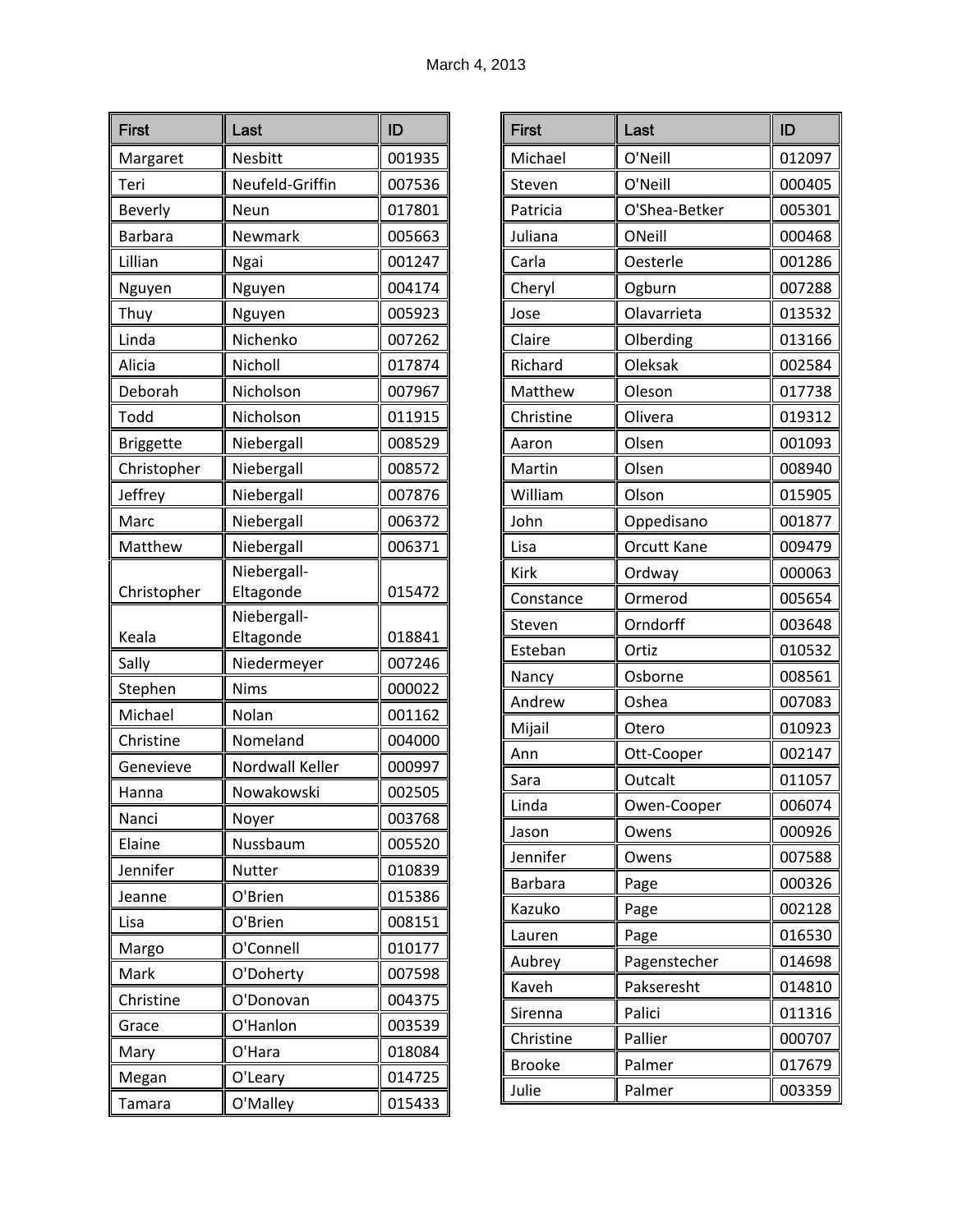| <b>First</b> | Last             | ID     |
|--------------|------------------|--------|
| Rosamma      | Palmer           | 000184 |
| Raymond      | Panagopoulos     | 018763 |
| Yelena       | Pankratova-Kniep | 003293 |
| Catherine    | Pao              | 003920 |
| Chrysiis     | Pappas           | 017701 |
| Thrina       | Parent           | 006362 |
| Teri         | Parente          | 016557 |
| Martina      | Paris-Fully      | 018894 |
| Catherine    | Parker           | 013990 |
| Robert       | Parker           | 015961 |
| Susan        | Parker           | 005347 |
| Kylene       | Parks            | 015469 |
| Kristan      | Parman           | 011778 |
| Charlene     | Parr             | 008733 |
| Gary         | Parr             | 007523 |
| Craig        | Parrott          | 013715 |
| Kirsten      | Parrott          | 010868 |
| Michiko      | Parshalle        | 016698 |
| Patricia     | Patterson        | 007556 |
| Colleen      | Pattiani         | 008919 |
| Janice       | Pauley           | 007264 |
| Lisa         | Paxton           | 008254 |
| Katherine    | Paxton-Williams  | 005186 |
| David        | Peake            | 007204 |
| Mary         | Peake            | 007557 |
| Michelle     | Peake            | 014665 |
| Stephanie    | Pearl            | 013149 |
| Melissa      | Pearson          | 015595 |
| Julia        | Peattie          | 003547 |
| Julie        | Pedersen         | 006477 |
| Ryan         | Pederson         | 010931 |
| Randee       | Peek             | 006613 |
| Jeffrey      | Peeler           | 011384 |
| James        | Peerenboom       | 007304 |
| Kenneth      | Peirce           | 008404 |
| Matthew      | Pellico          | 007061 |
| Jeanette     | Pelster          | 017766 |

| <b>First</b>  | Last        | ID     |
|---------------|-------------|--------|
| George        | Penk        | 007243 |
| Shelley       | Penny       | 012412 |
| Margarett     | Peoples     | 000478 |
| Andrea        | Pepitone    | 016958 |
| Lisa          | Perkins     | 006346 |
| Heidi         | Perry       | 004110 |
| Sky           | Peterka     | 014831 |
| Diana         | Peters      | 001030 |
| Ingrid        | Petersen    | 013219 |
| Anna-Kate     | Peterson    | 014395 |
| Lucinda       | Peterson    | 008209 |
| Russell       | Peterson    | 007779 |
| Stacy         | Peterson    | 015054 |
| Kelly         | Petrin      | 005493 |
| Cara          | Pettit      | 000114 |
| Arlie         | Peyton      | 016132 |
| Susan         | Pfohman     | 006459 |
| Michael       | Pham        | 000886 |
| Lynne         | Phelps      | 002897 |
| Lisa          | Piantes     | 015424 |
| Melisa        | Pieren      | 006618 |
| Patrice       | Pierre      | 018156 |
| Paul          | Pierson     | 000023 |
| Carol         | Pinegar     | 004381 |
| <b>Baret</b>  | Pinyoun     | 016638 |
| Shyla         | Piper       | 012318 |
| Regina        | Pirruccello | 006594 |
| <b>Teresa</b> | Pitts       | 007877 |
| Emily         | Pixley      | 016605 |
| Cynthia       | Plank       | 011847 |
| Julie         | Plato       | 006847 |
| Linda         | Plaza       | 005077 |
| Michael       | Plein       | 016583 |
| Rochelle      | Pluymers    | 008584 |
| Zita          | Podany      | 007782 |
| Jennifer      | Podichetty  | 000983 |
| Karen         | Polis       | 003732 |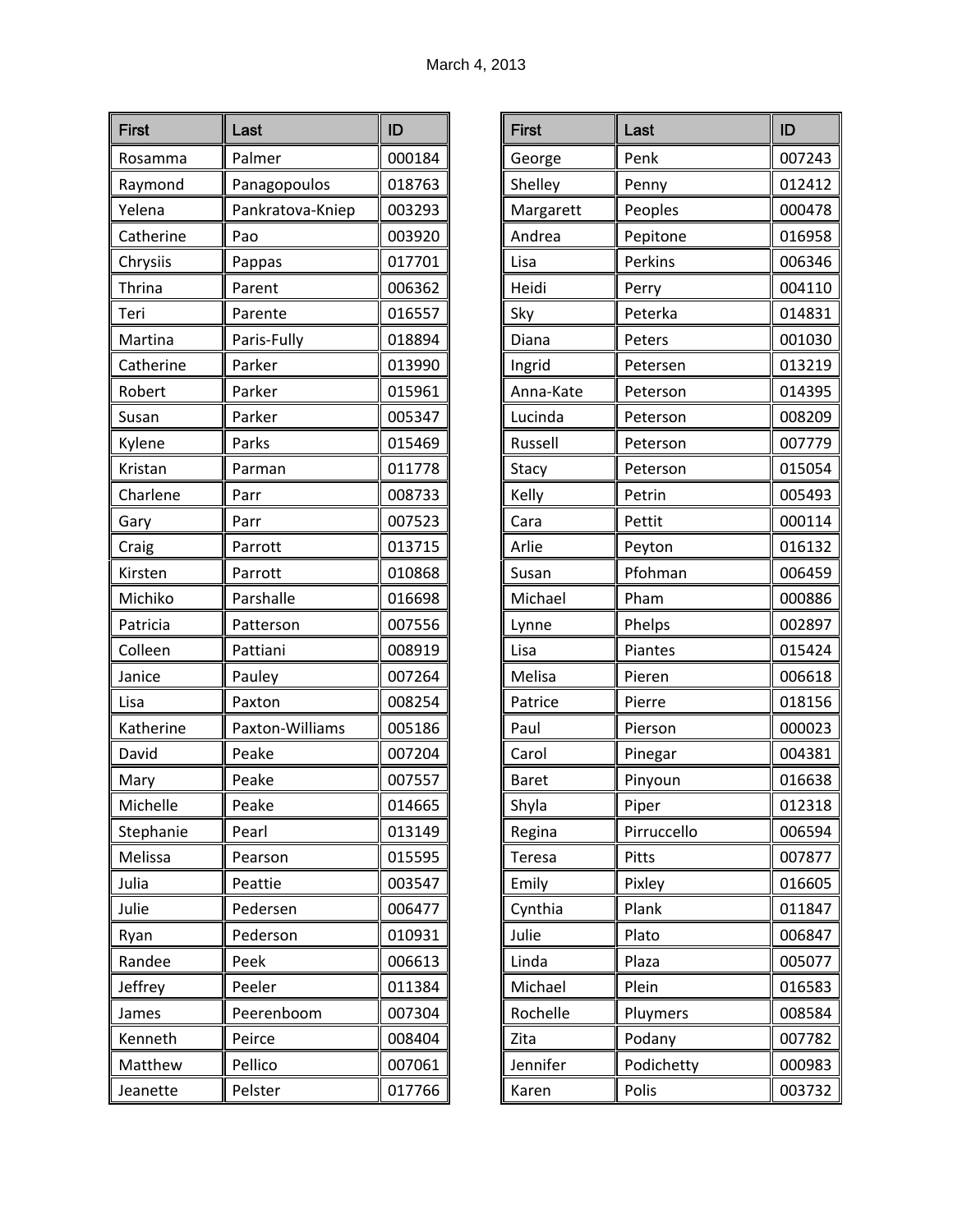| <b>First</b>  | Last           | ID     |
|---------------|----------------|--------|
| Laura         | Polkow         | 005586 |
| Kenneth       | Polson         | 015035 |
| Joshua        | Porter         | 001206 |
| Kristina      | Porter         | 000678 |
| Patrisha      | Porter         | 007751 |
| Rachel        | Porter         | 012990 |
| Margarita     | Portillo       | 013623 |
| <b>Brian</b>  | Post           | 016602 |
| Anastacia     | Postema        | 016607 |
| Jennifer      | Potegal        | 013793 |
| Michael       | Potestio       | 006716 |
| Michele       | Potestio       | 007804 |
| Charity       | Powell         | 012000 |
| Ina           | Powell         | 002423 |
| Thom          | Powell         | 002326 |
| Jennifer      | Prakken        | 017647 |
| <b>Beth</b>   | Pressman-Olson | 007017 |
| Robert        | Price          | 013742 |
| Stephanie     | Pringle        | 007905 |
| Alicia        | Provost        | 003942 |
| Marsha        | Pruitt         | 008226 |
| Tami          | Pruitt         | 007496 |
| <b>Brian</b>  | Prusynski      | 011835 |
| Melanie       | Pryor          | 009007 |
| Kimberly      | Puckett        | 007786 |
| Peter         | Puhvel         | 012955 |
| <b>Tracy</b>  | Pulford        | 000043 |
| <b>Teresa</b> | Purpura        | 004264 |
| Julie         | Putney         | 006313 |
| Greg          | Qualey         | 013698 |
| Julenne       | Qualls         | 006672 |
| Alexander     | Quan           | 008887 |
| <b>Brian</b>  | Quinn          | 008294 |
| Erin          | Quinton        | 002703 |
| Alexander     | Rabchuk Jr     | 004864 |
| Margaret      | Raczek         | 007953 |
| Jessica       | Rader          | 008406 |

| <b>First</b>  | Last       | ID     |
|---------------|------------|--------|
| Helen         | Radow      | 008900 |
| Eddie         | Railey     | 013841 |
| Elizabeth     | Raisman    | 010807 |
| Guiza         | Ramirez    | 015364 |
| Jeffrey       | Ramsey     | 006116 |
| Melanie       | Ramsey     | 005884 |
| Mr            | Raspberry  | 005253 |
| <b>Tracy</b>  | Rattelman  | 010958 |
| Chris         | Raujol     | 006958 |
| Rachel        | Ray        | 011773 |
| Stephen       | Reardon    | 005535 |
| Susan         | Reavis     | 016535 |
| Jill          | Rebholz    | 008926 |
| Isabel        | Recht      | 016146 |
| Bonnie        | Redd       | 000560 |
| Julianne      | Reddekopp  | 008725 |
| Joshua        | Reed       | 015380 |
| Paul          | Reetz      | 005362 |
| Gage          | Reeves     | 000333 |
| Thomas        | Rehm       | 007520 |
| <b>Burton</b> | Reif       | 007998 |
| Mirabai       | Reimuller  | 016591 |
| Deanna        | Reisman    | 000365 |
| <b>Bruce</b>  | Reiter     | 002665 |
| Molly         | Renauer    | 006839 |
| Marta         | Repollet   | 004806 |
| Chris         | Retherford | 008873 |
| Donald        | Reynolds   | 004834 |
| Barbara       | Rhiger     | 005942 |
| Louise        | Richards   | 011137 |
| Christian     | Richman    | 011573 |
| Geoffrey      | Richman    | 010835 |
| John          | Richter    | 002393 |
| Amy           | Ridabock   | 008848 |
| Francine      | Riechers   | 005865 |
| June          | Riehl      | 000799 |
| Richard       | Rier       | 006727 |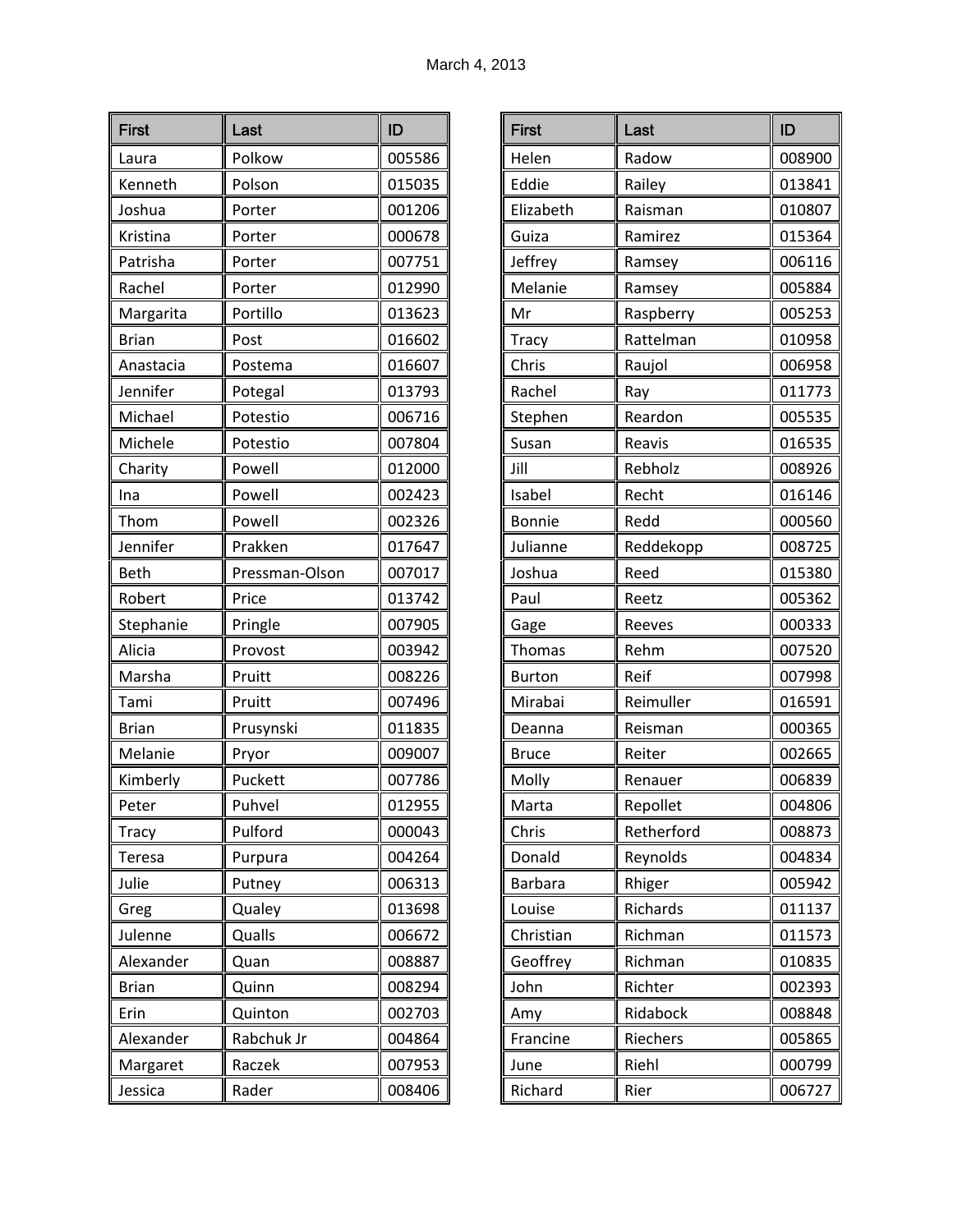| <b>First</b>  | Last       | ID     |
|---------------|------------|--------|
| Julie         | Rierson    | 008826 |
| Paul          | Rinehart   | 010071 |
| Kim           | Rinier     | 013148 |
| Jean          | Rischiotto | 004735 |
| Nichole       | Riscol     | 001028 |
| Melissa       | Ritter     | 015080 |
| Anibal        | Rivera     | 006322 |
| Leslie        | Rizzo      | 013402 |
| <b>Bonnie</b> | Robb       | 008179 |
| Amy           | Robbins    | 010580 |
| Rodney        | Robert     | 007983 |
| Dawn          | Roberts    | 013670 |
| <b>Teresa</b> | Roberts    | 008958 |
| <b>Blake</b>  | Robertson  | 015665 |
| Christina     | Robertson  | 002057 |
| Elisabeth     | Robertson  | 015600 |
| Heather       | Robertson  | 009393 |
| Nora          | Robertson  | 011740 |
| Patricia      | Robertson  | 002325 |
| Shelley       | Robertson  | 009387 |
| Drew          | Robinson   | 017839 |
| John          | Robinson   | 005448 |
| Tor           | Rockness   | 011193 |
| Melody        | Rockwell   | 012806 |
| Aaron         | Roddis     | 016559 |
| Mary          | Rodeback   | 012605 |
| Casey         | Rodhe      | 016007 |
| James         | Rodriguez  | 007885 |
| Marisol       | Rodriguez  | 001348 |
| Agaryvette    | Rojas      | 008542 |
| Robin         | Rolfe      | 003225 |
| Thomas        | Rollins    | 005619 |
| Joanne        | Romanaggi  | 008830 |
| Mike          | Romanaggi  | 002925 |
| Jeffrey       | Rood       | 015105 |
| David         | Root       | 005553 |
| Abigail       | Rose       | 003907 |

| <b>First</b> | Last             | ID     |
|--------------|------------------|--------|
| Donald       | Rose             | 013629 |
| Judith       | Rose             | 000054 |
| Keri         | Rose             | 016426 |
| Jennifer     | Roser            | 008972 |
| Jane         | Roska            | 018287 |
| Sarah        | Rosman           | 016524 |
| Stacy        | Rosoff           | 000421 |
| Carmel       | Ross             | 012821 |
| Laurie       | Ross             | 004449 |
| Laurie       | Ross             | 012658 |
| Sarah        | Ross             | 014862 |
| Kathleen     | Rossitto         | 015357 |
| Cathy        | Rossman          | 008232 |
| Kathryn      | Rosson           | 005785 |
| Abigail      | Roth             | 015393 |
| Rebecca      | Rothery          | 000850 |
| Kristina     | Rothwell         | 012748 |
| Judith       | Roumpf           | 012413 |
| Karen        | Rouse            | 001376 |
| Michael      | Rowell           | 005376 |
| Diana        | Rowey            | 016693 |
| Gretchen     | Rowland-Horrigan | 017589 |
| Scott        | Rozell           | 003921 |
| Joseph       | Rozewski         | 015430 |
| Stephen      | Runion           | 005442 |
| Frik         | Running          | 006024 |
| Pamela       | Russell          | 009091 |
| Jody         | Rutherford       | 001258 |
| Michael      | Ryan             | 006224 |
| Catherine    | Ryan-Dolan       | 013106 |
| Kari         | Ryckebosch       | 016713 |
| John         | Ryczek           | 007320 |
| Rachel       | Ryer             | 015025 |
| Regina       | Sackrider        | 010377 |
| Jacquelyn    | Sage             | 008156 |
| <b>Brian</b> | Sahler           | 011719 |
| Tai          | Said-Hall        | 008108 |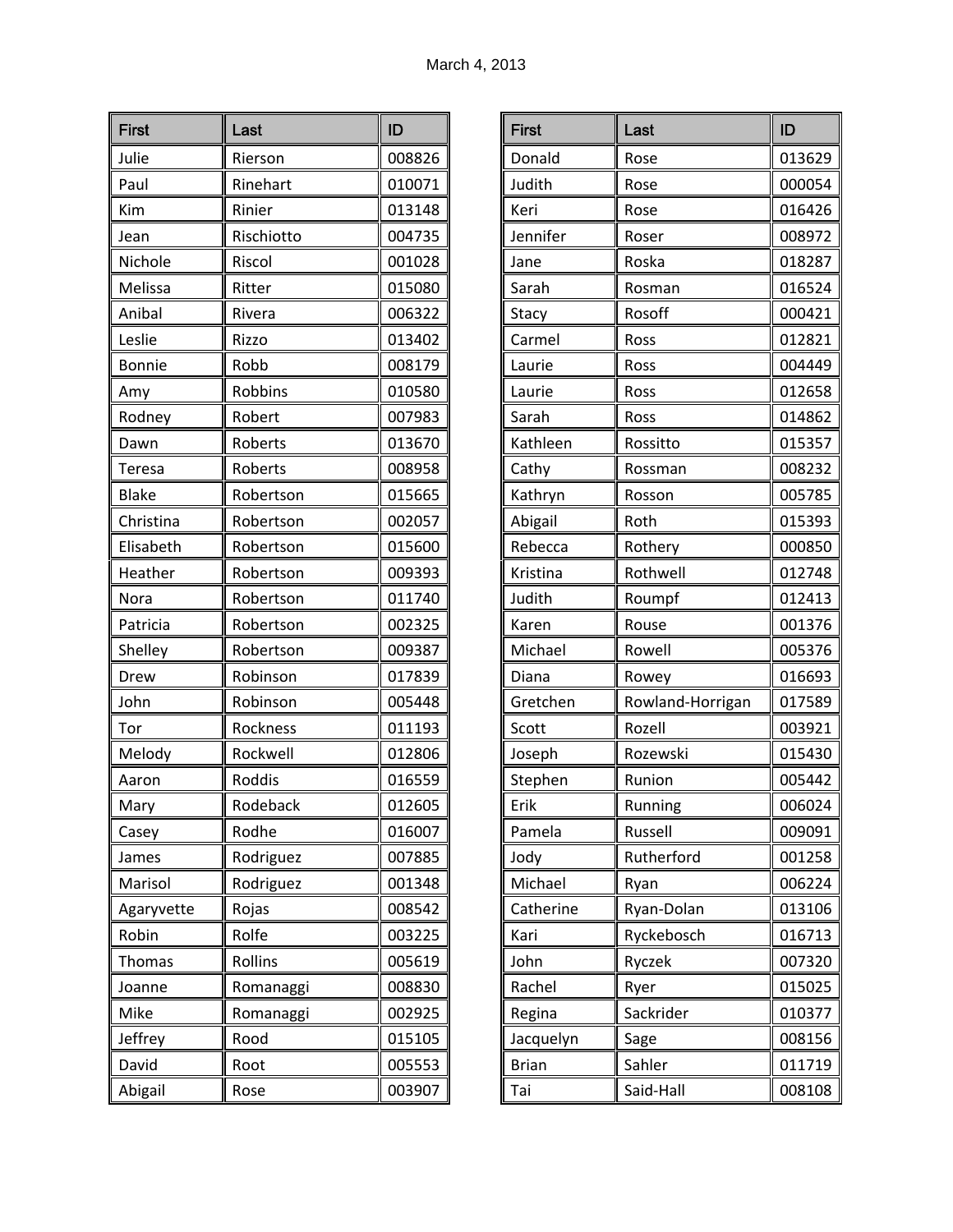| <b>First</b>   | Last                | ID     |
|----------------|---------------------|--------|
| Harold         | Sairanen            | 018723 |
| Shirley        | Salley              | 008587 |
| Michael        | Salmon              | 014096 |
| Douglas        | Sammons             | 001704 |
| Kimberly       | Sammons             | 010924 |
| Mathew         | Sancomb             | 011868 |
| Leanne         | Sander              | 013226 |
| <b>Barbara</b> | Sandhorst           | 007035 |
| Shannon        | Sandri              | 006285 |
| Amy            | Sands               | 006452 |
| Merritt        | Sansom              | 016550 |
| Maria          | Santana             | 001463 |
| Scott          | Santangelo          | 008509 |
| Anna           | Sapienza            | 013783 |
| Luke           | Saporito            | 004480 |
| Douglas        | Saulter             | 000932 |
| Erin           | Savage              | 012720 |
| Stephanie      | Savage              | 016523 |
| Nancy          | Scevola             | 002296 |
| Melissa        | Schachner           | 000449 |
| Sarah          | Schacker            | 000432 |
| Bryan          | <b>Schalk</b>       | 007982 |
| Angela         | <b>Schar Becker</b> | 011779 |
| E              | Schardt             | 007738 |
| Karen          | Scherlie            | 008007 |
| Marjorie       | Schertzer           | 002034 |
| Eric           | Scheuering          | 018822 |
| Stephanie      | Schiada             | 001480 |
| Stephanie      | Schiavo             | 008237 |
| Dawn           | Schlegel            | 016741 |
| Fern           | Schlesinger         | 005368 |
| Robert         | Schlichting         | 010773 |
| Jessica        | Schlosser           | 012671 |
| Andrea         | Schmidt             | 010767 |
| Jerod          | Schmidt             | 016455 |
| Kylea          | Schmidt             | 013035 |
| Rachel         | Schmidt             | 017939 |

| <b>First</b>    | Last            | ID     |
|-----------------|-----------------|--------|
| Elizabeth       | Schmidtke       | 011949 |
| Erika           | Schneider       | 015352 |
| Diana           | Schneider-Barne | 007524 |
| Peggy           | Schoettle       | 010758 |
| Eric            | Schopmeyer      | 001038 |
| Sally           | Schouten        | 006409 |
| Mona            | Schraer         | 017712 |
| Jane            | Schrepping      | 000180 |
| <b>Tessalie</b> | Schulte         | 013834 |
| Kristine        | Schultz         | 011619 |
| Sylvia          | Schultz         | 005391 |
| Julie           | Schumann        | 006915 |
| Terry           | Schwartzkoph    | 007872 |
| Emilia          | Schwing         | 018625 |
| Linda           | Scott           | 008635 |
| Michael         | Scott           | 001462 |
| Dina            | Scottel         | 010945 |
| Angela          | Scotto          | 017586 |
| Steven          | Scoville        | 009028 |
| Anthony         | Scribner        | 007152 |
| Sarah           | Sedlock         | 018927 |
| Nancy           | Segovia         | 004919 |
| <b>Teresa</b>   | Seidel          | 017715 |
| David           | Seifert         | 016447 |
| Karen           | Sele            | 010781 |
| Christina       | Self            | 009174 |
| Leslie          | Seligman        | 007144 |
| Jill            | Semlick         | 002686 |
| Nina            | Senaga-Freauff  | 005166 |
| Kari            | Serkland        | 015821 |
| Pamela          | Sesar           | 007675 |
| Suzanne         | Setterholm      | 008985 |
| Mike            | Shanahan        | 010769 |
| Joel            | Shapiro         | 006539 |
| Mehrnaz         | Sharifi-Tehrani | 003032 |
| Gwendolyn       | Sharp           | 001001 |
| Andrea          | Shatz           | 014691 |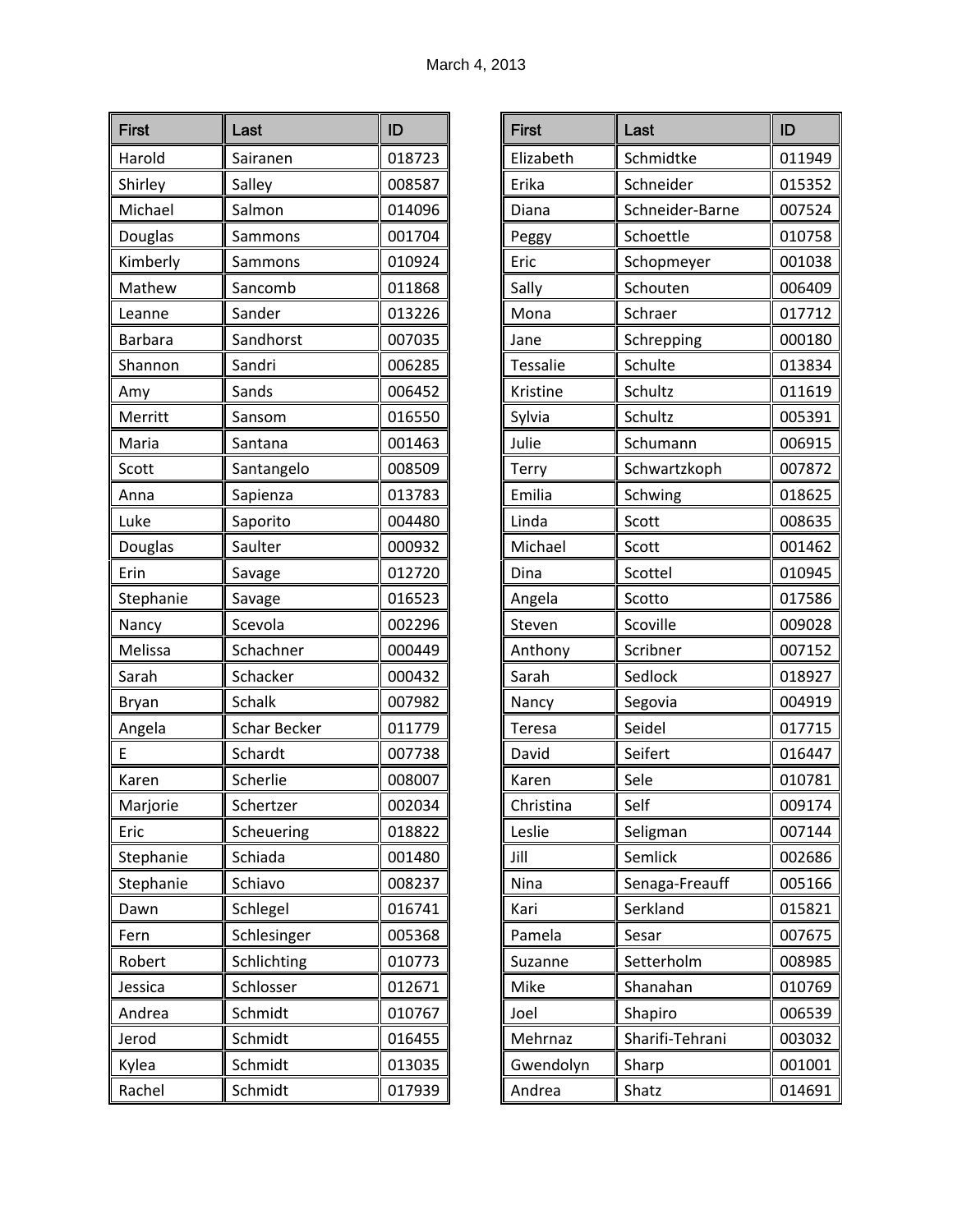| <b>First</b> | Last              | ID     |
|--------------|-------------------|--------|
| Elizabeth    | Shaughnessy       | 006736 |
| Clifford     | Shaw              | 017716 |
| Vangie       | Shaw              | 007610 |
| Karen        | Shay              | 003472 |
| Cheri        | Shea              | 009039 |
| Susan        | Shea              | 004214 |
| Polly        | Sheckels          | 013708 |
| Suzanne      | Sheldon           | 008095 |
| Katherine    | Shelton           | 012522 |
| Wendy        | Shelton           | 000626 |
| Yin          | Shen              | 001356 |
| Rosalyn      | Shenker           | 006491 |
| David        | Sherden           | 002346 |
| Jeremy       | Shetler           | 000868 |
| Laurie       | Shonkwiler        | 005439 |
| Alla         | Shore             | 001544 |
| Richard      | Short             | 013786 |
| Rina         | Shriki            | 015542 |
| Robin        | Shue              | 006764 |
| Margaret     | Shultz            | 009123 |
| Lori         | Shumway           | 007059 |
| Jose         | Siam              | 003289 |
| Kent         | Siebold           | 006858 |
| Jennifer     | Siegel            | 014034 |
| Heather      | Siegfried         | 006566 |
| Helene       | Siegfried         | 007602 |
| Kate         | Silver            | 015496 |
| Michael      | Simmons           | 007295 |
| Paul         | Simon             | 012602 |
| Shelley      | Simonsen          | 009208 |
| Catherine    | Simpson           | 005549 |
| Crystal      | Simpson           | 017341 |
| Kristine     | Sinclair          | 018686 |
| Linda        | Singingbird-Grant | 002592 |
| Daniel       | Siprian           | 000535 |
| Wendy        | Siri              | 009155 |
| <b>Brian</b> | Sisk              | 009098 |

| <b>First</b>   | Last         | ID     |
|----------------|--------------|--------|
| Caroline       | Siu          | 012633 |
| Catherine      | Skach        | 007658 |
| Claire         | Skelly       | 016531 |
| Leslie         | Skybak       | 014811 |
| Lauren         | Skye         | 010812 |
| Amy            | Slaughter    | 014853 |
| Gary           | Sletmoe      | 012899 |
| Charles        | Slusher      | 012623 |
| Alicia         | Smith        | 015280 |
| Amy            | Smith        | 012687 |
| <b>Bridget</b> | Smith        | 009002 |
| Bryan          | Smith        | 010783 |
| Bryan          | Smith        | 011886 |
| Jason          | Smith        | 014661 |
| Judith         | Smith        | 003502 |
| Julie          | Smith        | 008669 |
| Julie          | Smith        | 013620 |
| Kathryn        | Smith        | 005736 |
| Nancy          | Smith        | 006110 |
| Vanessa        | Smith        | 013869 |
| Tija           | Smith-Wallis | 014675 |
| Christine      | Snodgrass    | 005825 |
| Andrea         | Snowadski    | 000694 |
| Susan          | Snyder       | 003556 |
| Christopher    | SnyderBrown  | 016672 |
| Dawn           | Soderquist   | 005981 |
| Ronald         | Soliz        | 001853 |
| Andrew         | Sorensen     | 012589 |
| Kelly          | Sorg         | 015716 |
| Carrie         | Sorric       | 016806 |
| Richard        | Sossel       | 015902 |
| Jacob          | Soto         | 015745 |
| James          | Sours        | 001874 |
| Lisa           | Souther      | 012753 |
| Julie          | Sparling     | 014226 |
| Lesley         | Spector      | 012698 |
| Jane           | Speerstra    | 013498 |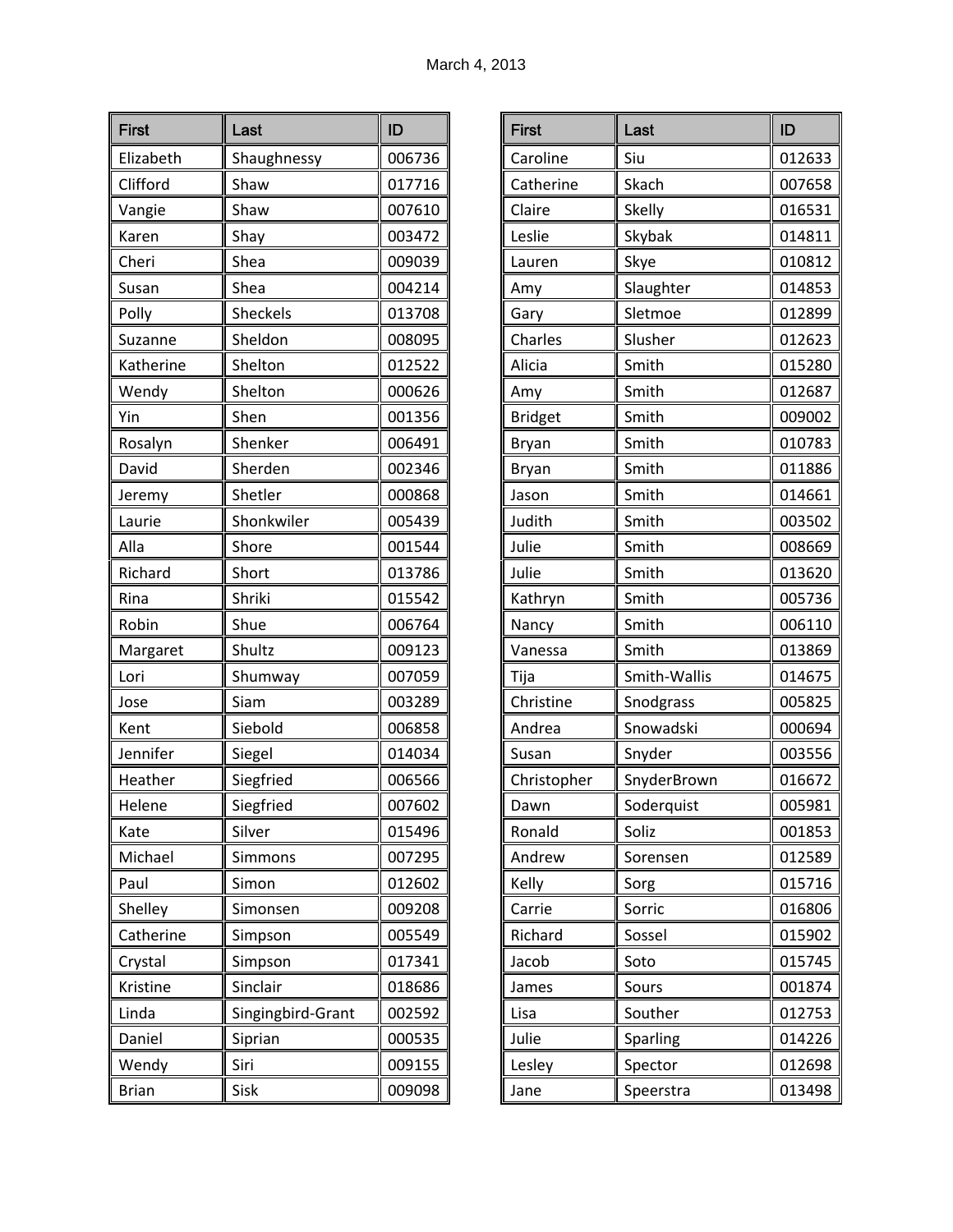| <b>First</b> | Last            | ID     |
|--------------|-----------------|--------|
| Sarah        | Spella          | 006627 |
| David        | Spencer-Mylet   | 012717 |
| Tanya        | Spring          | 009005 |
| Liza         | Springgate      | 012595 |
| Amy          | Spunaugle       | 000624 |
| Melissa      | St Clair        | 007659 |
| Matthew      | Staab           | 009221 |
| Rachel       | Stagner         | 018931 |
| Lynn         | <b>Staley</b>   | 006307 |
| Maryanne     | Stalnaker       | 004202 |
| Melissa      | Standley        | 017347 |
| Patricia     | Stanich         | 004429 |
| Anita        | <b>Stark</b>    | 016801 |
| Lindsay      | <b>Stark</b>    | 017880 |
| Loran        | Starr           | 002632 |
| Mollie       | Starr           | 008144 |
| Daniel       | Steagall        | 007316 |
| Janet        | Stearns-Gannett | 007835 |
| Andrea       | Steinberg       | 005113 |
| Sarah        | Steiner         | 008774 |
| Jonathan     | Steinhoff       | 004942 |
| Amanda       | Stelter         | 017112 |
| Samuel       | Stember         | 010567 |
| Matthew      | Sten            | 010331 |
| Karen        | Stephens        | 005715 |
| Megan        | Stephens        | 011906 |
| Sally        | Stephenson      | 008414 |
| Virginia     | Stern           | 003240 |
| Heather      | Stevens         | 008220 |
| Ann          | Stevenson       | 018932 |
| Robert       | Stewart         | 008548 |
| Todd         | Stewart-Rinier  | 008908 |
| Sara         | <b>Stiles</b>   | 016686 |
| Martha       | Stoeger         | 007842 |
| Susan        | Stone           | 012305 |
| Lindell      | Stone Jr        | 013526 |
| Geoff        | Stonecipher     | 000127 |

| <b>First</b>   | Last           | ID     |
|----------------|----------------|--------|
| <b>Barbara</b> | Stonecypher    | 000831 |
| Jill           | Storie         | 016641 |
| Mary           | Straub         | 007134 |
| Renee          | Straube        | 015597 |
| Anna           | Streano        | 009303 |
| Thomas         | Streckert      | 002880 |
| Richard        | Street Jr      | 005760 |
| Norman         | Stremming      | 018868 |
| Janet          | Stride         | 006190 |
| Michelle       | Strobel        | 006785 |
| Alison         | Strom          | 012754 |
| Anne           | Stronko        | 003886 |
| Laura          | Struble        | 004795 |
| Roberta        | Stubbs         | 000462 |
| Cynthia        | Stubenrauch    | 007502 |
| James          | Stultz         | 008470 |
| Jeffrey        | <b>Sturges</b> | 014497 |
| Jianying       | Su             | 015467 |
| RaeAnn         | Suckow         | 013472 |
| Bernadette     | Suh            | 002893 |
| Gwendolyn      | Sullivan       | 008375 |
| Kathleen       | Sullivan       | 007544 |
| Nancy          | Sullivan       | 002456 |
| Lindsay        | Summerton      | 018843 |
| Vickie         | Sumner         | 008640 |
| Richard        | Sunshine       | 008202 |
| Gabrielle      | Sussman        | 010321 |
| Amy            | Sutton         | 012201 |
| Jacqueline     | Sutton         | 011900 |
| <b>Brian</b>   | Swan           | 004215 |
| Gail           | Swanson-Wright | 007183 |
| Lisa           | Sweeney        | 017884 |
| Eric           | Swehla         | 005349 |
| Timothy        | Swinehart      | 017787 |
| Craig          | Switalla       | 004975 |
| Kathleen       | Tabor          | 004054 |
| Lynn           | <b>Talent</b>  | 007448 |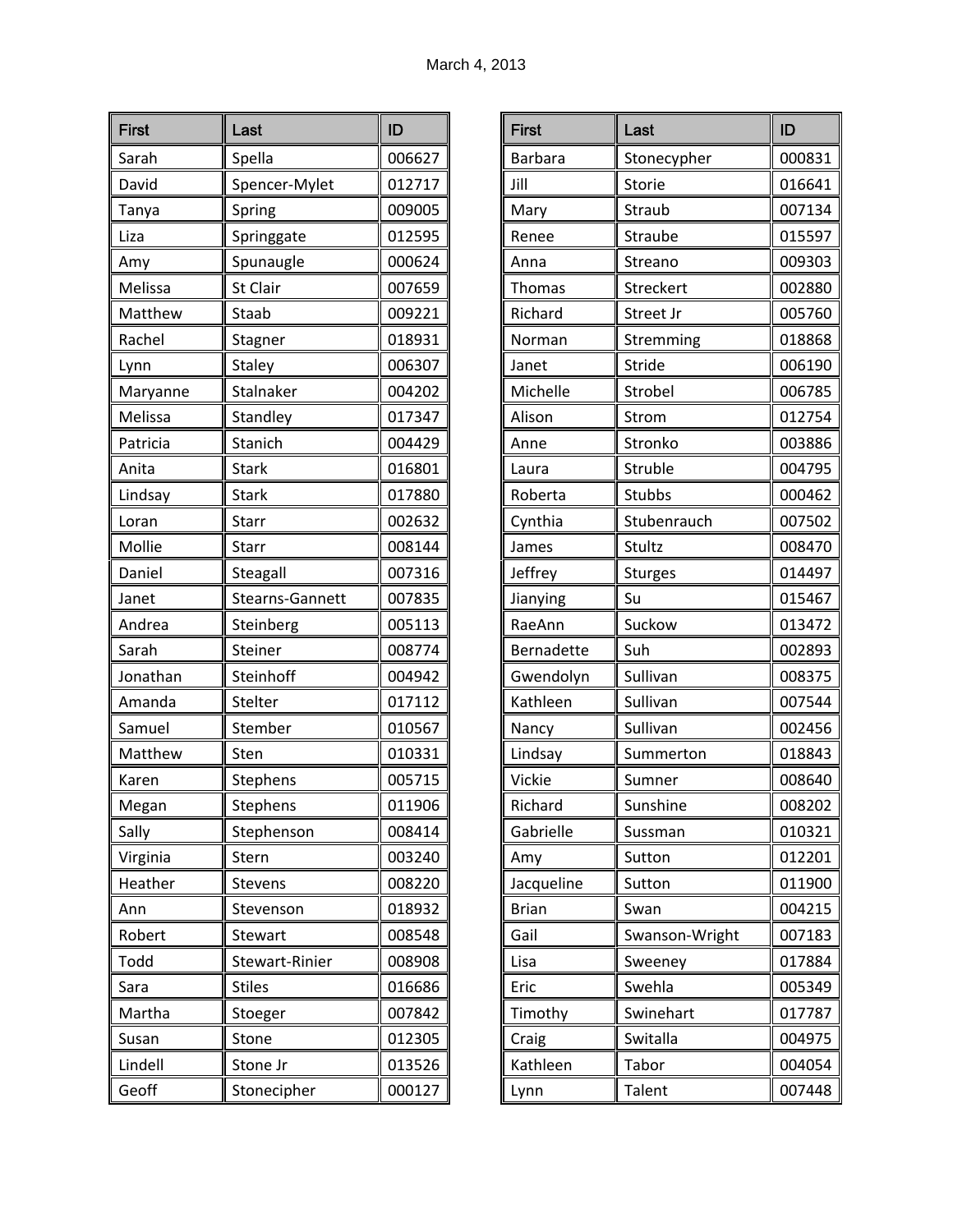| <b>First</b> | Last            | ID     |
|--------------|-----------------|--------|
| Yuki         | <b>Tanaka</b>   | 017739 |
| Gabrielle    | <b>Tanner</b>   | 012614 |
| Amy          | Taramasso       | 012669 |
| Ivan         | Tarnowski       | 011838 |
| Raymond      | Tate            | 011772 |
| Shelley      | Tate            | 018871 |
| Claudia      | <b>Tautfest</b> | 015464 |
| Ginger       | Taylor          | 012855 |
| Lorie        | Taylor          | 007438 |
| Marie        | Taylor          | 000074 |
| Mary         | Taylor          | 013538 |
| Henise       | Telles-Ferreira | 011473 |
| Jackie       | <b>Tellis</b>   | 003816 |
| Tracy        | Temple          | 005954 |
| Louis        | <b>Terrones</b> | 016726 |
| James        | Terry           | 014341 |
| Sandra       | Tetzloff        | 006202 |
| Nicole       | <b>Tews</b>     | 017782 |
| Catherine    | Theriault       | 002545 |
| Elizabeth    | Thiel           | 012823 |
| Jeremy       | Thomas          | 013769 |
| Molly        | <b>Thomas</b>   | 005482 |
| Marcia       | Thomason        | 002614 |
| David        | Thompson        | 009172 |
| Elsie        | Thompson        | 000708 |
| Jeffrey      | Thompson        | 010940 |
| Laura        | Thompson        | 008373 |
| Raeann       | Thompson        | 011122 |
| William      | Thompson        | 009314 |
| Caralee      | Thygeson        | 000514 |
| Daniel       | Tibbetts        | 008987 |
| Erin         | Tierney         | 015497 |
| <b>Betsy</b> | Tighe           | 018159 |
| Mary         | Tillery         | 009316 |
| Peter        | <b>Timmons</b>  | 018716 |
| Margaret     | Tims            | 010145 |
| Susan        | Tims            | 002902 |

| <b>First</b>  | Last              | ID     |
|---------------|-------------------|--------|
| Jill          | Tobey             | 000695 |
| Rachel        | Todd              | 015814 |
| Trisha        | Todd              | 008665 |
| Anna          | <b>Tofel</b>      | 017284 |
| Heidi         | Tolentino         | 001699 |
| Emily         | Toll              | 002881 |
| Ana           | Tomblin           | 015356 |
| Melissa       | <b>Toren Hrin</b> | 016671 |
| Julana        | Torres            | 018934 |
| Kristin       | Trad              | 017781 |
| Ailien        | Tran              | 010854 |
| Hoang         | Tran              | 013807 |
| Nadine        | Trinchero         | 012661 |
| Hung          | Trinh             | 013511 |
| Tara          | <b>Triplett</b>   | 010772 |
| Tearale       | <b>Triplett</b>   | 000510 |
| Keri          | Troehler          | 011714 |
| <b>Thomas</b> | Trosko            | 005665 |
| David         | Trotter           | 008491 |
| Patricia      | Trump             | 009086 |
| Veronique-    |                   |        |
| Thu           | Truong            | 008904 |
| Yen           | Truong            | 001414 |
| Mark          | <b>Tucker</b>     | 010508 |
| Roslyn        | Tucker            | 016608 |
| Ruth          | Tucker            | 014615 |
| James         | Tucker II         | 006548 |
| <b>Brooke</b> | Tuggle            | 000303 |
| Danielle      | Turley            | 012922 |
| Janine        | Turley            | 013914 |
| Maryanne      | Turner            | 008229 |
| Theresa       | Turner            | 000513 |
| Valerie       | Turner            | 015459 |
| Denise        | Tuttle            | 006508 |
| Phoebe        | Tyeskey           | 010977 |
| Sumiko        | Uchida            | 002018 |
| Amanda        | <b>Uerlings</b>   | 015449 |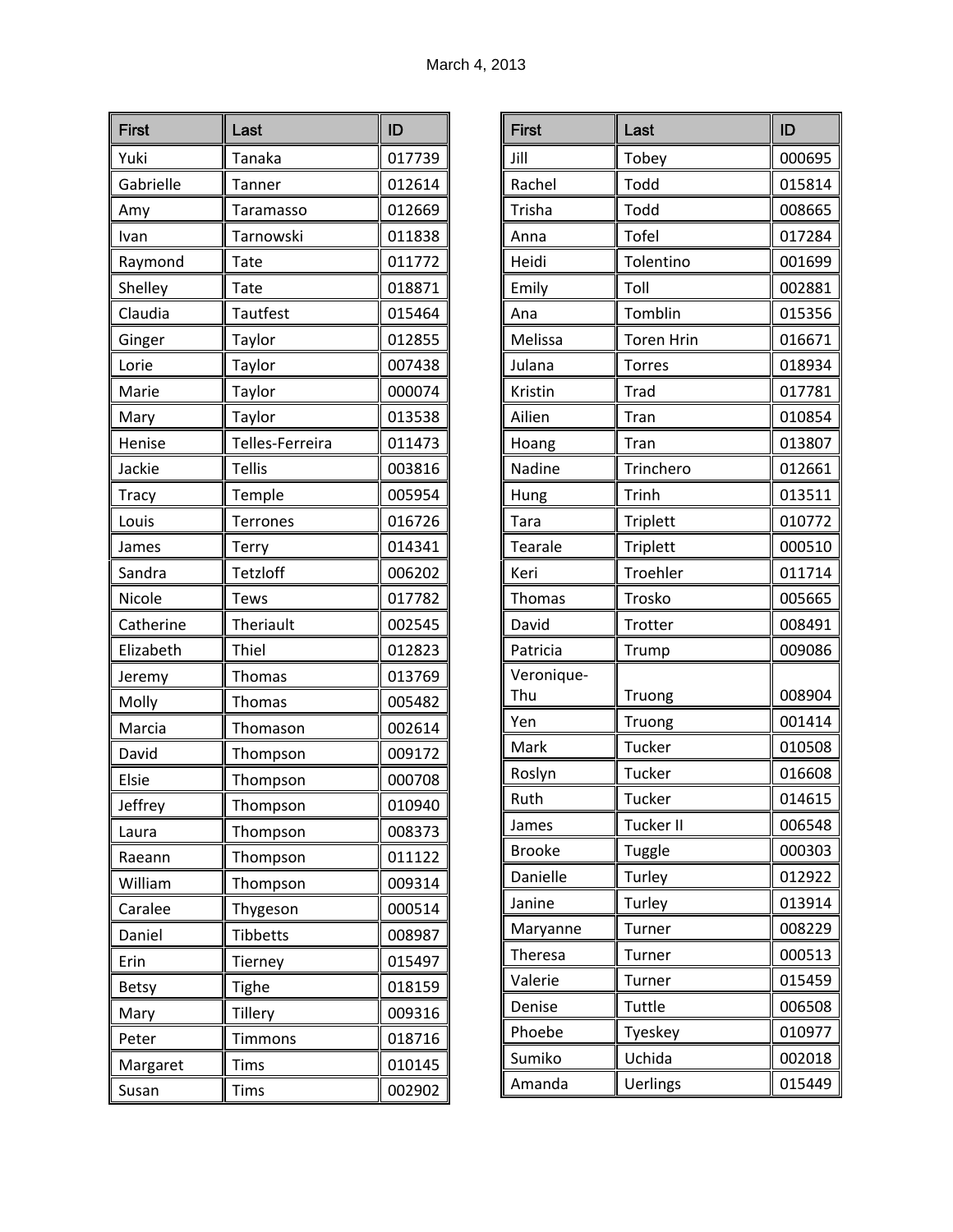| <b>First</b>   | Last              | ID     |
|----------------|-------------------|--------|
| Eduardo        | Ugarte            | 015429 |
| Rebecca        | Underhill         | 006674 |
| <b>Barbara</b> | Underwood         | 004964 |
| Jennifer       | Uppendahl         | 015491 |
| Diane          | Urbano-Neilson    | 004849 |
| Eric           | Urke              | 007890 |
| <b>Thomas</b>  | Ustach            | 001460 |
| Kristine       | Vala              | 010925 |
| Michael        | Valenti           | 007474 |
| Juli           | Valeske           | 008165 |
| <b>Brian</b>   | Valley            | 007276 |
| Lisa           | Van Clock         | 012920 |
| Jane           | Van Dam           | 000018 |
| Vonda          | Van Farowe        | 009139 |
| Jennifer       | Van Kopp          | 012441 |
| Melanie        | Van Witzenburg    | 000608 |
| Elizabeth      | VanEngel          | 007415 |
| Gayle          | VanLehman         | 015362 |
| Richard        | VanMarter-Sanders | 013944 |
| Madonna        | Vancleve          | 006860 |
| D              | Vandervelde       | 010903 |
| Jonquil        | Vann-Tessmer      | 017682 |
| Luis           | Vasquez           | 006551 |
| Peter          | Vaughn            | 015575 |
| Holly          | Vaughn-Edmonds    | 001925 |
| Isobel         | Veen              | 015612 |
| Alma           | Velazquez         | 018719 |
| Mary           | Ventura           | 011597 |
| Jonalee        | Vercher           | 015307 |
| Margaret       | Verhaeghe         | 005460 |
| Susan          | Verheyleweghen    | 002490 |
| Zachary        | Vestal            | 013718 |
| Debra          | Vigna             | 008648 |
| Heather        | Vinal             | 006890 |
| Renee          | Vineyard Stahl    | 010900 |
| Dana           | Vinger            | 000208 |
| Patricia       | Vo                | 016538 |

| <b>First</b> | Last                | ID     |
|--------------|---------------------|--------|
| Michael      | Vogel               | 003042 |
| Clifton      | Vogl                | 017902 |
| Kim          | Vorasai             | 000554 |
| Michael      | Vossen              | 017814 |
| David        | Wade                | 012653 |
| JoAnn        | Wadkins             | 012302 |
| Wendy        | Wager               | 008681 |
| Robyn        | Wagner-Matsunaga    | 006374 |
| Kathryn      | Wagner-West         | 017706 |
| Helen        | Wahl-Stephens       | 011123 |
| Lauren       | Wahl-Stephens       | 013826 |
| Jennifer     | Waldorf             | 000299 |
| Teresa       | Waldron             | 012622 |
| Derrell      | Walker              | 015841 |
| Jennifer     | Walker              | 016883 |
| Jerrine      | Walker              | 008493 |
| Joseph       | Walker              | 008760 |
| Lisa         | Walker              | 008417 |
| Molly        | Walker              | 012824 |
| Phillip      | Walker              | 008347 |
| Margaret     | Walker-Byrne        | 007981 |
| Gregory      | Wall                | 016544 |
| Helen        | Wall                | 014985 |
| Linda        | Wall                | 005690 |
| Scott        | Wall                | 008680 |
| Kristin      | Wallace             | 015376 |
| Jacquelyn    | <b>Wallace Sosa</b> | 018189 |
| Steven       | Walmer              | 008807 |
| John         | Walrod              | 014048 |
| Julianne     | Walrod              | 016532 |
| Nicole       | Walsh               | 014508 |
| Sandra       | Walterbach          | 002317 |
| Douglas      | Walters             | 008198 |
| Rhonda       | Walters             | 010432 |
| Julie        | Ward                | 008814 |
| Jenna        | Warden              | 017648 |
| Virginia     | Warfield            | 001173 |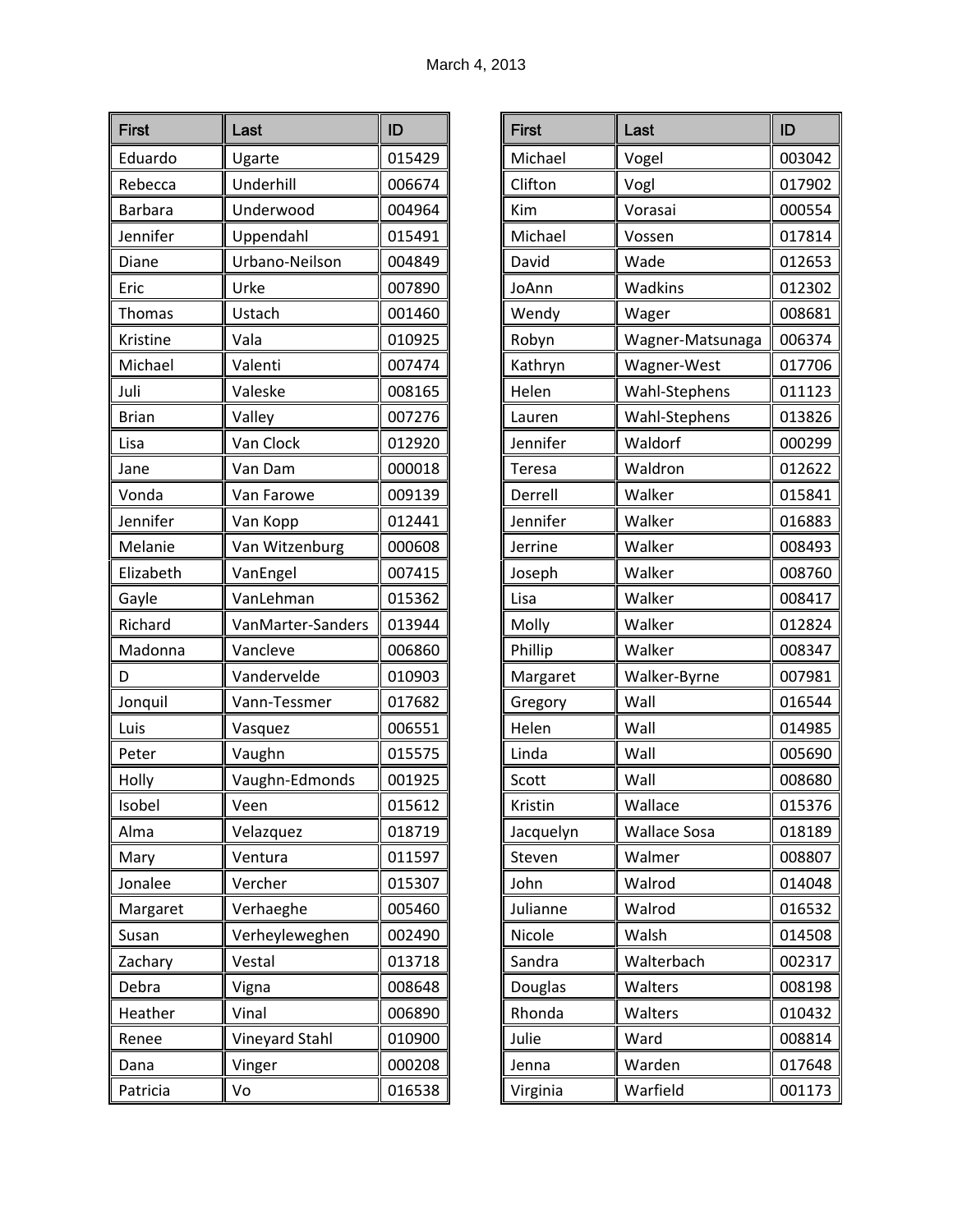| <b>First</b>   | Last         | ID     |
|----------------|--------------|--------|
| Kenneth        | Washington   | 010777 |
| Debra          | Wasserman    | 012758 |
| Shannon        | Wasson       | 000263 |
| <b>Bradley</b> | Waters       | 016628 |
| Lily           | Watkins      | 012119 |
| Mary           | Watkins      | 012997 |
| Terresa        | Watkins      | 008086 |
| Kerrie         | Waymire      | 013825 |
| Lisa           | Weatheroy    | 006240 |
| Susan          | Webb         | 007029 |
| Richard        | Weber        | 006867 |
| Clark          | Webster      | 008249 |
| Randall        | Webster      | 010919 |
| Lurena         | Weesner      | 016674 |
| Paula          | Weidner      | 000006 |
| Toni           | Weil         | 003743 |
| Laurie         | Weimer       | 005990 |
| Kenneth        | Weinberg     | 012721 |
| Joshua         | Weiner       | 002692 |
| Alice          | Weinstein    | 009233 |
| Ann            | Weis-Swanson | 007196 |
| Tina           | Weitman      | 017822 |
| Cory           | Wellington   | 013476 |
| Patricia       | Wells        | 006945 |
| Melissa        | Wenger       | 015680 |
| Ellen          | Werner       | 013179 |
| Anna           | Wessinger    | 012765 |
| Kerri          | West         | 009258 |
| Tammy          | West         | 008806 |
| Tara           | West         | 011258 |
| Annie          | Westfall     | 008886 |
| Amy            | Wethington   | 013727 |
| Ellen          | Whatmore     | 018998 |
| Christen       | Wheeler      | 016517 |
| Megan          | Whisnand     | 007865 |
| Rosa           | White        | 014666 |
| Steven         | White        | 018758 |

| <b>First</b> | Last       | ID     |
|--------------|------------|--------|
| Mitchell     | Whitehurst | 002167 |
| Carole       | Whitmore   | 006776 |
| Gwendolyn    | Whitmore   | 003245 |
| Amy          | Wick       | 000387 |
| Jennifer     | Wickham    | 007184 |
| Marilynn     | Wieneke    | 002864 |
| David        | Wierth     | 009232 |
| William      | Wiesner    | 000399 |
| William      | Wigmore    | 002670 |
| Sheila       | Wilcox     | 000398 |
| Susan        | Wilcox     | 006823 |
| Rose         | Wilde      | 008361 |
| Katy         | Wilebski   | 018717 |
| Joan         | Wilke      | 002064 |
| Laurel       | Wilkins    | 005610 |
| Lisa         | Wilkins    | 008503 |
| Anne         | Williams   | 012598 |
| Diane        | Williams   | 010668 |
| Jane         | Williams   | 008913 |
| Joan         | Williams   | 011426 |
| Kathleen     | Williams   | 002975 |
| Kathryn      | Williams   | 009290 |
| Lori         | Williams   | 017775 |
| Michael      | Williams   | 000776 |
| Takiyah      | Williams   | 007022 |
| Anne         | Williamson | 016598 |
| Cassandra    | Wilson     | 007233 |
| Courtney     | Wilson     | 017596 |
| Daniel       | Wilson     | 017041 |
| Holly        | Wilson     | 017770 |
| John         | Wilson     | 011993 |
| Jon          | Wilson     | 007551 |
| Kimberlee    | Wilson     | 012523 |
| Laura        | Wilson     | 015596 |
| William      | Wilson     | 007397 |
| Curtis       | Wilson III | 000981 |
| Stephanie    | Windham    | 001473 |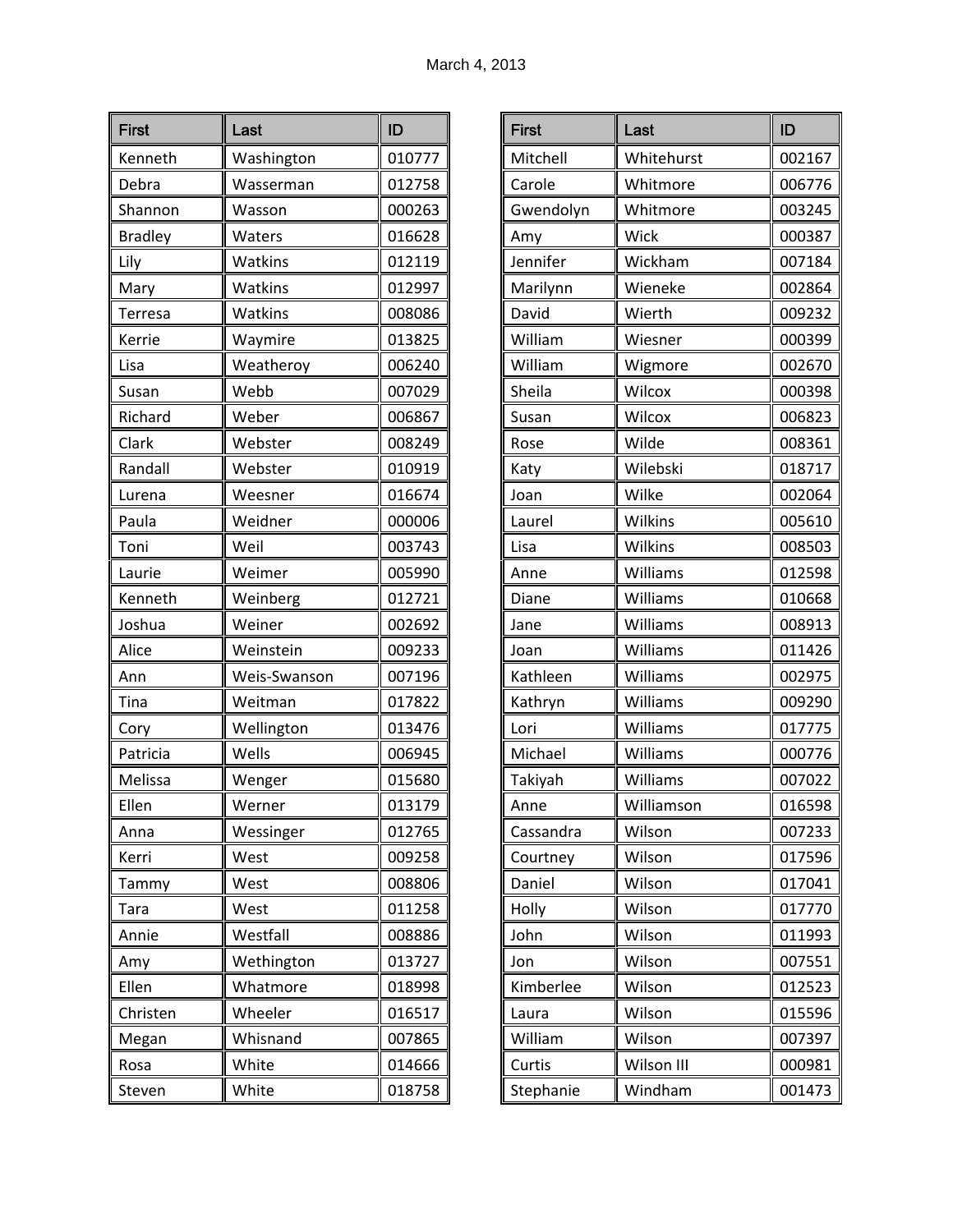| <b>First</b> | Last        | ID     |
|--------------|-------------|--------|
| Lilly F      | Windle      | 002654 |
| Elaine       | Winn        | 014808 |
| Larisa       | Wisdom      | 001006 |
| Elliot       | Witherspoon | 018842 |
| Benjamin     | Wixon       | 012597 |
| Cynthia      | Wojack      | 002920 |
| James        | Wolf        | 007123 |
| Margarita    | Wolf        | 001553 |
| Marsha       | Wolfe       | 006000 |
| Stephanie    | Wolfer      | 016357 |
| Kathryn      | Wolff       | 016521 |
| Desiree      | Wolff-Myren | 016712 |
| Elisa        | Wong        | 001082 |
| Amy          | Wood        | 007852 |
| Cynthia      | Wood        | 003256 |
| Daphne       | Wood        | 008334 |
| Leslie       | Woodhouse   | 014418 |
| <b>Bree</b>  | Woodruff    | 000395 |
| Kenneth      | Woods       | 008350 |
| David        | Woodsworth  | 008141 |
| Lauren       | Wooten      | 014495 |
| Cecile       | Wortham     | 008067 |
| Steven       | Wren        | 006008 |
| Theodore     | Wrenn       | 013928 |
| Deborah      | Wright      | 006254 |
| Emily        | Wright      | 017418 |
| Robert       | Wright      | 005753 |
| Tracey       | Wyatt       | 004399 |
| Ernest       | Yago        | 008583 |
| Amanda       | Yampolsky   | 004962 |
| Winnie       | Yan         | 004322 |
| Katherine    | Yarlott     | 013842 |
| Cathlyn      | Yarne       | 004064 |
| Nancy        | Yates       | 014631 |
| Nicholas     | Yoder       | 016427 |
| Stephanie    | Yoder-Corvi | 013043 |
| Anna-Sophia  | York        | 013797 |

| <b>First</b>   | Last         | ID     |
|----------------|--------------|--------|
| Michelle       | York         | 000044 |
| Sydney         | York         | 008823 |
| Lainie         | Yoshida      | 000989 |
| Reiko          | Yoshida      | 003914 |
| Mariko         | Yoshiwara    | 014592 |
| Gerald         | Young        | 011859 |
| Megan          | Young        | 008867 |
| Richard        | Young        | 008234 |
| Chiung-Chen    | Yu           | 015305 |
| Christina      | Zabo         | 011130 |
| Dina           | Zadoff       | 014352 |
| Yuliya         | Zakharchenko | 016502 |
| Kent           | Zakoura      | 007583 |
| James          | Zartler      | 003080 |
| Daniel         | Zelazek      | 015561 |
| Joshua         | Zeller       | 011877 |
| Jeffrey        | Zerba        | 009141 |
| Joshua         | Ziady        | 012586 |
| Sarah          | Zimmer       | 009164 |
| Mark           | Zimtbaum     | 010336 |
| Kathleen       | Zipp         | 000420 |
| <b>Brianne</b> | Zogas        | 018362 |
| Cynthia        | Zrinyi       | 005178 |
| Jan            | Zuckerman    | 009140 |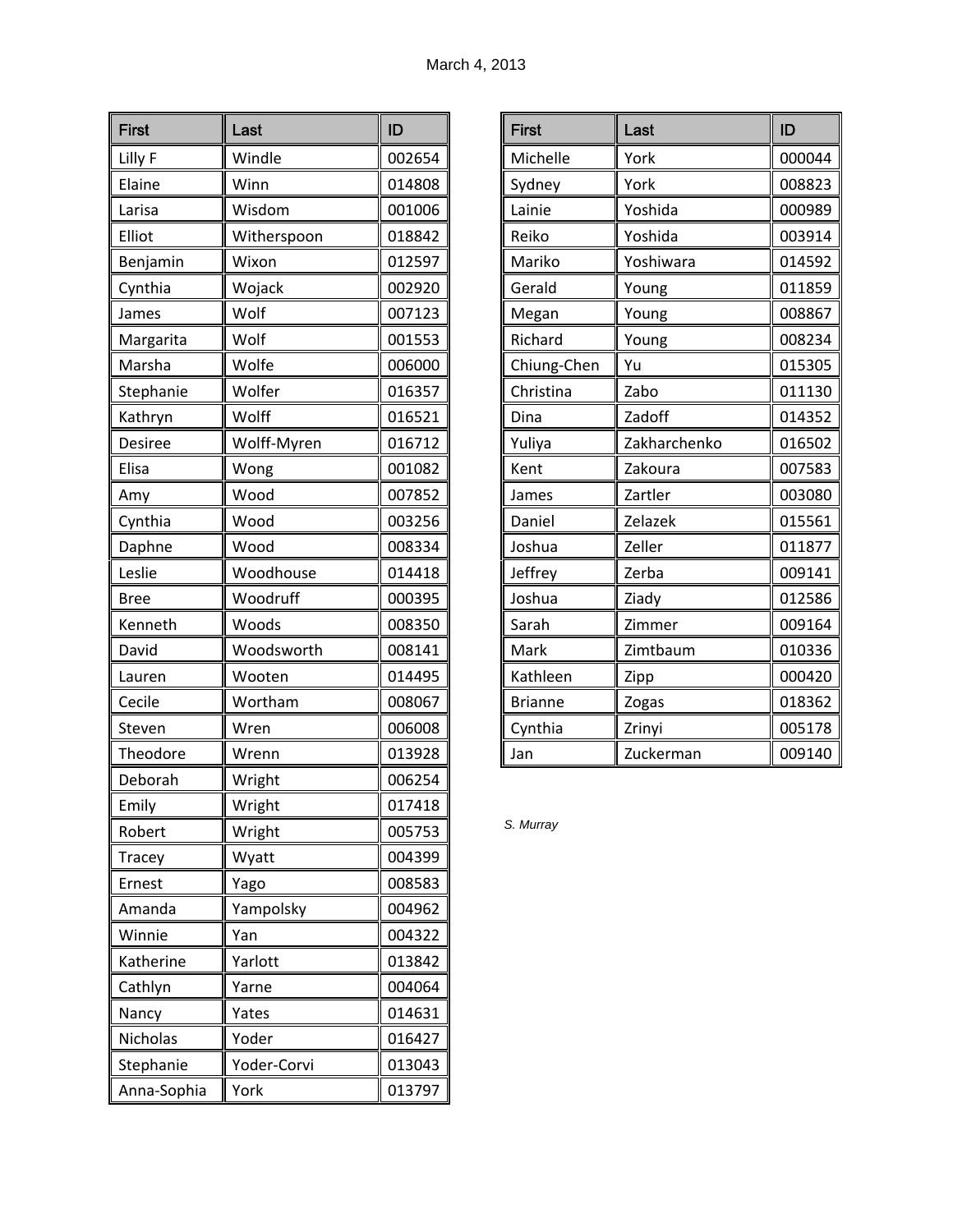# Election of Second Year Probationary Administrators

# **RECITAL**

On the advice of the Chief Human Resources Officer, the Superintendent recommends the following persons serving in administrative positions are elected as Second Year Probationary Administrators.

## **RESOLUTION**

The Board of Education accepts the Superintendent's recommendation and by this resolution hereby elects as Second Year Probationary Administrators for the school year 2013-14 the following persons, according to the employment terms and conditions set out in the standard District contract.

| <b>First</b> | Last               | ID     |
|--------------|--------------------|--------|
| Kara         | Mortimer           | 000071 |
| Jennifer     | McCalley           | 000893 |
| Chrystal     | Watros             | 002195 |
| Ginger       | Taylor             | 010293 |
| Lajena       | <b>Broadous</b>    | 010509 |
| Edward       | Krankowski         | 011066 |
| Amy          | Whitney            | 015845 |
| Lydia        | Poole              | 016349 |
| Joseph       | LaFountaine        | 020999 |
| Ayesha       | Freeman            | 021029 |
| Gladys       | Garcia             | 021033 |
| Diane        | Berthoin-Hernandez | 021119 |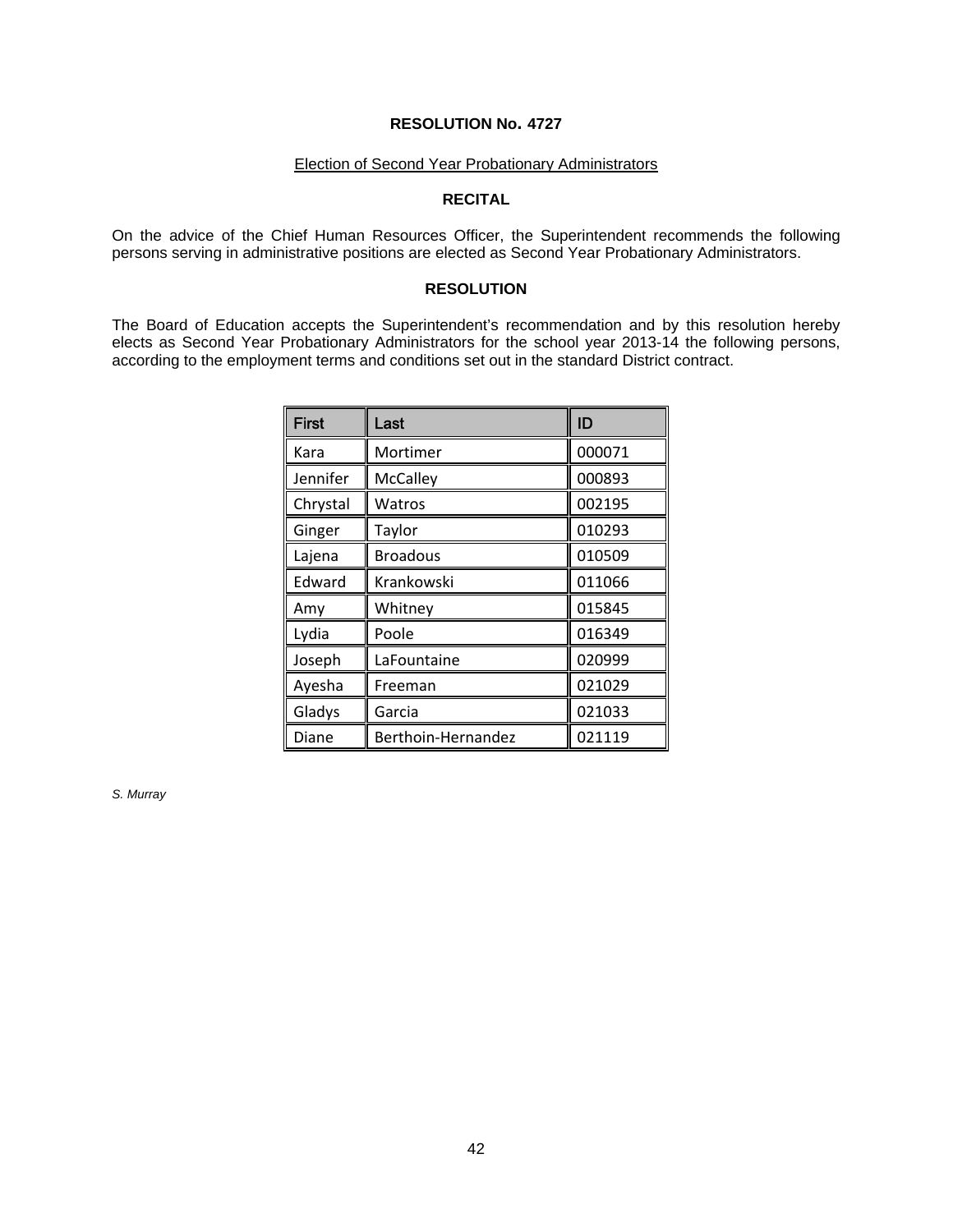#### Election of Third Year Probationary Administrators

# **RECITAL**

On the advice of the Chief Human Resources Officer, the Superintendent recommends the following persons serving in administrative positions are elected as Third Year Probationary Administrators.

# **RESOLUTION**

The Board of Education accepts the Superintendent's recommendation and by this resolution hereby elects as Third Year Probationary Administrators for the 2013-2014 school year the following persons, according to the employment terms and conditions set out in the standard District contract.

| <b>First</b>  | Last         | ID     |
|---------------|--------------|--------|
| Sarah         | Jones        | 000157 |
| Rebecca       | Wagner       | 000291 |
| Pamela        | Van Der Wolf | 000336 |
| Lisa          | Newlyn       | 000527 |
| Nalota        | Herms        | 000857 |
| Oscar         | Gilson       | 000863 |
| Tammy         | Jackson      | 004723 |
| Joy           | Williams     | 004916 |
| Evelyn        | Flowers      | 006010 |
| Carol         | Campbell     | 006359 |
| <b>Brandi</b> | Streeter     | 007887 |
| Sandra        | Ndubisi      | 008332 |
| Kevin         | Taylor       | 013594 |
| Susan         | Kosmala      | 013974 |
| Kathleen      | Ellwood      | 019983 |
| Filip         | Hristic      | 020334 |
| Cherie        | Kinnersley   | 020369 |
| Gina<br>Elisa | Roletto      | 020370 |
| Karen         | Bailey       | 020371 |
| Silvia        | Asson        | 020372 |
| Nilka         | Rager        | 020387 |
| Kristyn       | Westphal     | 020503 |
| Vanessa       | Martinez     | 020525 |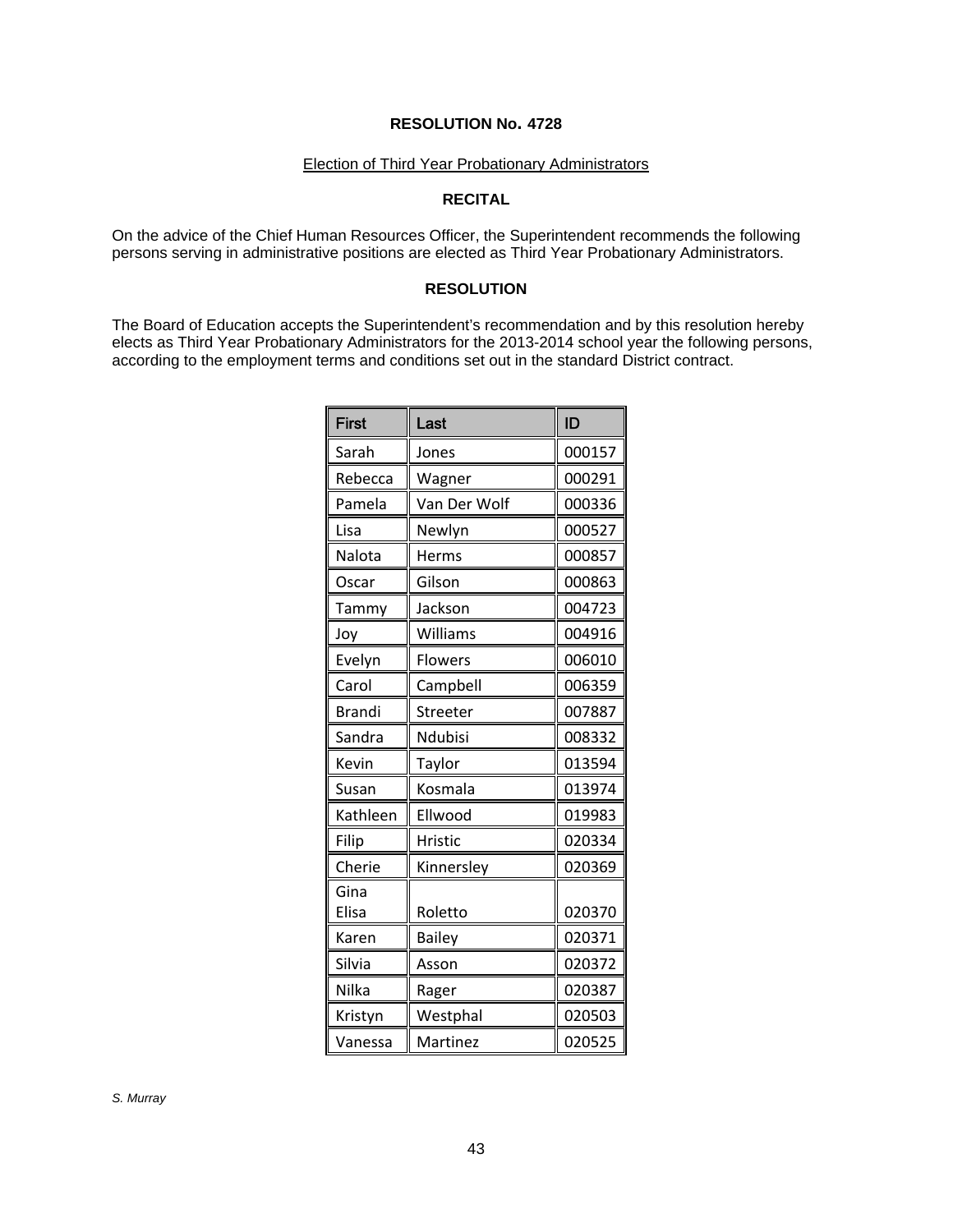#### Election of Contract Administrators

### **RECITAL**

On the advice of the Chief Human Resources Officer, the Superintendent recommends the following probationary administrators who have been employed as regularly appointed administrators for three successive school years are elected as Contract Administrators.

### **RESOLUTION**

The Board of Education accepts the Superintendent's recommendation and by this resolution hereby elects as Contract Administrators the following persons, according to the employment terms and conditions set out in the standard District contract.

| First          | Last           | ID     |
|----------------|----------------|--------|
| <b>Bradley</b> | Pearson        | 000495 |
| Sara           | Hahn           | 008460 |
| Marylyn        | John           | 012719 |
| Celina         | Garrido        | 013725 |
| Edmund         | Fuller         | 015558 |
| Carla          | Gay            | 016065 |
| Matthew        | Goldstein      | 016647 |
| Martha         | Diaz           | 016654 |
| Vivian         | Orlen          | 019537 |
| Ewan           | <b>Brawley</b> | 019595 |
| Ivonne         | <b>Dibblee</b> | 019636 |
| Rebecca        | Torres-Wilhelm | 019658 |
| Koreen         | Barreras-Brown | 019667 |
| Eryn           | Bagby          | 019826 |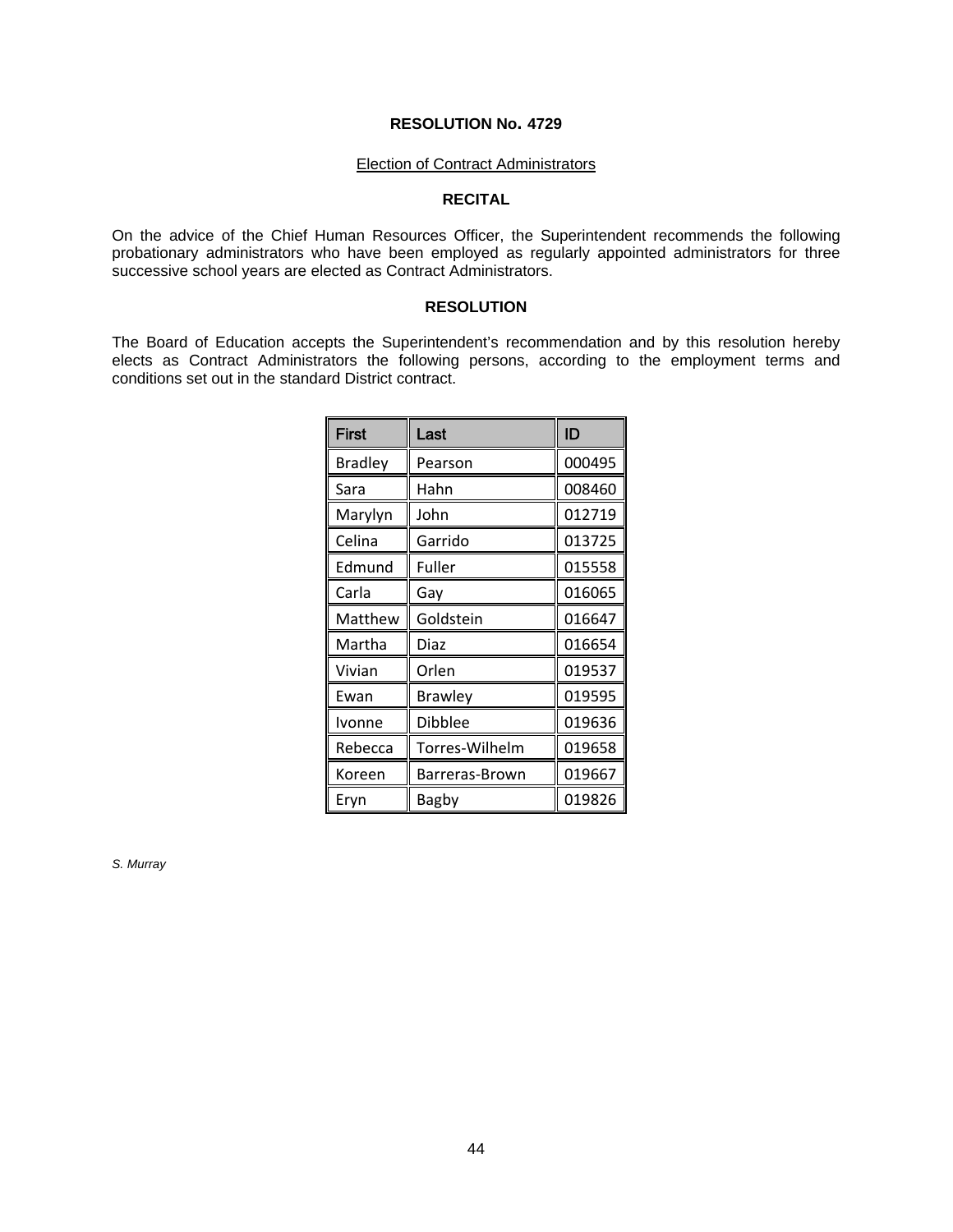#### Contract Extension for Administrators

#### **RECITAL**

On the advice of the Chief Human Resources Officer, the Superintendent recommends that the employment contracts of the contract administrators listed below be extended.

### **RESOLUTION**

The Board of Education accepts the Superintendent's recommendation and by this resolution hereby extends the employment contracts of the following persons through June 30, 2016, subject to the employment terms and conditions contained in the standard form contract approved by the legal counsel for the District.

| <b>First</b> | Last          | ID     |
|--------------|---------------|--------|
| Kevin        | Crotchett     | 000681 |
| Shwayla      | James         | 000898 |
| Conrad       | Hurdle        | 000922 |
| Tina         | Acker         | 001996 |
| Curtis       | Wilson Jr     | 002200 |
| Karl         | Newsome       | 002436 |
| Donald       | <b>Bivens</b> | 002630 |
| Lauretta     | Manning       | 002709 |
| Jeffrey      | <b>Brown</b>  | 002961 |
| <b>Brian</b> | Anderson      | 003111 |
| Peyton       | Chapman       | 003294 |
| Ava          | Morrison      | 003755 |
| Eileen       | Isham         | 003977 |
| Molly        | Chun          | 004022 |
| Veronica     | Magallanes    | 004233 |
| Beth         | Shelby        | 004295 |
| Radislav     | Lurie         | 004458 |
| Melissa      | Dragich       | 004614 |
| Teri         | Geist         | 004621 |
| John         | Walden        | 004901 |
| Stephen      | Powell        | 005152 |
| Andrea       | Porter-Lopez  | 005386 |
| Leslie       | O'Dell        | 005608 |
| Sarah        | Lewins        | 005653 |
| Catherine    | Boyce         | 005695 |

| Susan         | Foxman            | 005895 |
|---------------|-------------------|--------|
| <b>First</b>  | Last              | ID     |
| Cynthia       | Roby              | 005929 |
| Jane          | Fielding          | 006017 |
| Frederic      | Locke Jr          | 006056 |
| <b>Bonita</b> | Hobson            | 006298 |
| Paul          | Cook              | 006668 |
| Kristen       | Meyer             | 006790 |
| Susan         | McElroy           | 007018 |
| Lori          | <b>Buedefeldt</b> | 007133 |
| Tamala        | Newsome           | 007139 |
| Linda         | Moon              | 007141 |
| Lisa          | <b>Blount</b>     | 007333 |
| Margaret      | Calvert           | 007468 |
| Pamela        | Joyner            | 007571 |
| Barry         | Phillips          | 007605 |
| Marshall      | <b>Haskins</b>    | 007630 |
| Petra         | Callin            | 007641 |
| Vern          | Marshall          | 007762 |
| Carlos        | Galindo Jr        | 008097 |
| Cameron       | Neal              | 008343 |
| Ladrena       | Rhodes            | 008396 |
| David         | Snyder            | 008437 |
| Gregory       | Ross              | 008568 |
| Ann           | Tabshy            | 008692 |
| Lori          | Clark             | 008756 |
|               |                   |        |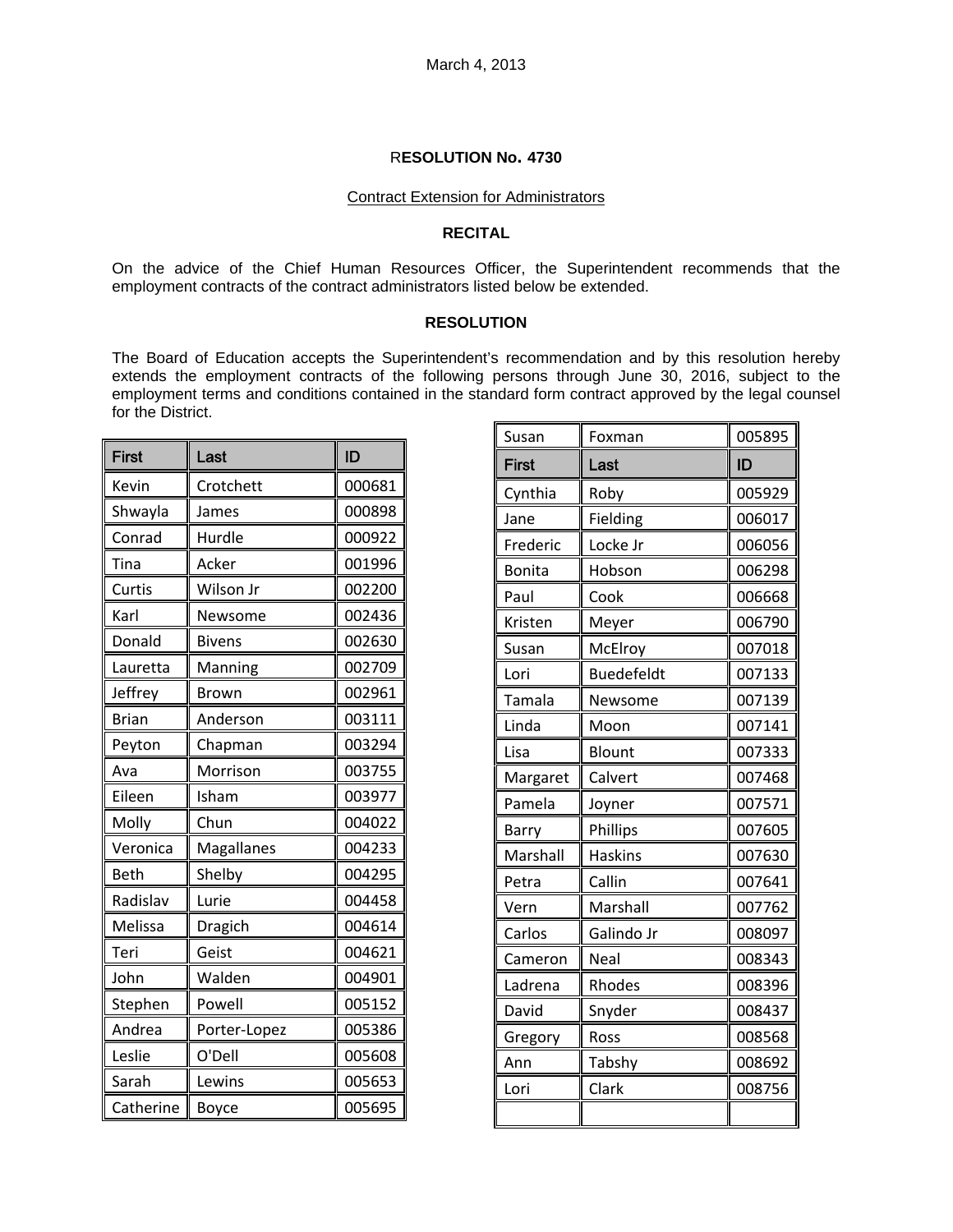| Beverly      | Pruitt         | 009506 |
|--------------|----------------|--------|
| <b>First</b> | Last           | ID     |
| Lavert       | Robertson      | 010831 |
| Jill         | Sage           | 010921 |
| Jonathan     | Williams       | 011212 |
| Jason        | <b>Breaker</b> | 011710 |
| John         | Ferraro        | 011786 |
| <b>Brian</b> | Chatard        | 012531 |
| Tanya        | Ghattas        | 013368 |
| Elizabeth    | Madison        | 013468 |
| Macarre      | Traynham       | 013477 |
| Teresa       | Sing           | 013588 |
| Lisa         | McConachie     | 013601 |
| Mark         | Van Hoomissen  | 013662 |
| Maude        | Lamont         | 013690 |
| Lana         | Penley         | 017591 |
| Lisa         | McCall         | 017614 |
| Ricky        | Allen          | 017615 |
| Andrew       | Dauch          | 017616 |
| Thu          | Truong         | 017620 |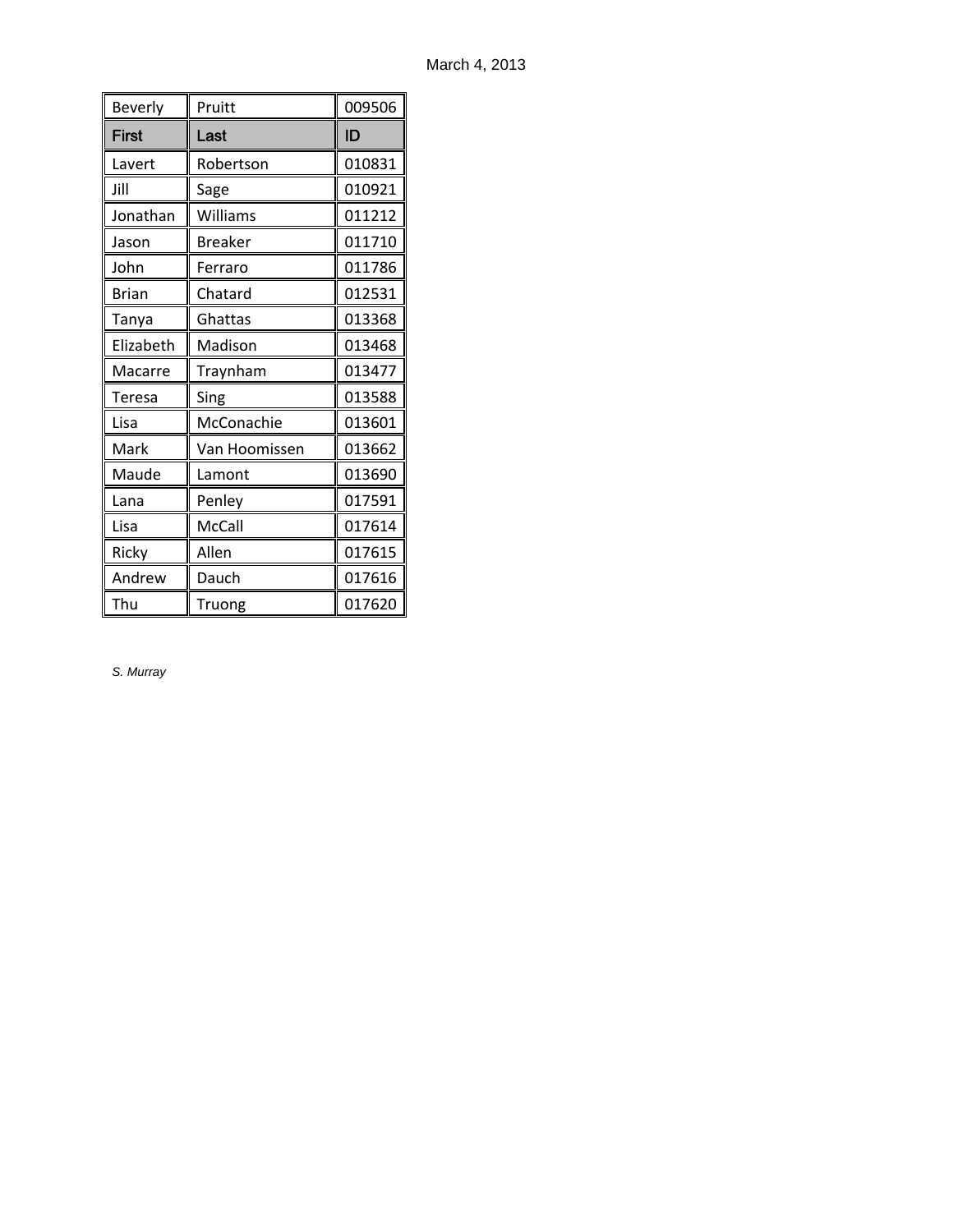#### Notice of Non-Renewal of Probationary Teachers

#### **RECITAL**

On the advice of the Chief Human Resources Officer, the Superintendent recommends that the teachers listed below not be re-employed.

#### **RESOLUTION**

The Board of Education accepts the Superintendent's recommendation and by this resolution hereby does not renew the contracts of the probationary teachers listed below. The Human Resources Department is instructed to notify such teachers that their employment is not renewed for the 2013-2014 school year and that their contracts will terminate June 30, 2013.

| <b>Employee ID</b> |
|--------------------|
| 019979             |
| 020171             |
| 018209             |

*S. Murray* 

### **RESOLUTION No. 4732**

#### Notice of First Time Non-Extension Contract Teachers

#### **RECITAL**

On the advice of the Chief Human Resources Officer, the Superintendent recommends that the teachers listed below not be re-employed.

#### **RESOLUTION**

The Board of Education accepts the Superintendent's recommendation and by this resolution hereby does not extend the contracts of the contract teachers listed below. The Human Resources Department is instructed to notify such teachers that their employment is not extended for the 2014-2015 school year and that their contracts will terminate June 30, 2014.

| <b>Employee ID</b> |
|--------------------|
| 008485             |
| 011938             |
| 018030             |
| 013651             |
| 001338             |
| 008581             |
| 006869             |
| 012884             |
| 015375             |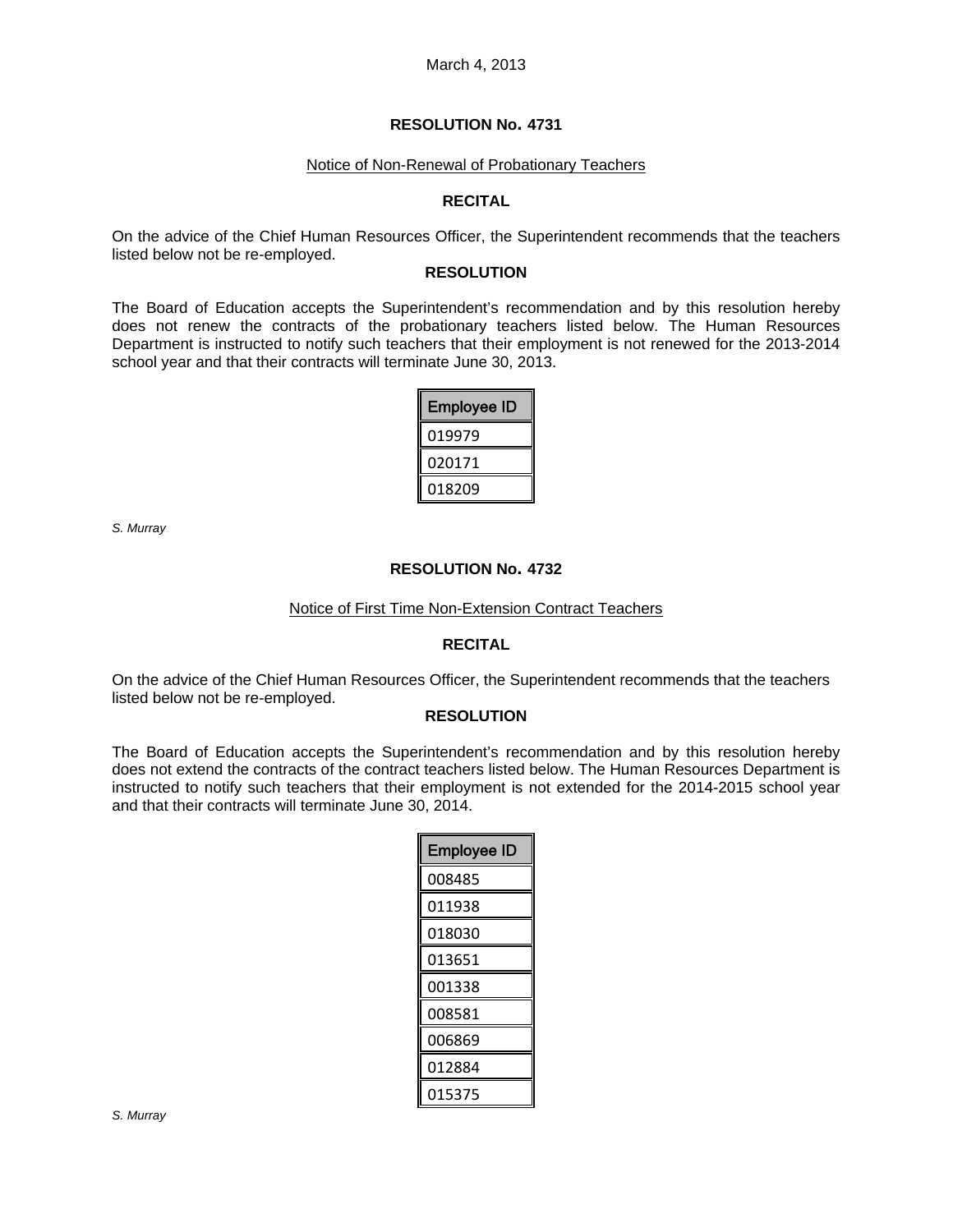#### March 4, 2013

# **RESOLUTION No. 4733**

# Notice of Second Time Non-Extension Contract Teachers

## **RECITAL**

On the advice of the Chief Human Resources Officer, the Superintendent recommends that the teachers listed below not be re-employed.

## **RESOLUTION**

The Board of Education accepts the Superintendent's recommendation and by this resolution hereby does not extend the contracts of the contract teachers listed below. The Human Resources Department is instructed to notify such teachers that their employment is not extended for the 2013-2014 school year and that their contracts will terminate June 30, 2013.

| I<br><b>Employee ID</b> |
|-------------------------|
| I<br>000302             |
| 000146                  |

*S. Murray* 

# **RESOLUTION No. 4734**

**Withdrawn**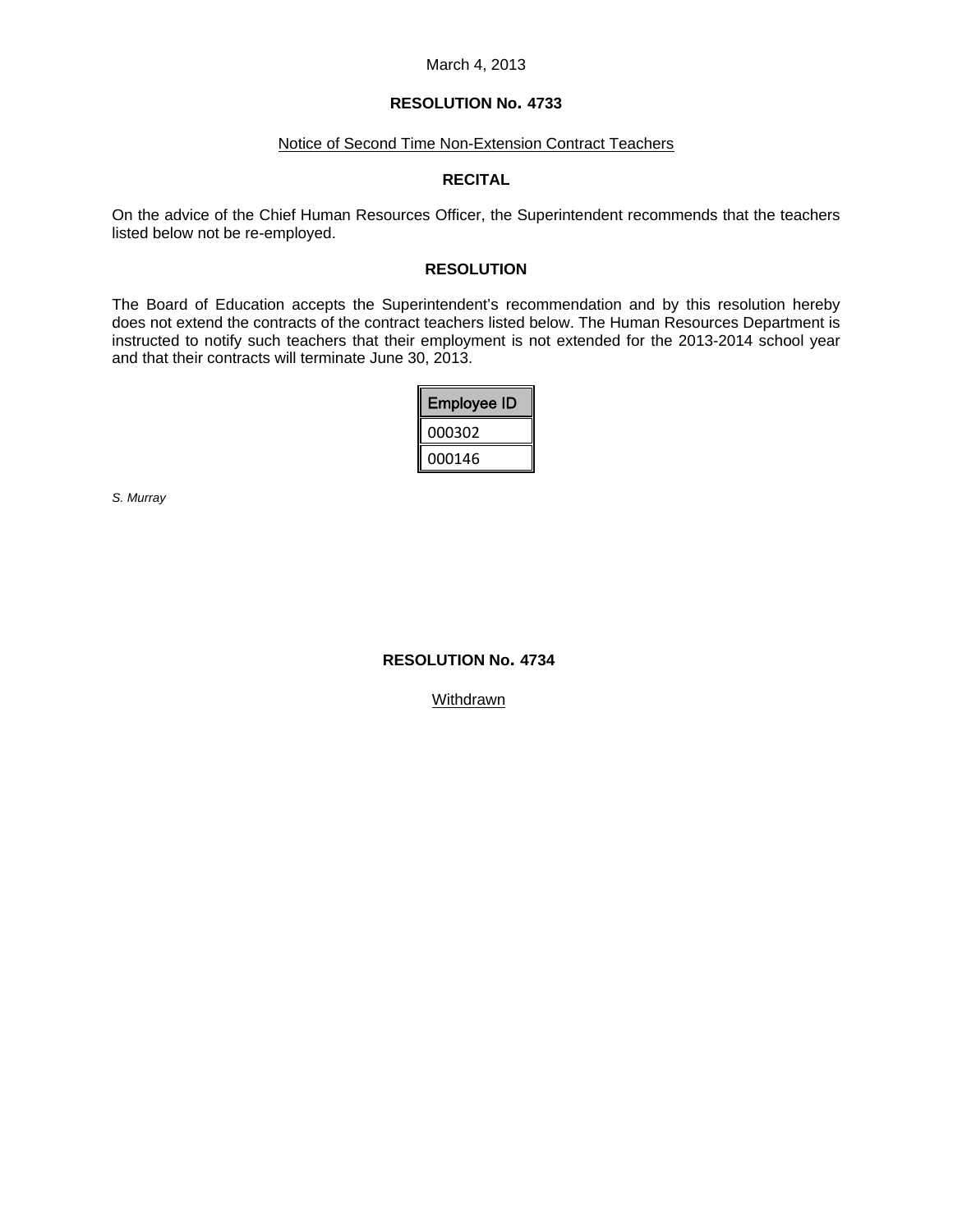### Other Matters Requiring Board Action

The Superintendent RECOMMENDED adoption of the following items:

Numbers 4735 and 4736

Director Knowles moved and Director Adkins seconded the motion to adopt Resolution 4735. The motion was put to a voice vote and passed unanimously (vote: 6-yes, 0-no; with Director Sargent and Student Representative Garcia absent).

During the Committee of the Whole, Director Regan moved and Director Adkins seconded the motion to adopt Resolution 4736. The motion was put to a voice vote and passed by a vote of 5-1 (vote: 5-yes, 1-no [Belisle], with Director Sargent and Student Representative Garcia absent).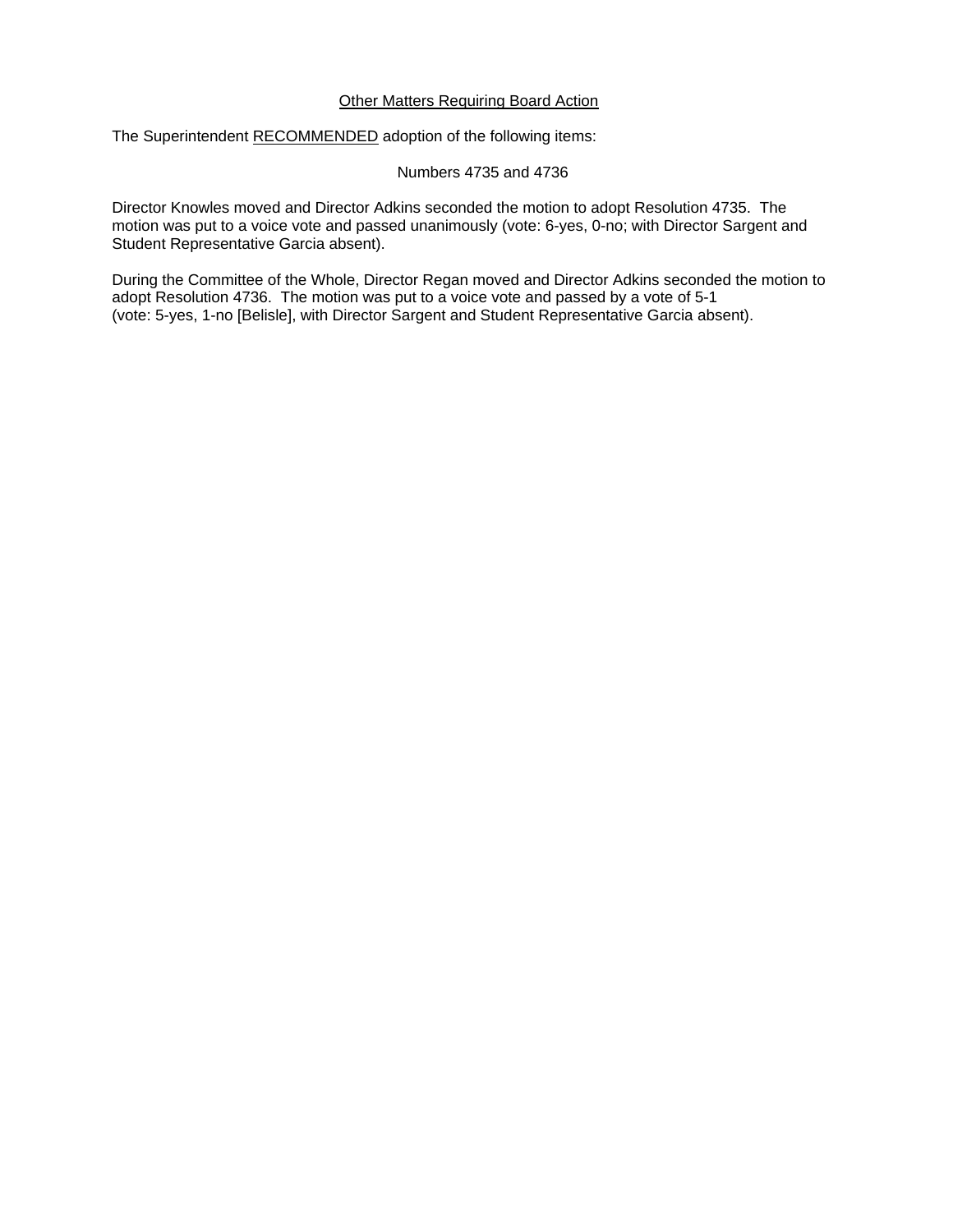#### Resolution to Recognize Classified Employees Appreciation Week March 4-8, 2013

# **RECITALS**

- A. Portland Public Schools' Classified employees are essential members of our educational team. They are often our ambassadors to the public as well as caring, familiar people in the lives of our students. On the front lines and behind the scenes, they create a positive learning environment for our students by assisting them in the classroom; preparing and serving meals; caring for their physical needs; transporting them; keeping them safe, and aiding their families. They keep our administrative and school offices humming; attend to our buildings and grounds; help us communicate with each other and our community; shepherd supplies and equipment, and so much more. We are grateful for their support.
- B. The Board of Education for Portland Public Schools acknowledges and applauds Portland Public Schools' Assistive Tech Practitioners, Attendance Monitors, Book Clerks, Bookkeepers, Bus Drivers, Campus Monitors, Clerks, Community Agents, CNA's, Custodians, Educational Assistants (ESL, Headstart, Gen Ed), Food Service Assistants, Instructional Tech Assts., Library Assistants, Maintenance Workers, Nutrition Services, Orthopedic Equip Techs, Occupational and Physical Therapists, Para Educators (Special Ed), Secretaries, Security Techs, Sign Language Interpreters, and Transportation Route Schedulers.
- C. For their efforts on behalf of the 47,000 students in our Portland Public Schools, the classified employees deserve recognition and thanks.

#### **RESOLUTION**

1. The Board of Education declares March 4-8, 2013 Classified Employees Appreciation Week in recognition of the many daily services provided to enrich and ensure student achievement in Portland Public Schools.

*S. Murray / T. Burton*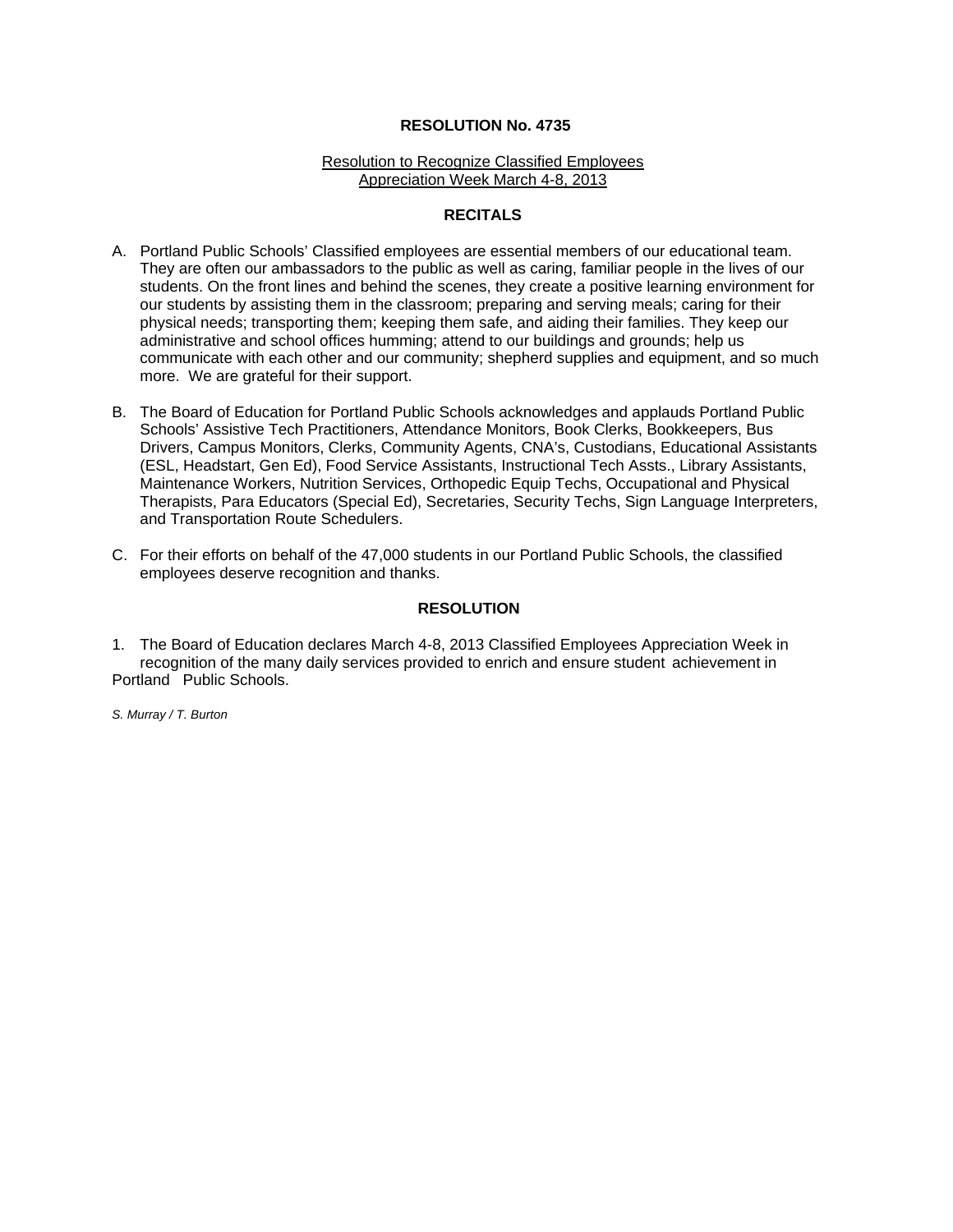### Resolution Encouraging Water Fluoridation

# **RECITALS**

- A. At Portland Public Schools, we know that the health of our students has a direct impact on their ability to learn.
- B. In the Tri-County area, 21% of children suffer from untreated dental decay. As a result, many children suffer severe pain and infection and needlessly miss school days, impacting their education and their future. This rate is 40% higher than the City of Seattle. The principal difference between Seattle and Portland is that Seattle has fluoridated water.
- C. Fluoride is a naturally-occurring mineral found in nearly all water supplies. A small increase of fluoride in Portland's water supply will provide children with the optimal level of dental protection. Adding fluoride to drinking water is the most effective and most affordable way to address dental health for every Portlander. Fluoridation will reduce tooth decay in Portland by at least 30%.
- D. Fluoridation is a safe and effective way to reduce tooth decay and improve oral health. The Centers for Disease Control calls water fluoridation one of the most important public health advances of the 20th Century.
- E. Water fluoridation is supported by the National Centers for Disease Control, the American Academy of Pediatric Dentistry, the American Society of Dentistry for Children, the American Academy of Pediatrics, and many others. In Oregon, fluoridation is supported by the Oregon Academy of Family Physicians, the Oregon Academy of Pediatric Dentistry, the Oregon Dental Association, the Oregon Dental Hygienists Association, the Oregon Medical Association, the Oregon Nurses Association, the Oregon Pediatric Society, and more.
- F. Water fluoridation is an equity issue. Dental decay disproportionately impacts low-income families and children, many of whom are uninsured or underinsured. Low income children suffer twice the rate of untreated decay and nearly three times the rate of rampant decay (cavities in seven or more teeth) than children from higher-income families. Low income children have less access to preventive health care and lose 12 times more school days due to dental disease than children from higher-income families. Dental disease accounts for 30% of all health care costs for children.
- G. More than 70% of Americans are connected to a fluoridated public water system. In Oregon, only about 20% of residents receive fluoridated water. Oregon ranks  $48<sup>th</sup>$  in water fluoridation among all states.
- H. Of the largest 50 cities in the United States, Portland is one of only two cities that does not fluoridate its water. In Oregon, water fluoridation occurs in several cities including Salem, Beaverton and Forest Grove.

# **RESOLUTION**

1. The PPS Board of Education supports water fluoridation as a means of reducing tooth decay and improving the oral health of children. Fluoridation provides every child with access to improved health, regardless of their income. Improved oral health will lead to improved school attendance.